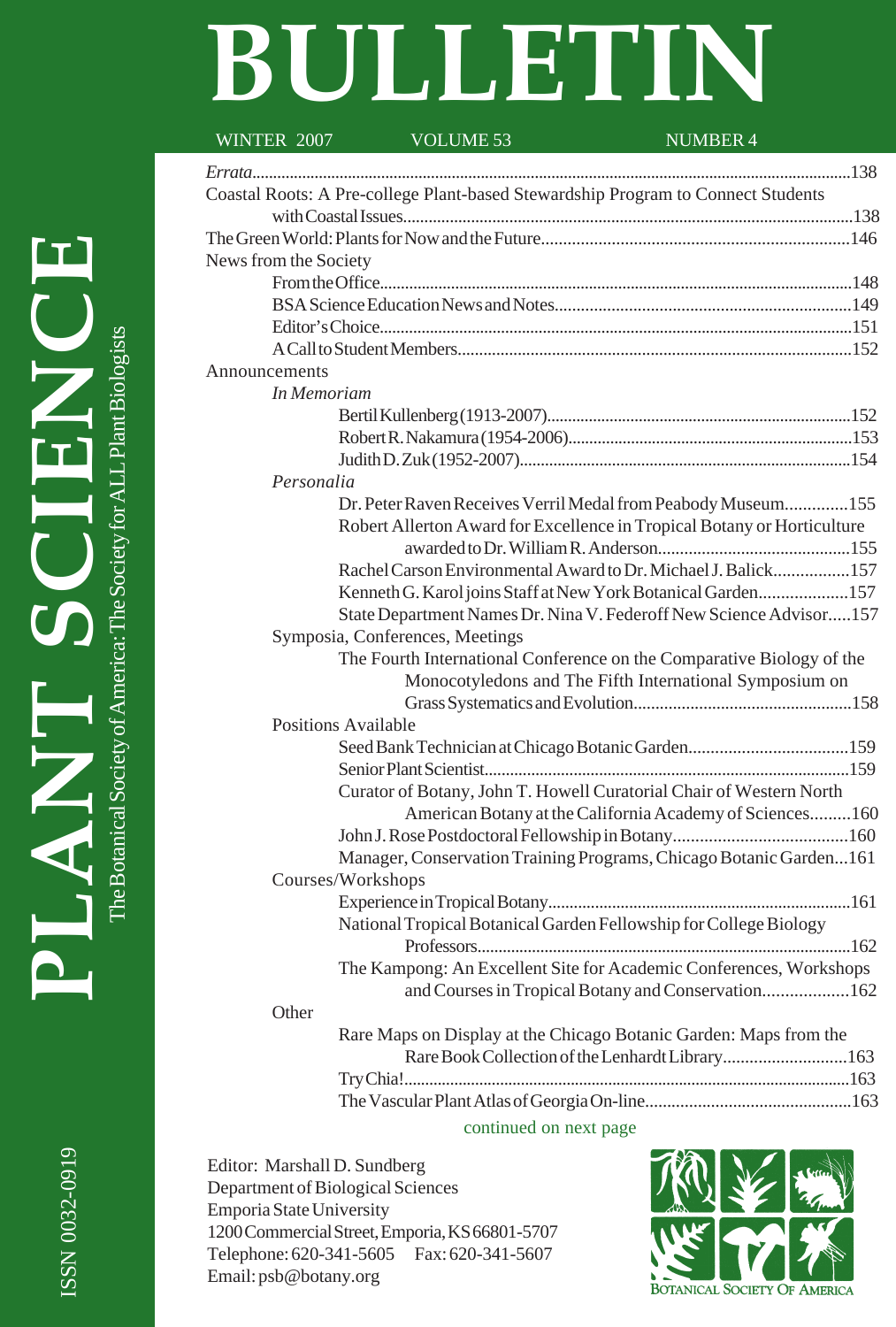| DNA Inventory of the New York Botanical Garden's Forest Demonstrates |  |
|----------------------------------------------------------------------|--|
| Effectiveness of DNA Barcoding as Identification Tool 164            |  |
|                                                                      |  |
|                                                                      |  |
|                                                                      |  |
|                                                                      |  |
|                                                                      |  |

This issue has a little bit of education for everybody! Two years ago Katrina hit the Gulf Coast and suddenly the entire country began to learn about the role of wetlands and wetland loss in South Louisiana. Of course, this is something the natives have known for years. In our first feature we learn about a program, run out of LSU since pre-Katrina, that has school groups growing and transplanting wetland plants to "reroot" coastal Louisiana.

Our second article takes us to the west coast where non-science students at UCLA get some "hands on", "whole plant" biology in the Molecular, Cell, and Developmental Biology Department. "The Green World" provides students with a little bit of the old and a little bit of the new in a format that provides them an awareness of what can be found in the produce section of the local supermarket.

### -The Editor

### *Errata*

It seems that the publishing equivalent of a transposable element slipped into Lee Kass' paper, "Landmarks and Milestones in American Plant Biology: The Cornell Connection," in the last issue and deleted individual letters in a number of words. Corrections include: on page 92, "More Notable Botany Departments" section. **relevant** replaces releant; **Director** replaces Diretr, **1913** replaces 113, **and** replaces an, **professorships** replaces proessorships.- - bottom of page 95, last paragraph on left; **after** replaces ater, and **Wellesley** replaces ellesley. A corrected PDF copy has been placed on the web page.

Also, in the review of Rice's "Encyclopedia of Evolution," the reviewer's citation of "Gone with the Wind" should have been "Inherit the Wind."

# **Coastal Roots: A Pre-college Plant-based Stewardship Program to Connect Students with Coastal Issues**

#### Abstract

The LSU Coastal Roots Program is a sustained pre-college plant-based stewardship program in which students grow native plants in their schoolbased plant nursery that they will later transplant on a habitat restoration trip. The program integrates both plant and earth science content within the context of a real-world problem, i.e., coastal land and habitat loss in Louisiana, and was initiated to provide a students an opportunity learn about these important issues and have a hand in taking positive actions to preserve and rebuild our coast. Operating in 18 public and private schools in southern Louisiana since 2000, the program has brought nearly 2,000 precollege students (grades 4-12) on 57 restoration trips to plant about 18,000 studentgrown plants. Students are involved in every phase of the program, from installing the automatic irrigation system and nursery yard at the start of the program, to planting seeds and propagating grasses, and finally transplanting the seedlings at their long-term partner's restoration site.

#### Key Words

stewardship, environmental science, pre-college, responsible citizenship, horticulture, habitat restoration

# *PLANT SCIENCE BULLETIN*

#### ISSN 0032-0919

Published quarterly by Botanical Society of America, Inc., 4475 Castleman Avenue, St. Louis, MO 63166-0299. The yearly subscription rate of \$15 is included in the membership dues of the Botanical Society of America, Inc. Periodical postage paid at St. Louis,MO and additional mailing office.

POSTMASTER: Send address changes to: Botanical Society of America Business Office P.O. Box 299 St. Louis, MO 63166-0299 E-mail: bsa-manager@botany.org

Address Editorial Matters (only) to: Marsh Sundberg, Editor Dept. Biol. Sci., Emporia State Univ. 1200 Commercial St. Emporia, KS 66801-5057 Phone 620-341-5605 E-mail: psb@botany.org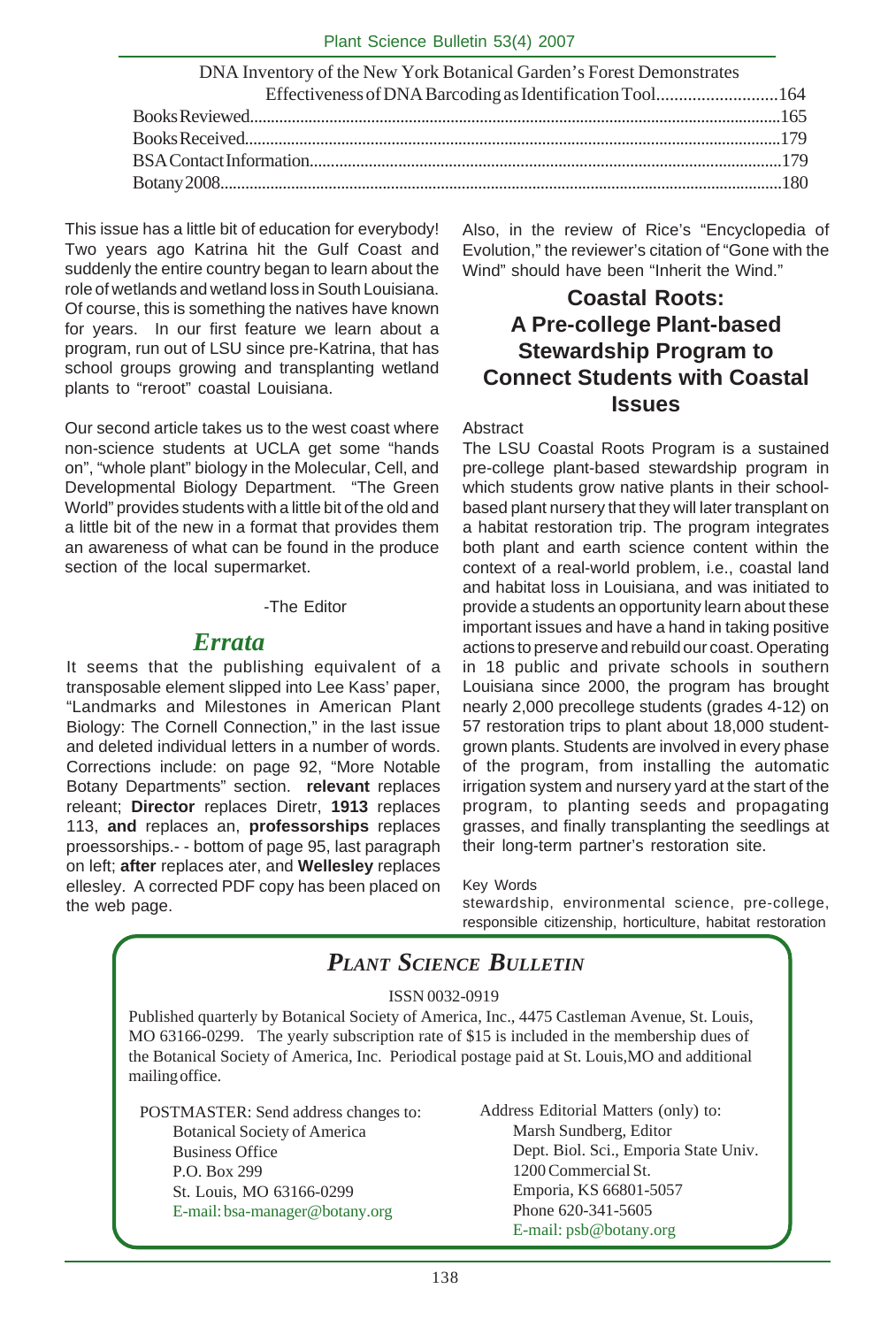### **Rationale for the Program**

### **A. Educational Place of Stewardship Projects**

The Coastal Roots Program is a sustained precollege plant-based stewardship program in which students grow native restoration plants in their school plant nursery that they will later transplant in a habitat restoration trip. The program grew out a need to inform students about important issues affecting Louisiana's coastal resources. In 1999, the Louisiana Sea Grant College Program's educational coordinator (the author of this paper) met with LSU wetland and fisheries specialists to discuss how to unite independent efforts to help students grow restoration seedlings into a single project. With the help of a LSU College of Agriculture horticulture professor the group began assembling an outreach program that combined the learning of geological and horticultural science with information on critical coastal issues in a hands-on stewardship project involving student-grown and transplanted native plants. The *LSU Coastal Root (CR) Program* was born. Today, the *CR Program* currently operates in 18 schools in ten parishes (counties). Participating classes are from grades 4-12 and from both public and private schools. School



involvement takes many forms, from formal science classes to extracurricular environmental and science clubs to agriscience classes.

### **B. Louisiana's Situation**

Louisiana is losing its coastal land at an alarming rate. Between 1978 and 2000, Louisiana lost 658 square miles (1,704 square kilometers) of land, representing almost half the land area of the state of Rhode Island, with an annual loss rate for this period at nearly 30 square miles (77.4 square kilometers) per year. Future land loss (2000-2050), with consideration for existing restoration projects and diversions, is projected to be 513 square miles (1329 square kilometers), with an annual loss rate of 10.26 square miles (26.6 square kilometers) per year (Barras, et al, 2003).

Land change in Louisiana is the result of a number of both natural and human impacts (Louisiana Coastal Wetlands Conservation and Restoration Task Force, 2003). The leveeing of the Mississippi River reduced and mostly eliminated the replenishment of sediment to the marshes and instead shuttled these sediments into the Gulf of Mexico. Furthermore, the levees served to shuttle the sediment load of the Mississippi River into the deep waters of the Gulf of Mexico, rather than the natural distribution and replenishment that had been in place through a myriad of distributaries into the coastal marshes. The natural subsidence of old Mississippi River delta sediments also accounts for some of the land change. Other impacts include salt water intrusion, herbivo ry (e.g., by invasive species - nutria, *Myocastor coypus*), alterations to the natural hydrology of coastal wetland systems, storm impacts, dam building up-river, oil and gas exploration and canal dredging, and harvesting of wetland forests. Most recently, hurricanes Katrina and Rita in 2005 resulted in an estimated land loss of 217 square miles (526 square kilometers) (Barras, 2006). These two storm events represent nearly half of the projected net land loss for 2000-2050.

# *PLANT SCIENCE BULLETIN*

Editorial Committee for Volume 53

Andrea D. Wolfe (2007) Department of EEOB 1735 Neil Ave., OSU Columbus, OH 43210-1293 wolfe.205@osu.edu

 Samuel Hammer (2008) College of General Studies Boston University Boston, MA 02215 cladonia@bu.edu

Joanne M. Sharpe (2009) Coastal Maine Botanical Gardens P.O. Box 234 Boothbay, ME 04537 joannesharpe@email.com

Nina L. Baghai-Riding (2010) Division of Biological and Physical Sciences Delta State University Cleveland, MS 38677 nbaghai@deltastate.edu

Jenny Archibald (2011) Department of Ecology and Evolutionary Biology The University of Kansas Lawrence, Kansas 66045 jkarch@ku.edu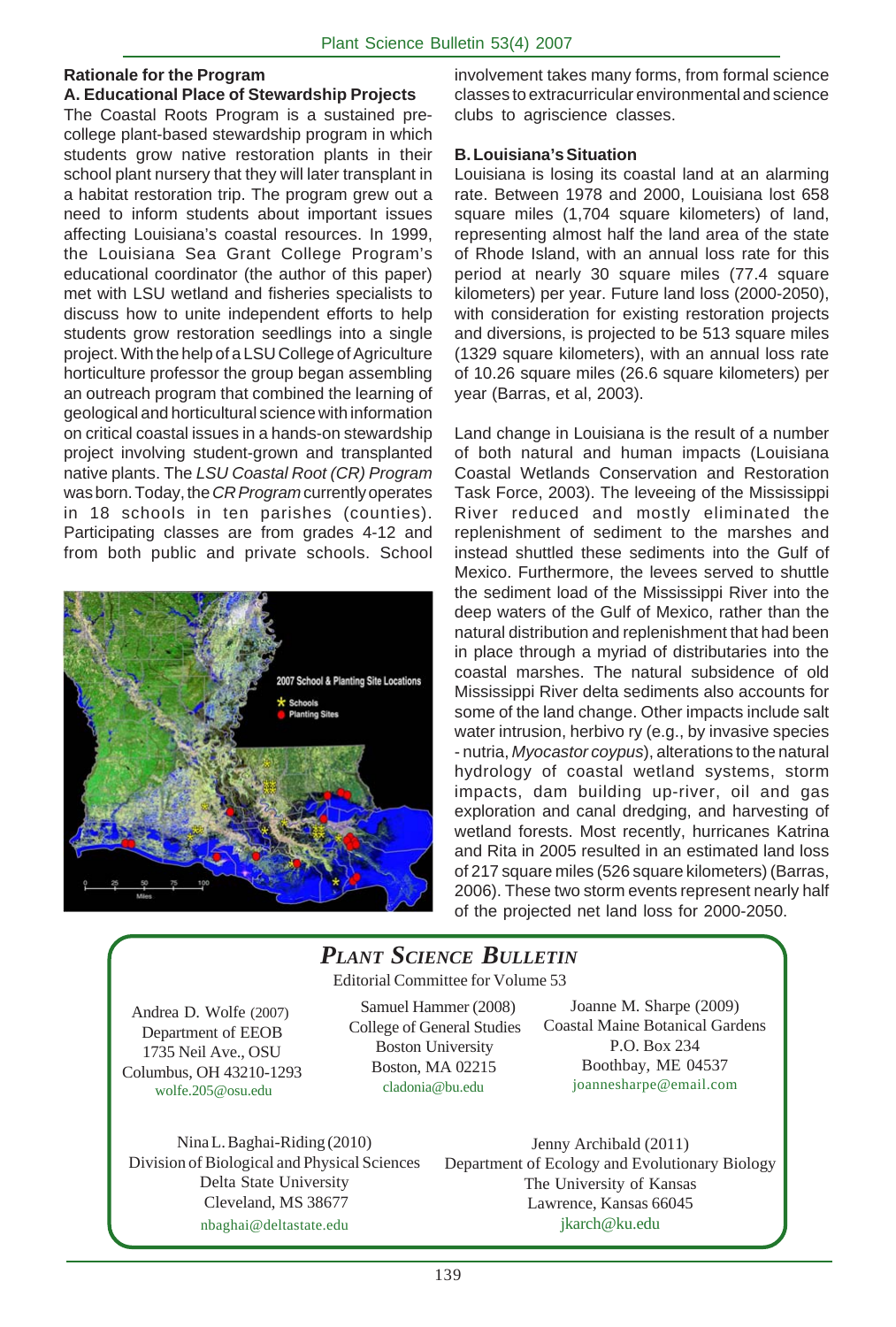The coastal land loss in Louisiana has serious state and national economic ramifications. Louisiana is the largest producer of shrimp, oysters and blue crab, with a fisheries industry valued at over \$2.85 billion. Over 40,000 residents earn their livings through work related to the wetlands or in the fisheries industry. Louisiana brought in more than \$10 billion dollars during 2004 (pre-Katrina) in the tourism industry. In terms of oil and gas, Louisiana ranks first in crude oil production and second in total energy production, natural gas production, petrochemical production, and refining capacity. The oil and gas industry employs more than 42,000 men and women at a cost of \$2.7 billion dollars. Sugar cane, an agricultural crop found mostly along the coastal plain has an annual economic impact of \$1.7 billion dollars (Bourque, 2007). Despite the obvious value of these commodities to the nation, convincing the nation to invest in saving these fragile coastal lands has been a long and arduous process.

Given the coastal land loss crisis and the importance of these lands to the economic well-being of both Louisiana citizens and the nation, the Coast 2050 Executive Summary (Louisiana Coastal Wetlands Conservation and Restoration Task Force, 1998) gives a clear call to action, "Stewardship requires us to care for and nurture what we have and what we are given. For the coast of Louisiana to survive, we must change the way we do business" (p. 11). The *CR Program* was initiated to provide a sustained hands-on school-based stewardship activity that offers students an opportunity learn about these important issues and have a hand in taking positive actions to preserve and rebuild our coast.

### **Structure of the** *CR Program*

The primary goal of the *CR Program* is to assist students in developing an attitude of stewardship toward our natural resources and to provide an active learning situation in which they can explore strategies for sustaining our coastal habitats. Three objectives align with this goal: (a) to conduct an ongoing school-based nursery program involving the growing and restorative transplanting of native plants, (b) to develop in students an attitude of stewardship toward natural resources, and (c) to provide teachers and students with instruction on relevant issues such as ecological stewardship, wetlands functions and values, habitat restoration and conservation, as well as basic geology and horticulture skills.

The program components were developed based on a desire to make the program both as hands-on as possible and as meaningfully integrated into school subjects as possible. The program components include school-based plant nurseries, restoration planting trips, teacher professional



A finished LSU Coastal Roots can yard. One year old cypress seedlings are in the yellow cells; two-year old cypress and wax myrtle are in the black one gallon tree pots.

development, and supporting program materials. The *CR Program* involves a one-time start-up expense of about \$1,250 for the can yard and irrigation system materials. Annual expenses of about \$200-300 cover materials such as planting media, fertilizer, seeds, and miscellaneous gardening supplies. The annual restoration trip generally costs about \$300-500, and includes the cost of the school bus(es), substitute teacher, drinks and snacks, and miscellaneous equipment.

### **School-based plant nurseries**

When schools join the program, the first task is to have the students help install their plant nursery, which is contained within a 10'x10' area on school property. This involves digging trenches for irrigation lines, helping to assemble the irrigation system, installing gravel and a groundcover cloth, and assembling a dog kennel to keep stray dogs, balls and children out of the nursery area (Coleman and Bush, 2002; Bush and Blanchard, submitted). An automatic irrigation timer is fitted into the system to facilitate daily watering, as well as watering over school holidays and summer vacations. The teacher



Middle school students help LSU Coastal Roots staff dig the trench for the irrigation system.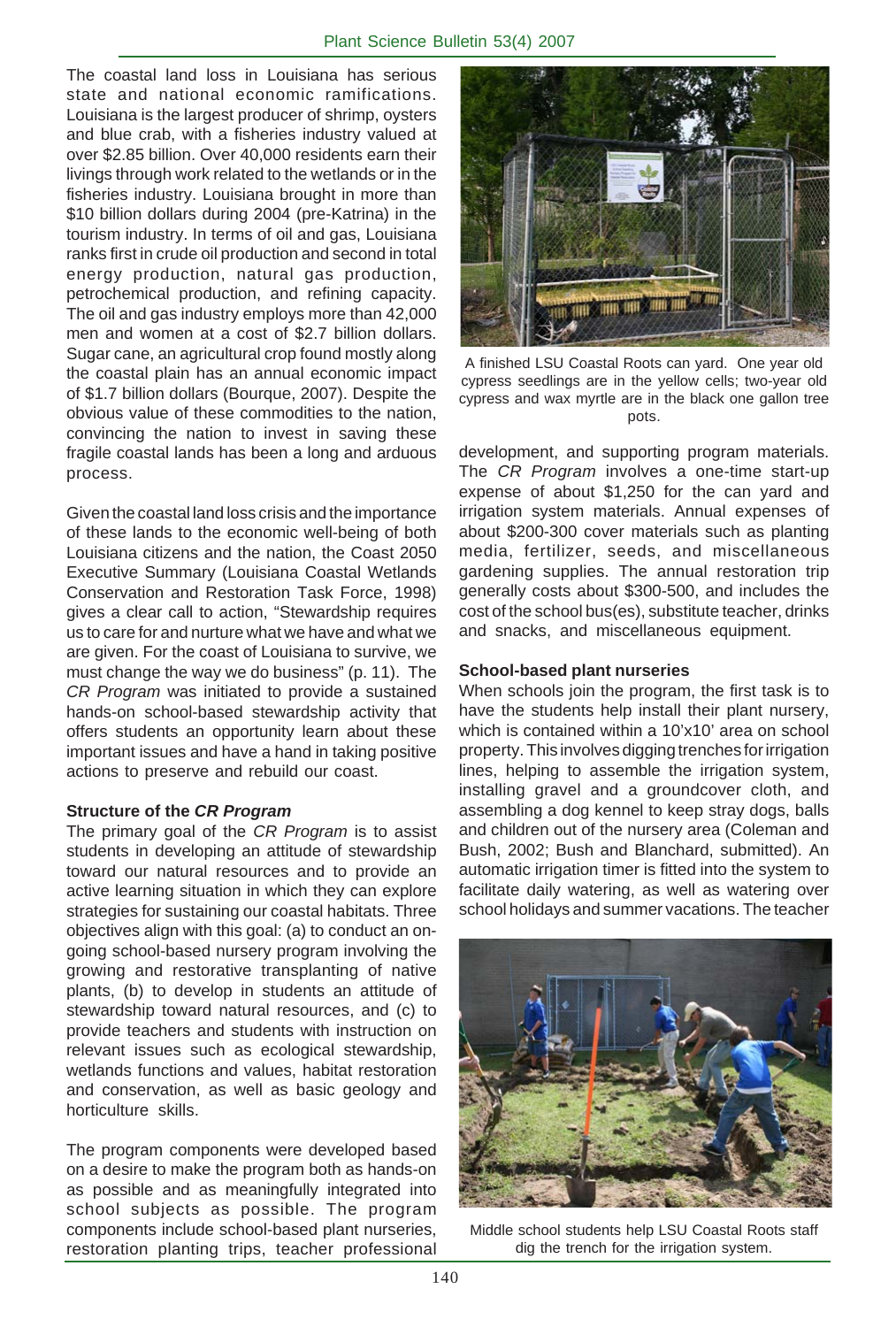and school staff check the irrigation system once or twice a week during the summer to insure that it is working properly and that the plants are receiving sufficient irrigation.

In the early spring, students clean and sterilize reusable plant cells and trays using bottle brushes and a mild soap/bleach solution. Then they plant their seeds in the plant cells filled with planting media. Each plant nursery is outfitted with 980 plant cells that are held in 10 trays. These trays are placed in the plant nursery and students monitor the germination of their plants. After about a month, students begin adding small amounts of fertilizer to



Environmental club students planting cypress seeds.

the cells to enhance plant growth. In the fall, the students continue to monitor seedling growth, pull weeds, and fertilize the plants on a monthly basis until it is time to transplant them in their new habitat.

In 2006-7, each school was partnered with a longterm restoration site. Restoration sites range from state parks, hurricane protection levees, city parks, conservation areas, wildlife refuges, to private property. The restoration site partners agree to allow students to access their property in order to transplant their seedlings, to monitor and help sustain the newly transplanted seedlings, and to help the partner school teacher and students understand the need for the particular seedlings that were requested by the restoration site manager. The current list of native plants growing in the *CR Program* school nurseries includes black mangrove (*Avicennia nitida*), bitter panicum (*Panicum amarum*), ?southern waxmyrtle (*Myrica cerifera*), ?hackberry (*Celtis laevigata*), ?smooth cord grass (*Spartina alterniflora*), ?southern baldcypress (*Taxodium distichum*), ?live oak (*Quercus virginiana*), ?long leaf pine (*Pinus palustris*), ?loblolly pine (*Pinus taeda*), and ?swamp red maple (*Acer rubrum*). Since Louisiana is in one of the main migratory bird flyways in the United States, many of the chosen seedlings fulfill specific food or habitat needs of some of the migratory bird species.

Ultimately, the goal for the restoration partnership is for the teacher and students at the school to communicate with the site manager on a regular basis so that they can jointly determine what species of seedlings would best fill the needs at the site in the coming year.

As students ready for their transplant trip in the fall, they will retain about 200-250 trees in their school nursery. These selected seedlings will be "bumped up," or transplanted, into one-gallon tree pots and grown in the school nursery for an additional year. This extra year of nursery growth ensures a stouter seedling for transplanting the next year – one that will better withstand the rigors of growing in the wild. Thus, after the first year in the program, most schools are transplanting about 300 one-year-old seedlings and 200-250 two-year old seedlings on their fall restoration trip.

### **Plantings at partner restoration sites**

Once a year, generally in the fall or early winter, students transplant the plants they have grown to their partner restoration site. This restoration planting trip generally lasts a full school day, sometimes longer, depending on the distance students have to travel to get to the transplant site. When students arrive at the restoration site, they are instructed about how to properly plant their seedlings, including how to use a dibble and fertilize their seedlings. Students are divided into planting teams, given a bag of slow-release fertilizer and a shovel or dibble, and are sent off to plant their seedlings. In addition, some teachers have students collect data on their newly transplanted seedlings, such as seedling diameter, height, and GPS



A middle school student unloadfing one-year old cypress seedlings at a restoration site.

coordinates. In areas with large populations of nutria and beaver, students install plant protectors to help guard small seedlings. Some restoration sites physically mark areas where seedlings need to be planted with flags, others have personnel on hand to direct the student planting teams. While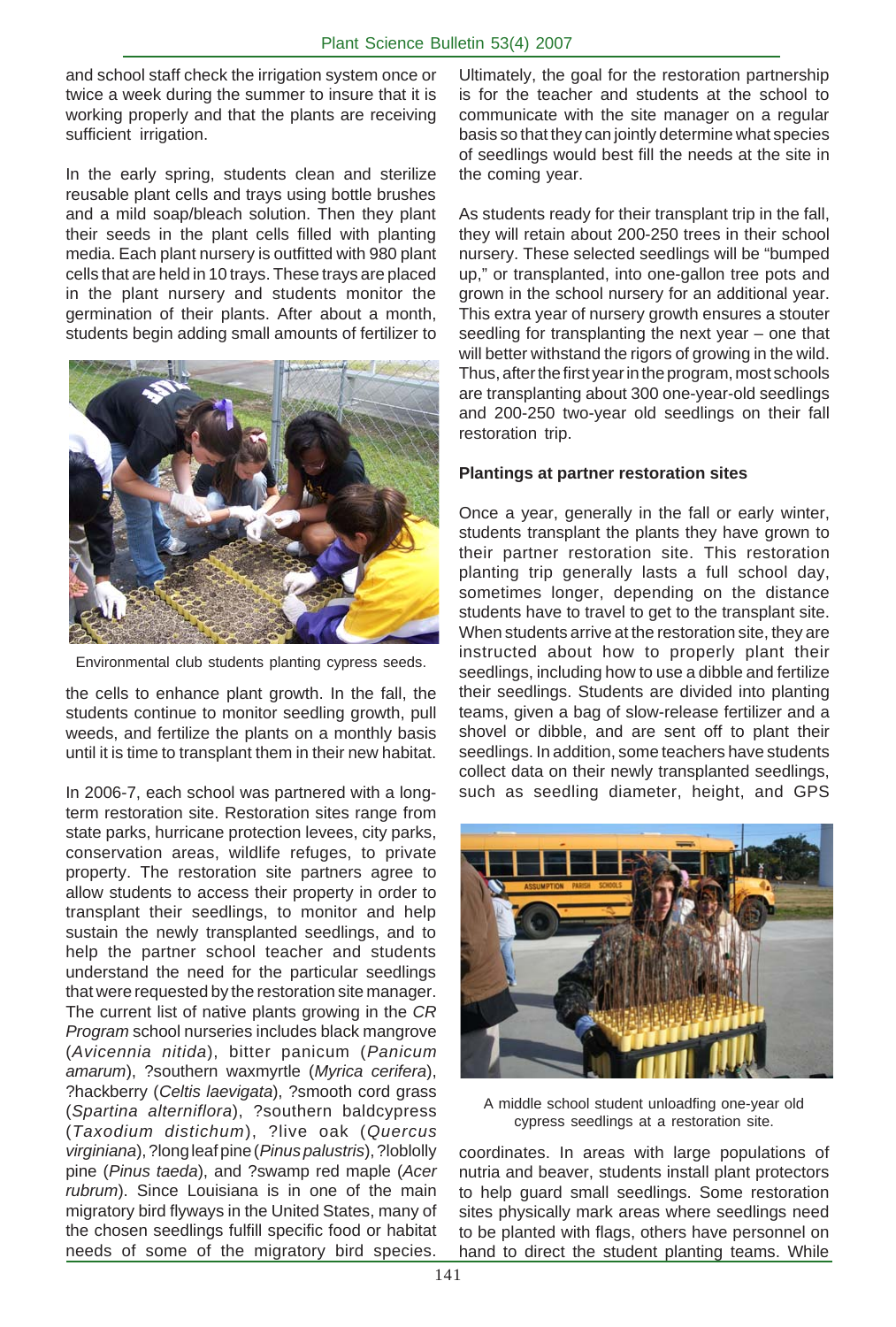most of the plants are grown by the students, *CR Program* students have also helped plant seedlings donated by landowners, the LSU AgCenter, as well as seedlings purchased through school grants.

Part of the planting experience is a tour of the restoration site to learn from the site manager why the site needs assistance and how the specific plants transplanted that day will help restore the habitat at the site. Some of the many ways the student-grown seedlings benefit their planting site partners include helping to stabilizing levees, reforesting wetland preserves and damaged areas from runoff and construction, beautifying areas, replacing invasive vegetation with native plants, reclaiming wetlands that have been drained for agriculture or crawfish ponds, and providing food resources and nesting habitat to local and migratory wildlife species.

The *LSU Coastal Roots* website (http:// calvin.ednet.lsu.edu/~coastalroots/) accomplishes a number of important tasks. It is one of the primary means of communication with the teachers, students, and families participating in the project and serves as a source of information for those interested in becoming affiliated with the program. The website makes available a list of current schools, a newsletter archive, nursery instructions (e.g., seed preparation and nursery production, fact sheets on selected plants, can yard and cold frame information), teacher information (e.g., grant possibilities and information on the Louisiana Wetland Education Coalition listserve), event calendar, helping hands (acknowledgements of individuals and organizations that have helped the program and individual schools be successful), newsflashes (copies of newspaper articles about



Middle school students planting bitter panicum along a

*CR Program* seedlings have been transplanted in a variety of habitats, including salt marsh, swamp, bottomland hardwood forests, bayou banks, and levees. These habitats can be found in a variety of locations, such as hurricane protection levees, state parks, National Wildlife Refuges, nature preserves, private lands, botanical gardens, wetlands reserves, boat landings, local parks, and zoos.

### **Supporting CR Program Materials**

Information necessary to successfully carry out this type of stewardship program with students is not typically found in text books, and thus, it quickly became apparent that teachers would need access to a wide variety of supporting program materials. These materials range from lesson plans, to a handbook on installing and running a school-based nursery (Coleman and Bush, 2002), fact sheets about plants and specific coastal issues, as well as a multitude of "how-to" information sheets ranging from how to set the irrigation timer to how to bump up one-year-old seedlings. The most expedient and economical way to distribute these materials is via a website.



school students planting bitter panicum along a<br>badly eroded beach in Cameron Parish anurricane protection levee in Terrebonne Parish a hurricane protection levee in Terrebonne Parish

school accomplishments in the program) and lesson plans. Occasionally, teachers will have students produce PowerPoint presentations on topics that are of use to others in the *CR Program*. These student-produced materials are also posted on the website and are testimony to some of the learning outcomes these students are taking with them by participating in the program.

Coleman and Bush, in *Putting Down Roots* (2002), introduced the concept of stewardship restoration projects, described the basic decisions that have to be made (including funding sources, what to plant, and where to get seeds), how to build a school nursery (with complete instructions and photos), how to grow and care for seedlings, and how to transplant seedlings at a restoration site. New teachers entering the program are given a copy of this short handbook to help explain what will happen as they progress through the program.

Standards-based lessons and activities are available for teachers to integrate the *CR Program* with the science concepts required by the state science curriculum. The lessons strive to be hands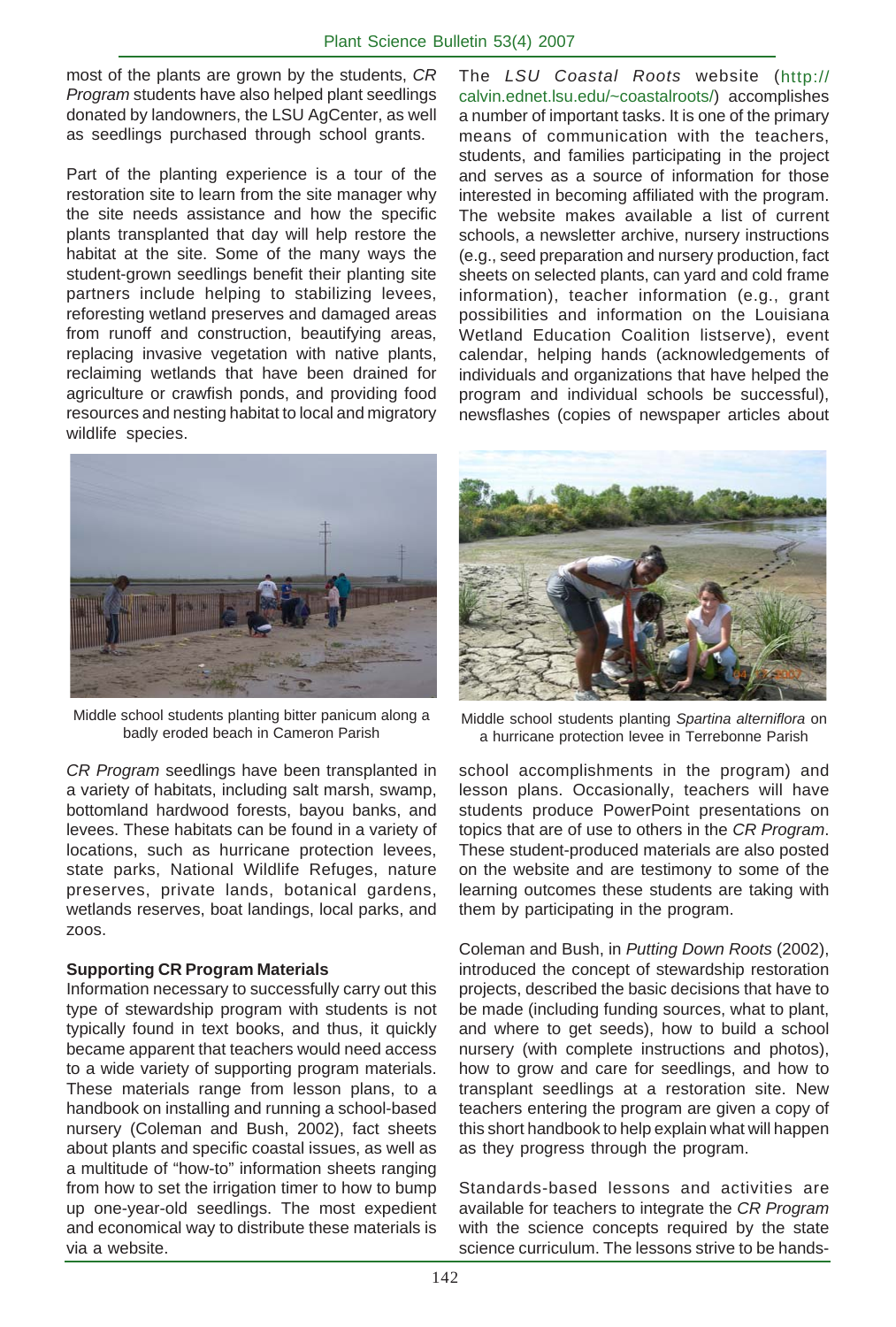on and cover issues about wetlands and coastal restoration (typically found in middle and high school earth science courses, as well as high school environmental science courses) and horticulture (typically found in middle school life science courses, as well as high school biology courses). These lessons are posted on the *CR Program* website (URL above).

### **Teacher Support**

Teachers have many responsibilities, especially in light of the high stakes accountability environment currently in place in the United States. Thus the program resources discussed above are critical support components if the participating schools are to be successful in the program. The most successful schools in the *CR Program* have full



Two teachers"bumping up" one year old cypress seedlings into gallon tall pots.

support of their administrative staff and usually more than one teacher involved in the program. Each year, two professional development workshops are organized for the participating teachers. The summer institute is two days in length and is held immediately after school is dismissed for the summer. This workshop covers critical issues such as the current status of land loss in Louisiana and how to help students manage a successful seedling nursery. The institute includes a number of fieldtrips to highlight specific issues that are discussed during the workshop, such as land loss and restoration efforts. Hands-on training is also an important component of this workshop and includes activities such as on how to troubleshoot irrigation timers or bump up one-yearold seedlings. Perhaps most importantly, teachers have time to talk and share with one other how they integrate the *CR Program* into their existing courses.

Institute staff have found that these formal and informal exchanges allow teachers to teach each other how to run a successful program. A second professional development workshop occurs in mid-January. At this one-day Saturday workshop, participating schools share updates on their nurseries, lessons and nursery management ideas, and pick up planting media and seeds for their spring seed planting.

### **Technical Support**

Technical support is key in helping the teachers successfully manage their school programs and begins with the can yard installation at the school. It continues throughout the program in the form of troubleshooting of plant and irrigation system problems, which includes posting useful information on the program website as well as monthly visits by program staff to the schools to ensure that the seedling nursery is weed-, pest-, and irrigation-trouble free. *CR Program* staff also help facilitate the conversation between the teacher and the long-term planting site manager with regard to the plant selection and transplanting trip details. Staff often accompanies the schools on their restoration field trips, and the program loans out shovels, dibbles and other transplanting tools for these field trips. *CR Program* personnel write all the program information that is posted on the website and edit teacher-written lessons for science content accuracy and pedagogical content. Another aspect of the technical support is securing ongoing funding for the program. Grant writing is an important function provided by the *CR Program* staff. More than \$175,000 in funded grants since 2000 has supported the program. Staff also assist interested teachers in learning how to write grants to support their individual nursery programs.

. year and include timely reminders of information Project communication is as important as technical support. Project communication includes newsletters, school visits by Coastal Roots staff, and emails. Newsletters are written by Coastal Roots personnel four to five times over the school teachers need in order to successfully help students manage their plant nurseries. Also featured are school nursery news articles, which are often written by student authors that describe recent events the schools have participated in. The newsletters contain photos from the events and are a way of encouraging schools to communicate with *CR Program* staff about their accomplishments with the program. Newsletters are sent by mail to teachers, principals, superintendents and supporters of the program. They are also sent by email as PDF files to teachers and principals and are posted on the *CR Program* website for public viewing. As mentioned previously, monthly school visits are made by program staff, with the purpose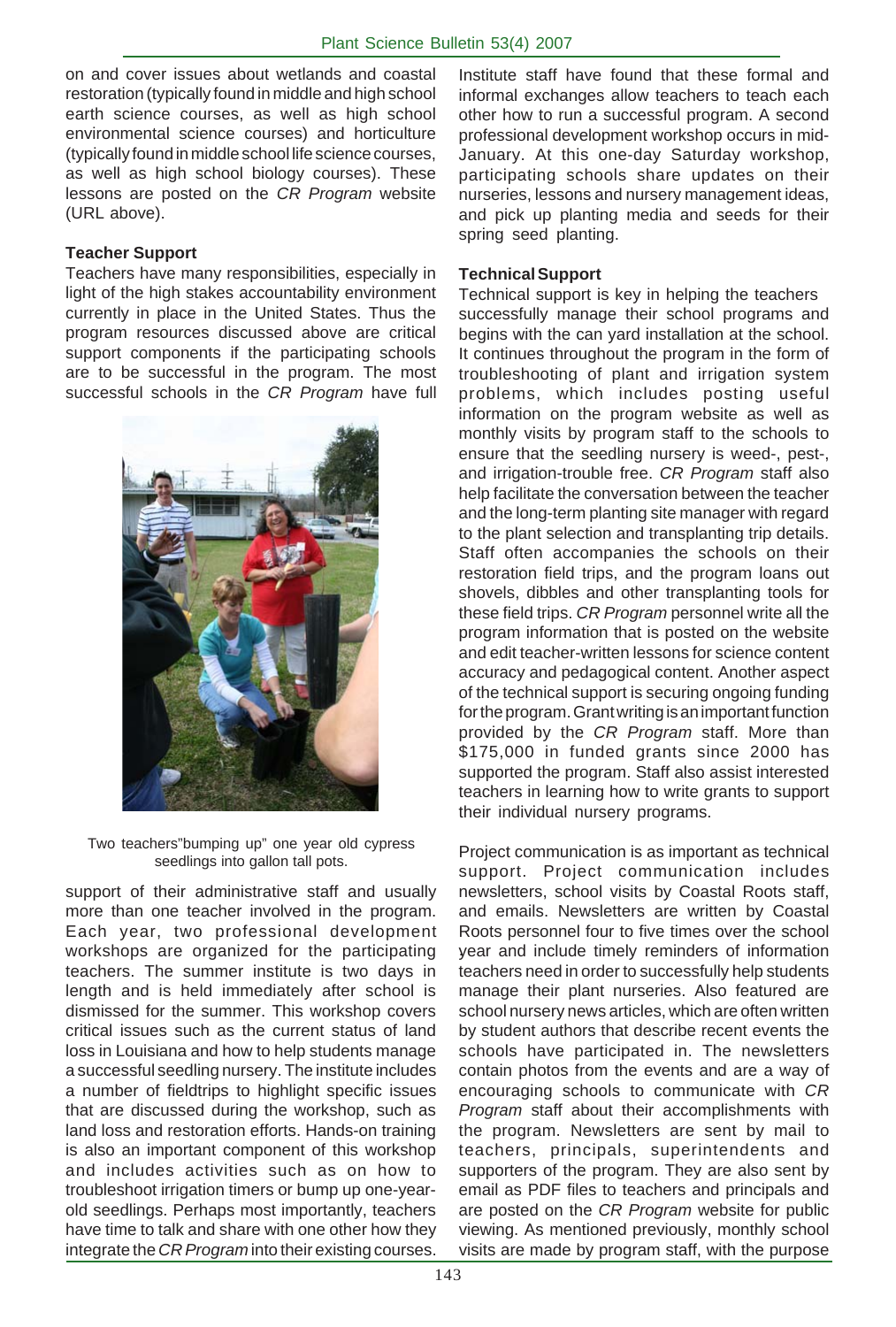of accomplishing two objectives: (1) make sure that the can yard is operating properly and that there are no visible problems, and (2) provide a face-to-face opportunity for the teacher to ask any questions they might have about the program.

### **Research**

Two LSU Master's theses, one in horticulture (Karsh, 2004) and one in education (Somers, 2004), have been based on the *CR Program*. Ongoing research is being conducted by this author on the nature and value of stewardship projects.

### **Benefits of Fostering Stewardship**

The *CR Program* combines science with hands-on opportunities to make a difference. Students in this program learn science by actually doing science. They use plant biology, botany, math and geology skills, and also learn about how the culture of south



A middle school teacher participating in a demonstration planting of bitter panicum on Grand Isle during the Summer Institute

Louisiana is intertwined with and tied to the spaces and places of the coast. Students take ownership of their nurseries, participate in a restoration planting trip that benefits not only themselves but the broader community, and come to realize that they too can make a positive difference. They have the satisfaction and pleasure of seeing the products of their labor being put to good use.

Teachers participate in the *CR Program* for a variety of reasons. Some participate because it makes learning science and math relevant and connects these subjects to serious current issues in Louisiana. It provides a way to integrate a variety of subjects, including math, science, history, civics

and geography. The technical support is helpful and the teachers are not left to fend for themselves when it comes to troubleshooting problems or figuring out the best way to teach a particular point. In addition, they can take their students on a restoration planting trip that emphasizes stewardship of natural resources.

In the long run, Louisiana benefits from this project in a number of important ways. The habitats that are the beneficiaries of student-grown seedlings are improved. Students, their families and teachers, become better informed about critical issues facing the residents of Louisiana, especially those issues facing citizens living within the coastal zone. Through the *CR Program* students have had a positive model of how to be a responsible citizen and a better steward of the environment in which they live. It is hoped that this experience will carry over to the places where they choose to live as adults and that they will continue to take action based on an awareness and knowledge of environmental issues.

### **Highlights of the program**

Students in the *CR Program* have been working hard to rebuild or preserve the landscape of south Louisiana. From 2001-2007, *CR Program* schools have involved more than 1,930 students in grades 4-12 in 57 planting events at 25 locations across the Gulf Coast of Louisiana (Table 1). The students, representing 21 schools in 11 parishes, have transplanted 10,283 shrub and tree seedlings, and over 7,660 grass plugs.

*CR Program* staff and supporting administrative departments at LSU have assisted schools in getting positive news media coverage of student restoration plantings. Many of the participating schools have been featured in the local newspaper and on the evening news. Several schools have had more wide-reaching opportunities to share what they are doing to restore the Louisiana coast:

- Grace King High School students were featured in a National Geographic's TV program entitled *EarthPulse* (2002)

Montegut Middle School students were featured in the *EstuaryLIVE* video on Elmer's Island (2002)

- Coastal Roots students were invited to visit with Christy Todd Whitman, EPA Director, on her visit to Thibodaux, LA (2003)

- Lafayette Middle School students were featured in *Southern Living Magazine* (summer issue, 2007) doing a restoration trip Fifi Island (near Grand Isle, LA)

- Montegut Middle School students participated in the IMAX production of *HURRICANE!* (2005)

- *CR Program* was awarded the 2003 Gulf of Mexico Program's Gulf Guardian Award (2<sup>nd</sup> Place).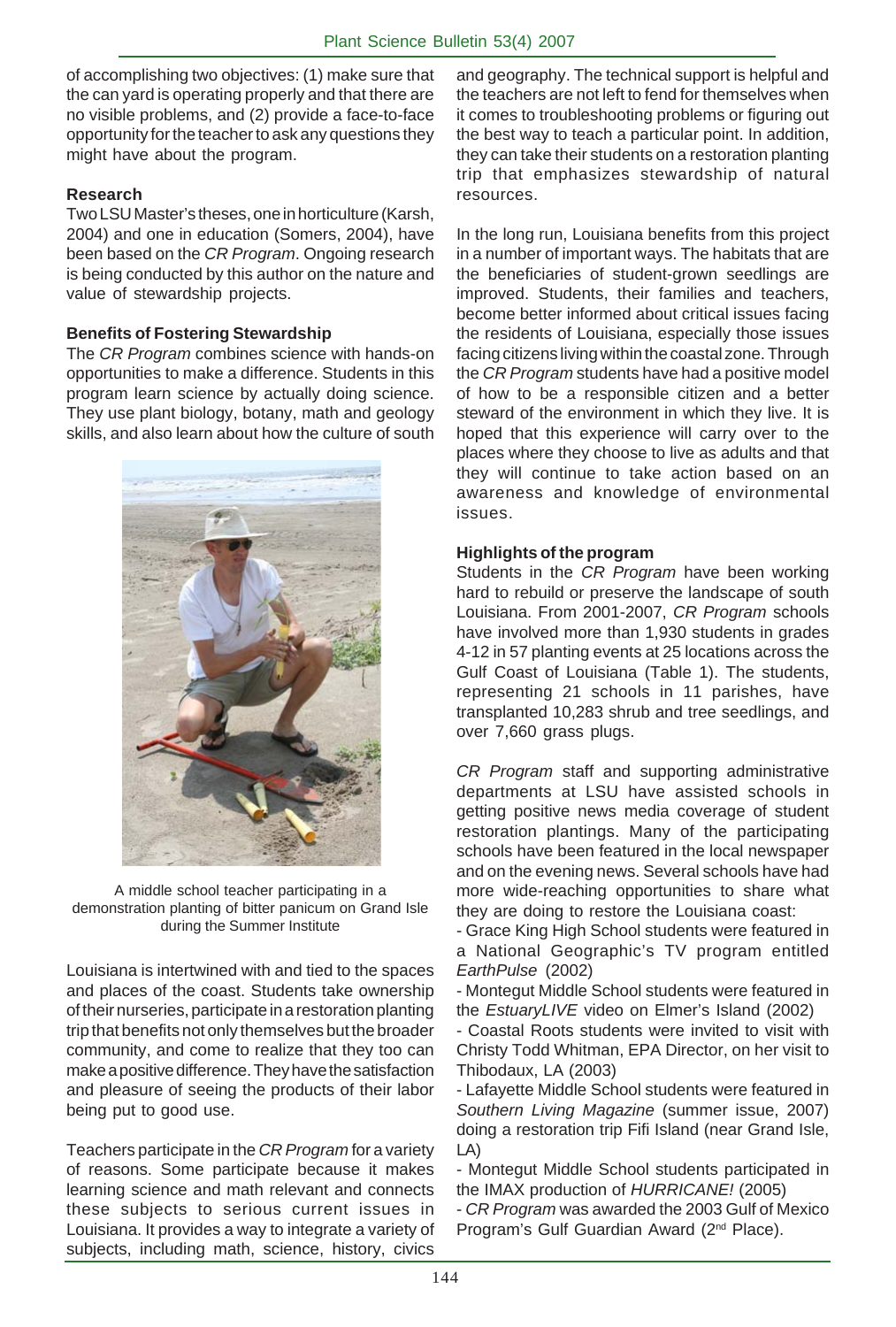| Table 1. Summary of CR Program school participation and restoration plantings |      |      |      |      |      |      |      |        |  |  |
|-------------------------------------------------------------------------------|------|------|------|------|------|------|------|--------|--|--|
|                                                                               | 2001 | 2002 | 2003 | 2004 | 2005 | 2006 | 2007 | Totals |  |  |
| Total schools in program 8                                                    |      | 14   | 15   | 14   | 14   | 17   | 18   | n/a    |  |  |
| # schools planting                                                            | 8    | 13   | 9    | 9    | 8    |      | 4    | n/a    |  |  |
| # students planting                                                           | 227  | 415  | 365  | 409  | 240  | 136  | 141  | 1933   |  |  |
| # plantings                                                                   | 9    | 13   | 10   | 10   | 8    | 2    | 5    | 57     |  |  |
| total plants                                                                  | 1963 | 1979 | 2464 | 1837 | 2770 | 580  | 6350 | 17943  |  |  |
| # shrub seedlings                                                             | 1963 | 1979 | 2464 | 1757 | 940  | 580  | 600  | 10283  |  |  |
| # grass plugs                                                                 | 0    | 0    | 0    | 80   | 1830 | 0    | 5750 | 7660   |  |  |
| total # plant species                                                         | 3    | 3    | 5    | 8    | 4    |      | 4    | n/a    |  |  |

### **Partners and Support**

The Louisiana Sea Grant College Program began the *CR Program* and provided staff time and funding during its first six years. During this time, additional funds supporting the program came from the Barataria-Terrebonne National Estuary Program, the Coalition to Restore Coastal Louisiana through a Restore America's Estuaries grant, and the Coastal Impact Assistance Program for Terrebonne and Lafourche Parishes. In 2006, the program transferred over to the main LSU campus, with several LSU units contributing staff time and expertise to the project, including the LSU Department of Educational Theory, Policy, and Practice, LSU School of Plants, Soils and Environmental Science, and the Louisiana Sea Grant College Program/LSU AgCenter Research and Extension. Both the Louisiana Sea Grant College Program (2000-2006) and the LSU College of Education (2006-present) have contributed expertise in media relations. The LSU College of Education and the LSU Foundation are actively working to identify sustainable funding sources to expand the program to additional schools and sustain it into the future.

The Louisiana Office of State Parks has offered its parks, some of which were severely damaged by the 2005 hurricanes, as long-term planting sites for our schools. Besides providing access to students and teachers on the restoration planting trips, their education staff will work with their partner schools to help students understand how their good work will help the park recover. This partnership will provide schools with an opportunity to track survival rates of previous planting years and opens a whole new area of investigation for participating schools.

### **Summary**

The *LSU Coastal Roots Program* integrates science in a meaningful way with current issues of living on a fragile coast. The program offers an avenue to help make students aware of the issues affecting our coastal zone, builds scientific knowledge about some of the ways these issues are understood and addressed, and provides a meaningful way for students to take responsible action based on that awareness and knowledge. The most successful school nurseries are those in which the principal

and teachers understand these connections and are willing to provide watchful oversight of the program and plant nursery. *Coastal Roots* staff provide scientific and pedagogical expertise in support of the students and teachers in the program. The program helps he students will make a real difference by "planting one seedling at a time".

**Pamela B. Blanchard, PhD**, LSU Educational Theory, Policy, & Practice, 223-D Peabody Hall, Baton Rouge, LA, 70803, Email: PamB@LSU.EDU

### References

Barras, J. (2006). Land area change in coastal Louisiana after the 2005 hurricanes—a series of three maps. U.S. Geological Survey Open-File Report 06-1274. Retrieved June 1, 2007 at http:// pubs.usgs.gov/of/2006/1274/

Barras, J., Beville, S., Britsch, D., Hartley, S., Hawes, S., Johnston, J., Kemp, P., Kinler, Q., Martucci, A., Porthouse, J., Reed, D., Roy, K., Sapkota, S., and Suhayda, J. (2003). Historical and projected coastal Louisiana land changes: 1978-2050. USGS Open File Report 03-334, 39 p. (Revised January 2004). Retrieved June 1, 2007 at http://www.nwrc.usgs.gov/ special/NewHistoricalland.pdf

Bourque, H., editor. (2007, April). Coastal industries rely on wetlands bounty. *WaterMarks*. Louisiana Coastal Wetlands Planning, Protection and Restoration, *37*: 3-7. Retrieved June 15, 2007 from http://www.lacoast.gov/newsletter.htm

Bush, E. and Blanchard, P.B. (submitted). Low-cost can yard set-up for school-based restoration nurseries. *HortTechnology*.

Coleman, E., & Bush, E. (2002). *Putting Down Roots: Starting a Seedling Nursery for Wetland Replanting*. Louisiana Sea Grant College Program, Louisiana State University, Baton Rouge. Retrieved May 25, 2007 at http://nsgl.gso.uri.edu/lsu/ lsuh02002.pdf

Louisiana Coastal Wetlands Conservation and Restoration Task Force. (2003). Why is the land in South Louisiana disappearing? Retrieved June 15, 2007 at http://www.lacoast.gov/news/press/2003- 09-11b.htm

Louisiana Coastal Wetlands Conservation and Restoration Task Force and the Wetlands Conservation and Restoration Authority. (1998). *Coast 2050: Toward a Sustainable Coastal*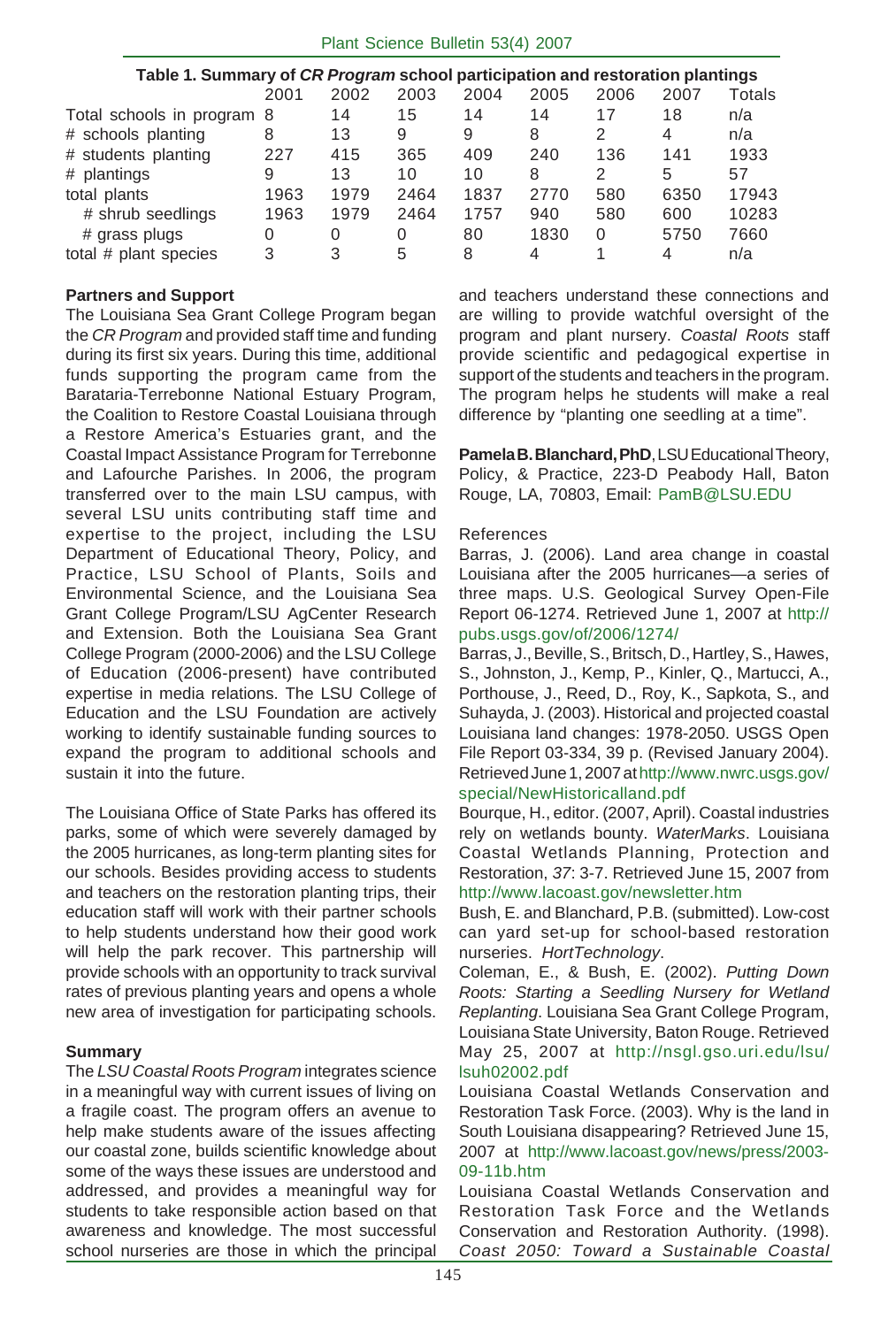*Louisiana, an Executive Summary*. Louisiana Department of Natural Resources, Baton Rouge, LA. 12 pages. Retrieved June 1, 2007 at http:// www.earthscape.org/r1/usg05/usg05b.html

Karsh, K.L. (2005). *Integrating horticulture biology and coastal environmental issues into the Middle School Science Curriculum*. Unpublished master's thesis. Louisiana State University, Baton Rouge, LA. Retrieved June 11, 2007 at http://etd.lsu.edu/ docs/available/etd-03282005-124326/

Somers, R.L. (2005) *Putting down roots in environmental literacy: a study of middle school students' participation in Louisiana Sea Grant's Coastal Roots Project*. Unpublished master's thesis. Louisiana State University, Baton Rouge, LA. Retrieved June 11, 2007 at http://etd.lsu.edu/ docs/available/etd-04142005-104733/

### **Acknowledgements**

The author wishes to acknowledge and thank codirectors Dr Ed Bush, LSU Center for Plant, Environmental, and Soil Sciences, and David Bourgeois, LA Sea Grant College Program/LSU AgCenter, for continuing to lend their leadership and expertise to the LSU Coastal Roots Program. I also wish to thank Ann Gray and Jacob Morrison for their hard work and good humor. I also wish to thank Kiki Karsh Fontenot, Rachel Somers and Chris Goodson for their hard work. Thanks go to the funders of the Coastal Roots Program mentioned in this paper as well as to the administrators and staff of the Louisiana Sea Grant College Program and the LSU Colleges of Education and Agriculture who actively support the program. Finally, I wish to thank Dianne Lindstedt for her expertise and insights regarding this paper and the Coastal Roots Program.

### Photo Credits:

Pam Blanchard, LSU COllege of Education: 1, 2, 3, 4, 7, 8

Paulette Adam, JH Williams Middle School: 5 Cally Chauvin, Montegut Middle School: 6



### **The Green World: Plants for Now and the Future**

Teaching plant biology in a research university, particularly one with a strong emphasis on biomedical research, is a tremendous challenge because plants often get short shrift in nonagriculturally orientated universities. This was the challenge that the late Phillip Thornber and I decided to undertake in 1991 when we debuted a general education (G.E.) course (MCDB80) for non-majors entitled "The Green World: Plants for Now and the Future". The course structure entailed two lectures of 75 minutes each and a 2-hour laboratory course per week, and hence no more than 45 students could enroll per offering. We taught the course every year and it was always enrolled to capacity. Over the years, a wide variety of students ranging from engineering majors to art students took the course, and each year we incorporated new concepts and ideas into our lectures. We covered biochemistry in terms of cooking (denaturation of protein by whisking or frying eggs, etcl), talked about the principles of genetic engineering as well as the promise and controversy of genetically modified organisms, and described the origins of agriculture and use of plants in medicine. All of this was presented in a basic botany framework (the text was Brian Capon's "Botany for Gardeners") with a bit of emphasis on molecular biology because the course was offered by the Molecular, Cell and Development Biology department. The students took the usual exams and we required a final paper, which could be on any topic the student chose, as long as it had something to do with plants. The papers were as variable as the different student majors. There were the usual papers on marijuana, chocolate, and various fruits and vegetables. However, to this day, I particularly remember several student papers. Some of the most memorable included a paper on the perfect martini (after all, the components come from plants!), traditional Mexican plants used in the treatment of diabetes, a tree that produced 5 different kinds of citrus as a consequence of grafting, and the language of flowers in poetry.

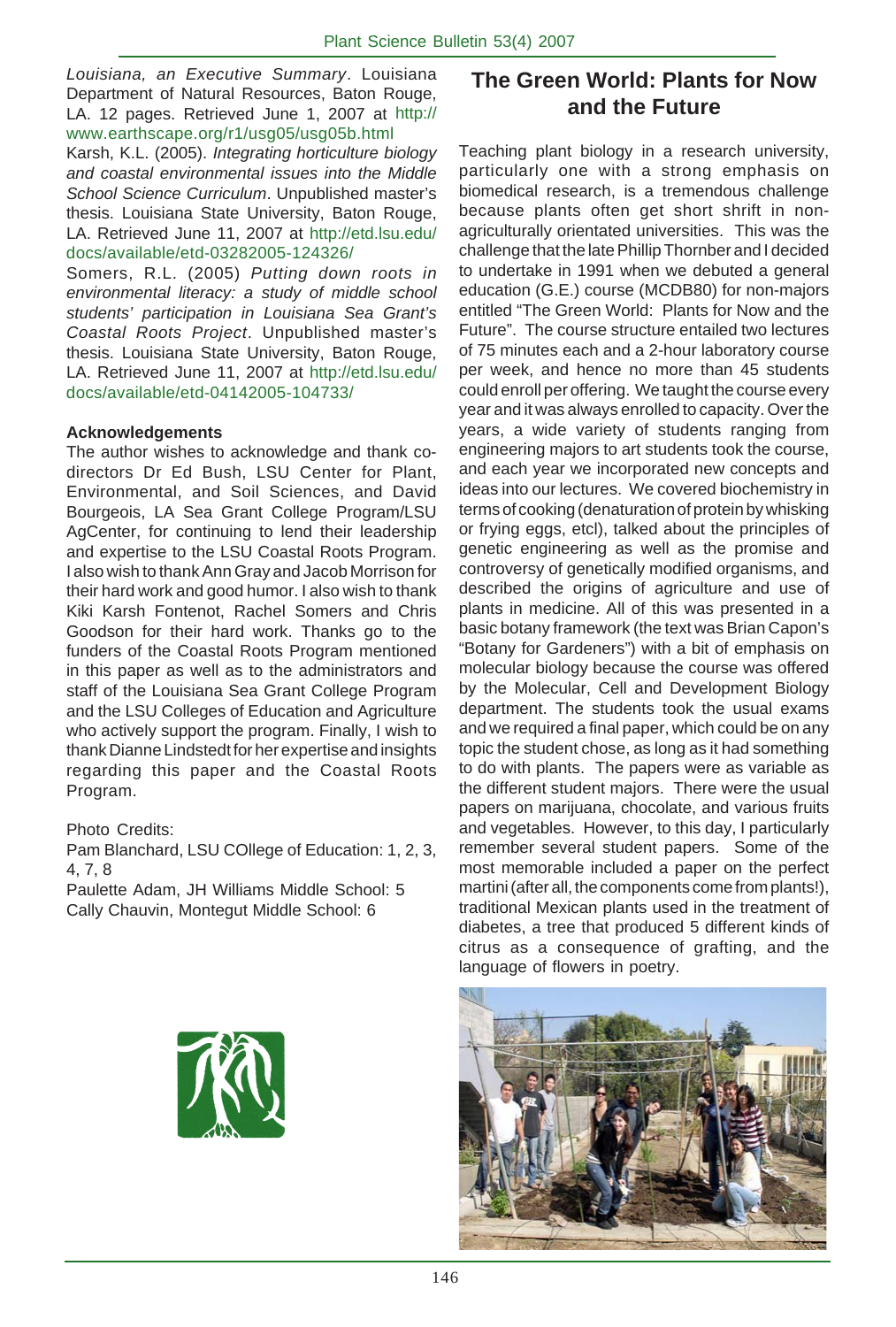From the beginning, Phillip and I envisioned that the students in the laboratory section would plant a garden at the start of the 10-week quarter session and then harvest the "fruits" of their labor (mostly radishes and lettuce) during the last laboratory period. We reasoned that the vast majority of Southern California young people, particularly those that were city- or suburban-raised, did not have the experience of planting a garden and producing their own food. In addition to the gardening project, we organized "classical" laboratories in which the students elicited tumors on carrot pieces to demonstrate that *Agrobacterium tumefaciens* transformation (a.k.a. genetic engineering) was a natural phenomenon and a lab where they studied the details of environmental effects on transpiration. We also taught the students how to graft scion to stock and how to air-layer plants as well as how to make cuttings using commercial rooting preparations. In addition, organized labs on seedling and plant anatomy, responses to plant hormones, and flowers and fruits were scheduled. Phillip and I wrote our own laboratory manual. In 1996, Phillip passed away and I took over the course myself, and more or less kept the same lecture and lab structure that we established in 1991. However, I taught it every other year because of increased teaching responsibilities in courses directly related to the MCDB major.



Everything changed when our small MCDB80 garden plot was slated to become engulfed by a new Biomedical Sciences Building. We not only lost our garden space, but also our 50-year old greenhouse, where the students learned basic plant propagation and grafting methods. Luckily, funding was obtained for a new Plant Growth Center, which opened in 2004, but the surrounding land was a war zone due to the construction of the PGC. Sadly, some of this land, which had been used as an outdoor growing space for research plants, was part of the Mildred E. Mathias Botanical Garden. Being a long-time member of the BSA (since graduate school in the 1970s), I am an avid reader of the Plant Sciences Bulletin, and one day I came upon a notice about the Stanley Smith Horticultural

Trust regarding funds for helping Botanical Gardens. Fortunately, we were successful in obtaining these funds and thus developed the damaged land into a student garden consisting of raised beds, fertile soil, and a drip watering system. From this moment on, gardening became an even bigger event in the life of MCDB80.

I knew that course was a success because students contacted me months in advance before the quarter began. From the grapevine, they heard about a class where they could learn not only theory but also practical aspects of plant biology. However, a big reason the course has been successful is because of the teaching assistants involved with it. MCDB80 has been extremely fortunate because of the dedication of its teaching assistants. Two in particular, Nancy Fujishige, who won a teaching award from the MCDB Department because of the rave reviews from the MCDB80 students, and Peter De Hoff, a current Ph.D. student in my lab, especially stand out because of their enthusiasm and dedication. This year, Peter introduced into the laboratory section a comparison of non-genetically modified versus transgenic corn to show the students the effects of insect predation on the two varieties. The students also planted teosinte in their garden to see how the "mother of maize" differs from current corn varieties. All in all, Peter is very much the organic gardener, and as part of his approach to gardening, he waged a war against the UCLA squirrels by planting catnip in hopes of attracting the UCLA feral cats to deal with the resident population of rodents. Unfortunately, UCLA feral cats have other fish to fry and hence we have relied on such traditional methods as adding chili peppers to the plant beddings to repel the voracious squirrels. The battle lines are still drawn—humans versus squirrels—but with the end of the quarter drawing near, it looks as though the students will have a pretty good harvest although the corn and teosinte are a long way from maturing. The squirrels may win in the end.

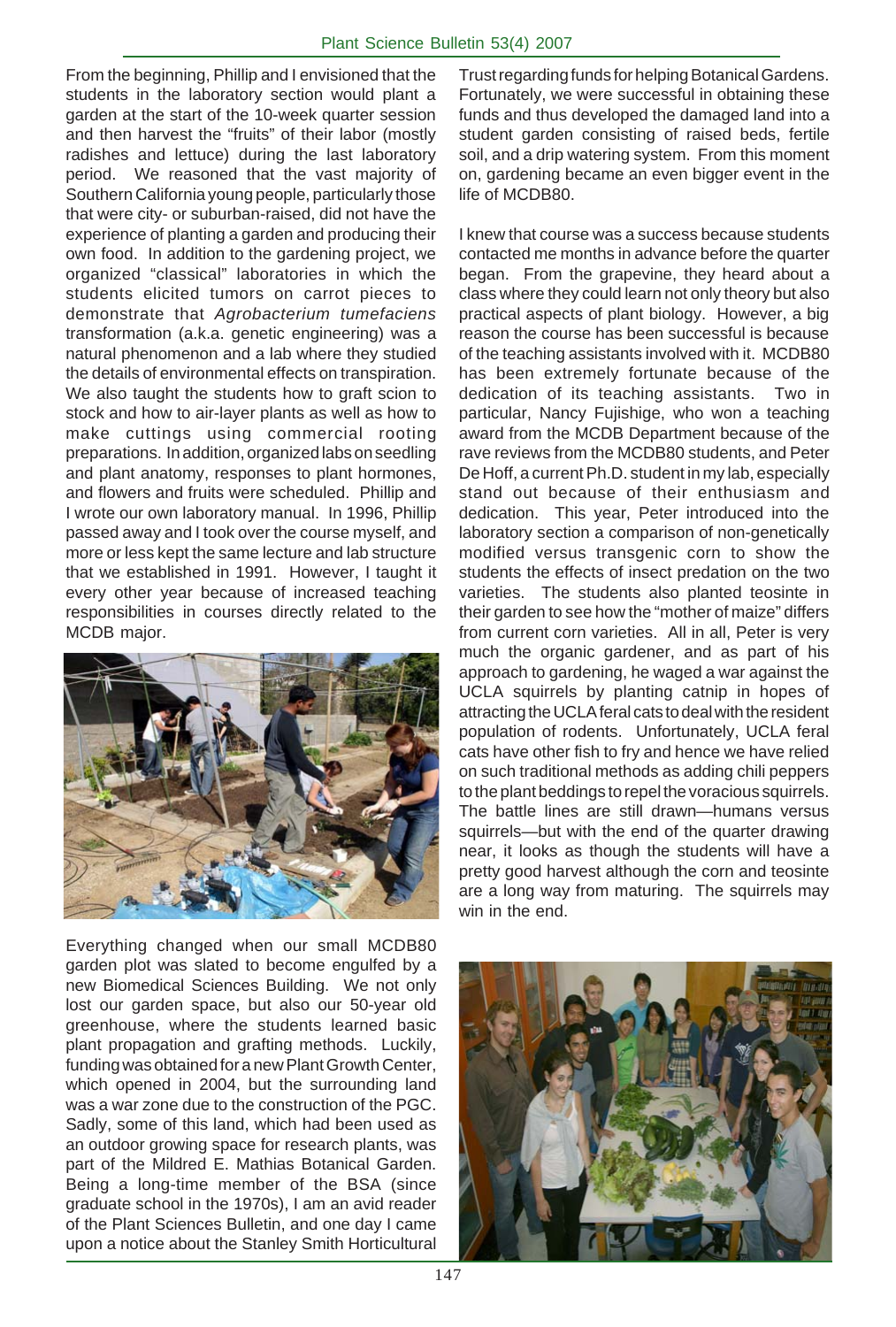This past year, I changed the course one more time because it was becoming more and more difficult to justify teaching a G.E. class of only 45 students. Most MCDB G.E. classes at UCLA have hundreds if not thousands of students. The only way it would be possible to increase the enrollment was to eliminate the laboratory section and change it into a one-hour discussion section. This meant that twice as many students could enroll because instead of 3 two-hour labs, there would be 6 onehour discussion sections. Hence, as a transition, we eliminated all but the grafting laboratory and dedicated one hour of the 2-hour laboratory period each week to gardening. The other hour was used to read and discuss Michael Pollan's book "The Omnivore's Dilemma". Fortunately, many of the topics I covered in my lecture are addressed in the book, so the students were able to get many lecture concepts reinforced. The students were divided into groups and presented two, at the most three, chapters from the book per week in a PowerPoint presentation. They also had to expand on some of the concepts, for example, on mycorrhizae for the gathering of fungi chapter, on the Haber-Bosch process for discussions of fertilizer. I attended all but two of the student presentations and was impressed not only by their sophistication, but also by their enthusiasm. I was also impressed by the differences in the three lab sections, with reference to the discussion of the chapters and their impressions of the book. We are not all alike in LA-LA land.



The idea for the future offering of this course was to eliminate the gardening aspect of the laboratory and use the one-hour time period for discussion of topical books. However, it became clearer to me over the last several months that majors in MCDB also have a need for courses, and I had to choose whether to teach a laboratory course in Plant Biology for our majors or continue with teaching the nonmajors G.E. I opted for the former. Part of my decision rested on the fact that fewer and fewer graduate students at UCLA have either the training or desire to serve as teaching assistants for MCDB80, a non-majors course. Currently, I am thinking of ways to utilize the garden space for the majors' course employing it from more of a research perspective. This too will be a challenge especially with the current emphasis on more "-omics" type of science. Nevertheless, I regret the end of MCDB80. Teaching almost 500 non-biology majors over the last 16 years the marvels of plant biology from a variety of perspectives has been an incredible experience. I hope that the students had as much enjoyment and learned as much from this course as I have.

### Acknowledgements

In addition to the numerous students and teaching assistants who have been involved in MCDB80, I am especially grateful to the Stanley Smith Horticulture Trust for funds to establish the student garden.

Ann M. Hirsh. Professor of Molecular, Cell, and Developmental Biology and the Molecular Biology Institute, University of California, Los Angeles.

# **News from the Society**

# **From the Office**

If you haven't done so yet, please take a few minutes and renew your membership and contact information online at https://payments.botany.org/ joinbsa/. I'm pleased to note we did not increase fees for 2008. Emeritus/Emerita members, remember, membership fees in the Society have been waived. We encourage you to maintain your sectional affiliations.

We are asking all members to run through the renewal process. We'd like to ensure your contact information is up-to-date. Over the coming year we will be asking you to vote and/or comment on developments within the BSA.

Invest \$10 in the future – give a gift with meaning, BSA student and associate memberships - https:/ /payments.scientific-conference.net/ giftmemberships.php.

### **Bylaws**

With the introduction of the office in St. Louis in 2002 and the move to a professional staff supporting the efforts of the Society, we have moved beyond what we currently have in place for governance in our bylaws. This is compounded by changes in non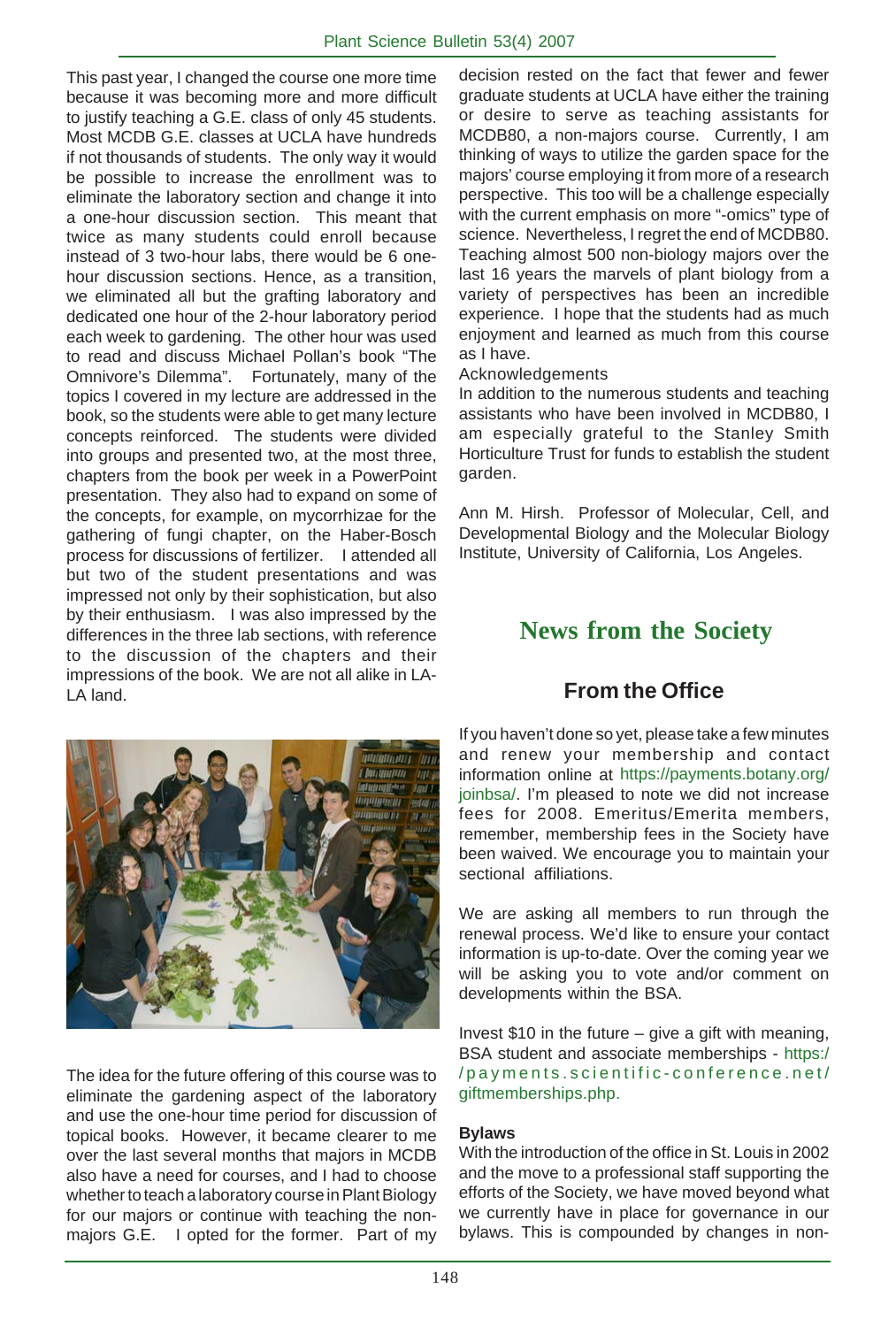profit law and the introduction of the Sarbanes Oxley Act during the same year. In 2006 the Executive Committee opened discussions regarding an update of our bylaws in an effort to become compliant with the Act. In Chicago, Pam Soltis appointed a committee including Past Presidents Ed Schneider, Judy Jernstedt and Scott Russell plus student representative Andrew Schwendemann and Bill Dahl to complete the task. During the coming year you will be asked to ratify the changes.

### **Strategic Planning**

In 2001 we undertook a strategic planning exercise that led to the formation of the BSA office and staff team. Other outcomes include continued development of our educational outreach (PlantingScience & web updates), additional support for our scientific meetings & award structure and relationship building with like-minded organizations. In Chicago, Pam also appointed a committee to re-engage the membership in strategic planning over the coming year. The committee includes: Pam Soltis; Karl J. Niklas; Christopher Haufler; Brent Mishler; Gregory Anderson; Simon Malcomber; Mackenzie Taylor; Gordon Uno; Janice Coons; Kent Holsinger; Muriel Poston; Theresa Culley.

# **BSA Science Education News and Notes**

BSA Science Education News and Notes is a quarterly update about the BSA's education efforts and the broader education scene. We invite you to submit news items or ideas for future features. Contact: Claire Hemingway, BSA Education Director, at chemingway@botany.org or Marshall Sundberg, PSB Editor, at psb@botany.org.

### *PlantingScience* **—***BSA-led student research and science mentoring program*

*National Science Foundation supports two BSA-led projects —* The BSA is lead organization on two National Science Foundation grants awarded through the Division of Research on Learning in Formal and Informal Settings (DRL). Through these projects the Society will address a core objective of providing improved education about plants.

The 5-year Discovery Research K-12 (DRK12) project (\$1,600,000.00) supports overall development and delivery of PlantingScience to secondary teachers and students across the nation.

Mentor recruitment, training, and compensation efforts will step up as a result. The award will support critical new program elements of teacher preparation during summer workshops and research on classroom implementation conducted by Co-PI Carol Stuessy at Texas A&M University. Over the last couple of years, BSA-member contributions have made PlantingScience a program that NSF considers a promising, innovative approach to improving science literacy. Thank you for your efforts thus far. The fun is only yet begun!

The 3-year Information Technology Experiences for Students and Teachers (ITEST) project (\$900,000.00) is a collaboration among the BSA, BioQUEST Curriculum Consortium, and Texas A&M University. The PlantIT Careers, Cases, and Collaborations project will leverage the strengths of BioQUEST and PlantingScience to provide secondary teachers and students with collaborative learning experiences in plant biology. The project will offer two phases of engagement. Plant IT Cases will offer investigative cases integrating technologies used in the study of plant biology and in 21<sup>st</sup> Century workplace applications. Plant IT Collaborations will offer capstone opportunities for online classroom collaborations. Texas A&M will also host the ITEST summer teacher institutes and student camps beginning this summer.

*August Inquiry Retreat Sponsored by Monsanto Fund —* August in St. Louis: the air is heavy and thoughts run deep. It is a great time of year for a PlantingScience writing retreat. Thanks to the Monsanto Fund (\$80,000.00) we brought together plant scientists (**Larry Griffing**, **Marshall Sundberg**, **Gordon Uno**, **Paul Williams**), high school teachers (**Valdine McLean**, **Toni Lafferty**, and **Jane Metty**), and science education specialists (**Ethel Stanley** and **Carol Stuessy**) to develop new plant investigations. Materials on genetics, respiration, and growth are in the works now, with alpha classroom testing this winter.

 Next year we will host another writing retreat. We invite you to contribute!

*Introducing the 2007-2008 Master Plant Science Team —* Members of the Master Plant Science Team (MPST) are compensated for their commitment to mentor 4-5 student teams in both the fall and spring PlantingScience sessions. The 2006 inaugural team was a rousing success. Many thanks to BSA members **Rebecca Anderson**, **Kandres Halbrook**, **Donna Hazelwood**, **Kate Hertweck**, **Sonja Maki**, **Mark Mort**, **Ely Huerta-Ortiz**, **Mackenzie Taylor**, **Teresa Woods**! Their mentoring insights and extra efforts took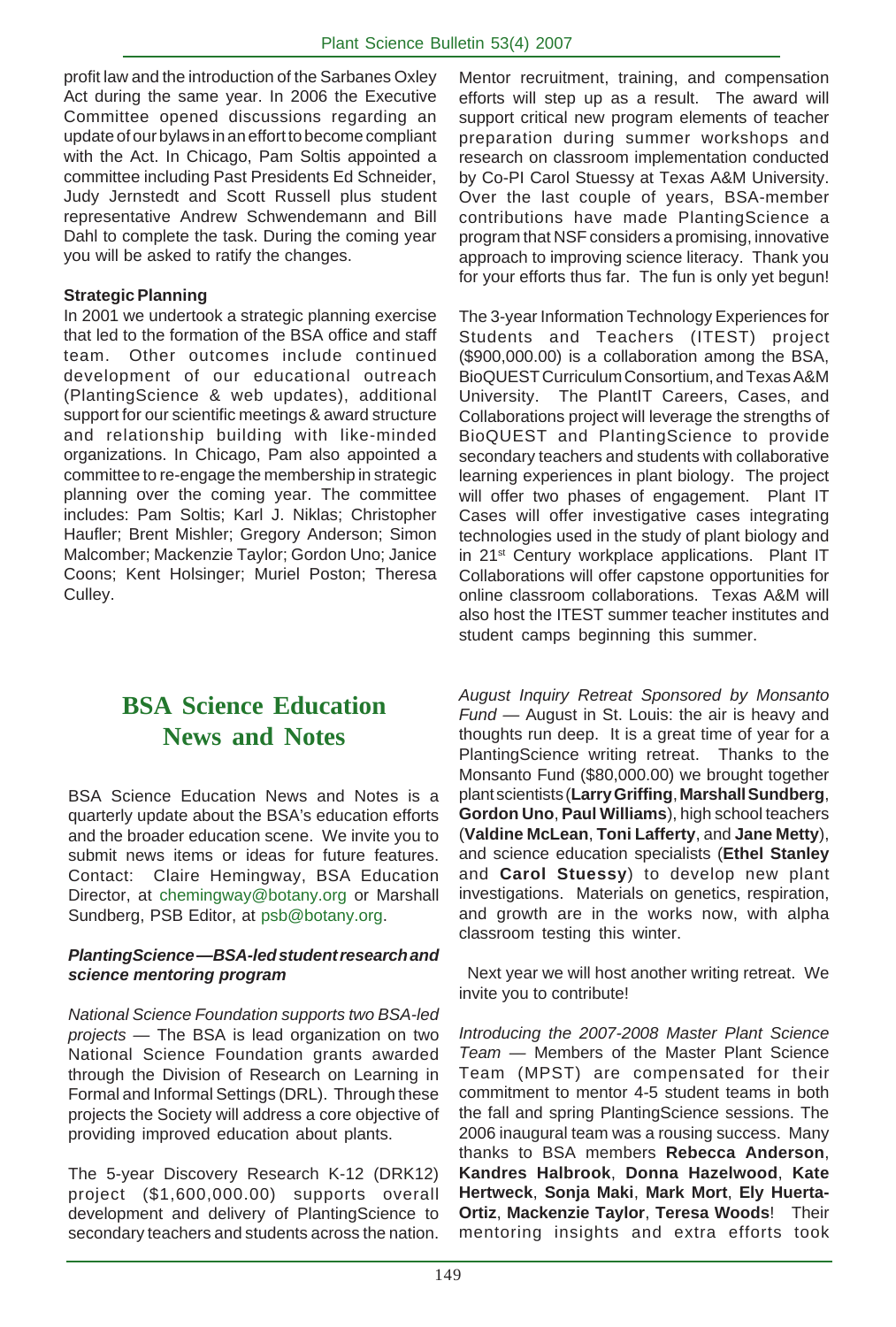PlantingScience to new heights, showing the value of a trained and compensated mentoring team comprised primarily of young scientists.

The 2007 MPST expanded to members sponsored by both the Botanical Society of America and the American Society of Plant Biologists. This joint sponsorship represents a new level of partnership among plant organizations, which we hope to see expand as the program grows. I am delighted to introduce the 2007 Master Plant Science Team, who are proving their weight in gold:

BSA-sponsored MPST members: **Dr. Jenny Archibald** of University of Kansas, **Rob Barker** of University of Colorado, **Nick DeBoer** of University of Hawaii-Hilo, **Jenny Dechaine** of University of Minnesota, **Kathy Gerst** of University of Arizona, **Kandres Halbrook** of University of Arizona, **Dr. Carey Hord** formerly of Pennsylvania State University, **Meredith Mertz** of Truman State University, **Abby Moore** of University of California, Berkeley, **Julia Nowak** of University of Guelph, **Amber Robertson** of University of Wisconsin-Madison, and **Teresa Woods** of Kansas State University.

ASPB-sponsored MPST members: **Ed Gilding** of University of Minnesota, **Kelly Gillespie** of University of Illinois, **Emily Indriolo** of Purdue University, and **Chika Nwugo** of Miami University, and **Aurea Siemens** of University of Alberta.

### *Mentoring, writing and reviewing new plant inquiries, contributing to summer workshops.*

If you are looking for ways to make major contributions to improved science education without building a program from scratch, please email chemingway@botany.org.

### **Spotlight on BSA Member Contributions to Science Education**

Congratulations to Tom Rost and Jim Wandersee *—* Winners of the 2007 **Charles Edwin Bessy Teaching Awards**!

**Dr. Thomas Rost**, Assistant to the Director of International Programs, Professor Emeritus of Plant Biology, and Botanist Emeritus in the Agricultural Experiment Station at the University of California, Davis. He is recognized for his innovative and outstanding teaching in plant anatomy, including early and experimental adoption of technology in his classes. Tom has been active in the BSA Education Committee and in the Structural and Developmental Section. He has published over 140 scientific papers on root growth and development and other anatomical topics, and coauthored four books, including two general botany

textbooks. Dr. Rost received the Davis Division Academic Senate Distinguished Teaching Award, which is the highest teaching award make by each UC campus.

**Dr. James Wandersee**, LeBlanc Alumni Association professor in the College of Education at LSU, focusing on biological and botanical science education. He is currently the Chair of the Teaching Section of the BSA and has presented many papers and workshops in this section and in the BSA Educational Forum. He helped coin the phrase "plant blindness" which was part of a campaign to help teachers, students, and the general public overcome their inability to notice plants in their own environment, which leads to the inability to recognize the importance of plants in the biosphere and in human affairs. He is a prolific author, with over 100 publications and several books that have been translated into six languages. He was elected a fellow of AAAS, was an officer in the National Association of Biology Teachers, and is the director of the 15 Degree Laboratory, A Visual Cognition Research and Development Laboratory for Improving Biological and Botanical Learning.

### *Botany 2007 Education and Outreach Highlights*

Here are final highlights on education and outreach activities at the Chicago meetings.

*BioQUEST Curriculum Consortium 2007 Symposium at the Joint Congress —* If you participated in the BioQUEST sessions at the 2002 Inaugural Education and Outreach Forum, you knew you were in for an engaging opportunity to see the power of using case-based and problem-based learning. The six sessions of the 2007 BioQUEST symposium introduced datasets, simulations, and resources to support student investigations of plant pathology, ecology, phylogeography, physiology, and form. **Ethel Stanley** and **Stacy Kiser** kicked off the sessions with an introduction to case-based learning. **Sam Donovan**, **Tony Weisstein** and **Kristin Jenkins** explored phylogeography of the invasive species *Tamarix*. **Ethel Stanley** and **Stacy Kiser** shared modeling and simulation resources. **Claudia Neuhauser** explored integrating statistics in undergraduate biology courses. **Yaff Grossman** shared Excel simlulations of photosynthesis, respiration, and growth. **Kristin Jenkins** shared a new problem space with gene expression data for desiccation sensitive and tolerant plants. **Maura Flannery** and **Ethel Stanley** raised often overlooked issues of visual learning and shared insights from the 2007 Gordon Conference on "Visualization in Science and Education: Seeing the Data … and Beyond!"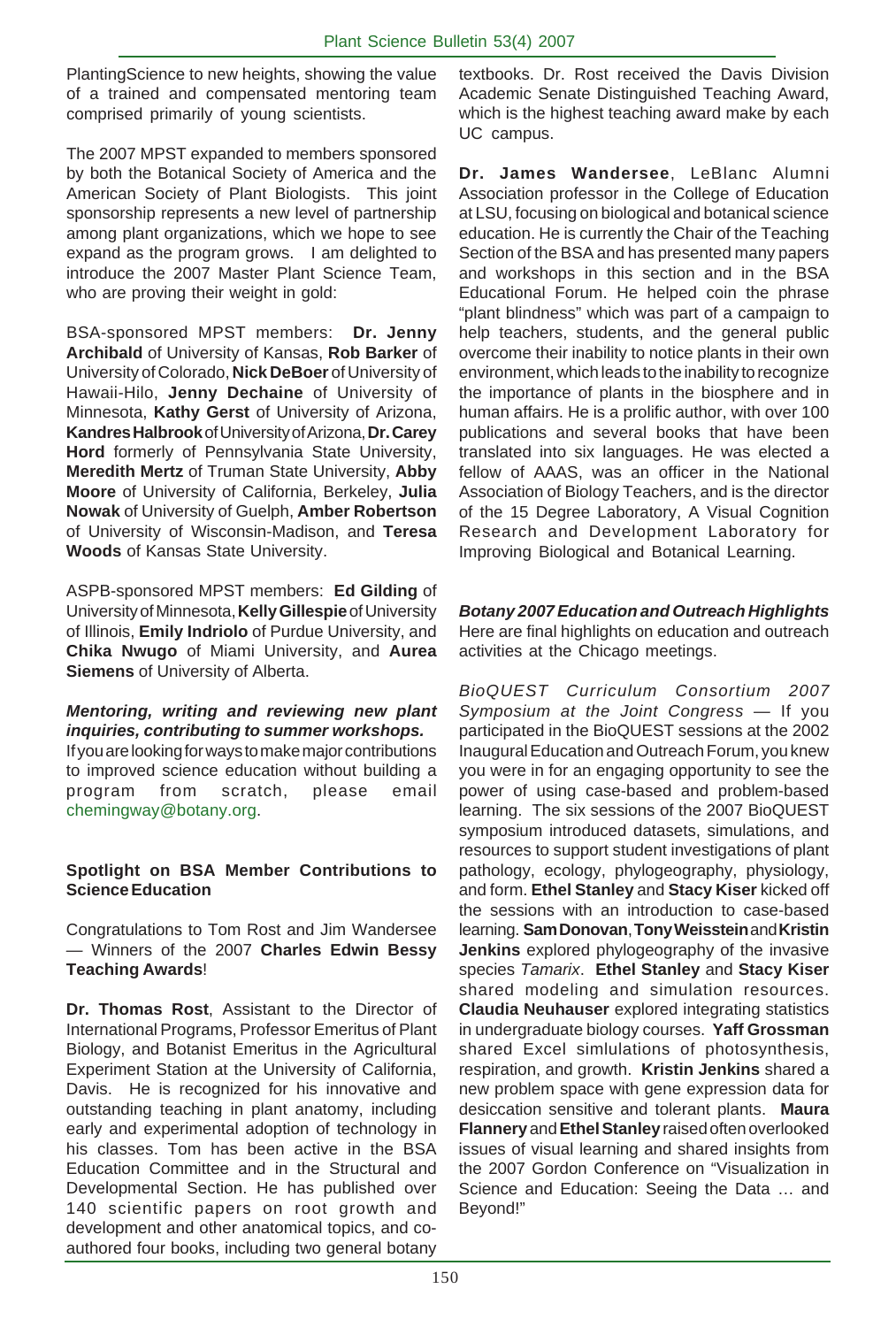Visit the BioQUEST website to access PowerPoint slides of the talks and links to related resources. In case you haven't found it yet, there is a link to BioQUEST on the BSA website (BSA Suggested Websites) too. http://bioquest.org/BSA2007/

*Joint ASPB-BSA Education Workshop —* Over hors d'oeuvres Monday evening, there were lively discussions about how to get involved and make an impact in education and outreach activities. Six discussion topics were select to cover a range of the wide breadth of possible activities that fall within the scope of the National Science Foundation's broader impacts criterion. NSF representatives Judy Skog, Terry Woodin, and Diane Jofuku Okamuro circulated among the roundtables.

Individuals active in both BSA and ASPB with experience taking ideas to impact served as thought leaders. **Gordon Uno**, who has infused inquiry teaching and learning in botany courses at University of Oklahoma and co-authored inquiry-bases botany texts, led a discussion targeting undergraduate education. **Phil Gibson**, who with his wife is currently writing their third scientific book for youth, shared his experiences working with publishers and presenting science to a young audience. **Paul Williams**, creative genius behind Rapid Cycling Brassicas (a.k.a. Wisconsin Fast Plants), posed provocative questions about working with K-12 teachers and creating cultural shifts in science and education partnerships. **Erin Dolan** and I drew on the Partnership for Research and Education in Plants and PlantingScience programs to focus a broad discussion on scientist-student-teacher partnerships. **David Salt** used his experience creating plant-related museum displays as a springboard to collaborations between scientists and museums, botanic gardens, and other public institutions. **Eve Wurtele**, developing the Meta!Blast video game of Cell and Metabolic Biology, led a discussion on computer and web-mediated learning environments.

An exit survey indicated that participants enjoyed the informal opportunities to talk about a diversity of educational efforts that meaningfully address Broader Impacts and enhance connections between scientists and the community.

One immediate outcome of this workshop is an introductory set of resources to assist faculty in starting broader educational and outreach endeavors. You'll find a pdf of these on the BSA website under Outreach.

*What kinds of Education and Outreach sessions you would like to see at future Botany meetings?* Please send your ideas!

### **Education Bits and Bobs**

*How will US high school students rank in advanced math and science tests across nations?* — We will not know the answer to that question. The US has decided to opt out of the 2008 international testing of advanced math and science students. Read more about the issues underlying this decision in an article by Jeffery Mervis. *Science* 317: 1851.

Learn more about the TIMMS and TIMMS-A at http://nces.ed.gov/timss/

*What does it take to build a lunar growth chamber?* — As NASA plans to return to the moon, plant growth will be an important part of space exploration. NASA scientists anticipate that astronauts may be able to grow plants on the moon in specialized plant growth chambers. Through the 2007-2008 NASA Engineering Design Challenge, elementary, middle and high school students are invited to:

(1) Design, build, and evaluate lunar plant growth chambers;

(2) Receive cinnamon basils seeds flown on STS-118;

(3) Test lunar growth chambers by growing and comparing both space-flown and earth-based control seeds.

http://www.nasa.gov/audience/foreducators/ plantgrowth/home/index.html

# **Editor's Choice**

**Nicholson, Barbara J. and Sylvia C. Halkins**. 2007. Temperature relationships in Eastern skunk cabbage. *Bioscene: Journal of College Biology Teaching* 33(2) 6-14.

In these activities the color, shape, and orientation of spathes and stage of flower maturation are examined for their possible roles in metabolic heat production. Activities are also presented for comparing the role of metabolic heat vs solar heat in heat retention of the inflorescence and a final activity examines the potential correlation between heat and odor production. The activities can be modified for use at all levels from middle school through upper-level college courses. For each activity, sample student data is presented and discussed. The data was generated over several years, but the timing of publication is perfect for use this spring!

**Wilson, Christopher D., Charles W. Anderson, Merle Heidemann, John E. Merrill, Brett W. Merritt, Gail Richmod, Duncan F. Sibley, and Joyce M. Parker.** 2006. Assessing Student' Ability to Trace Matter in Dynamic Systems in Cell Biology. *CBE-*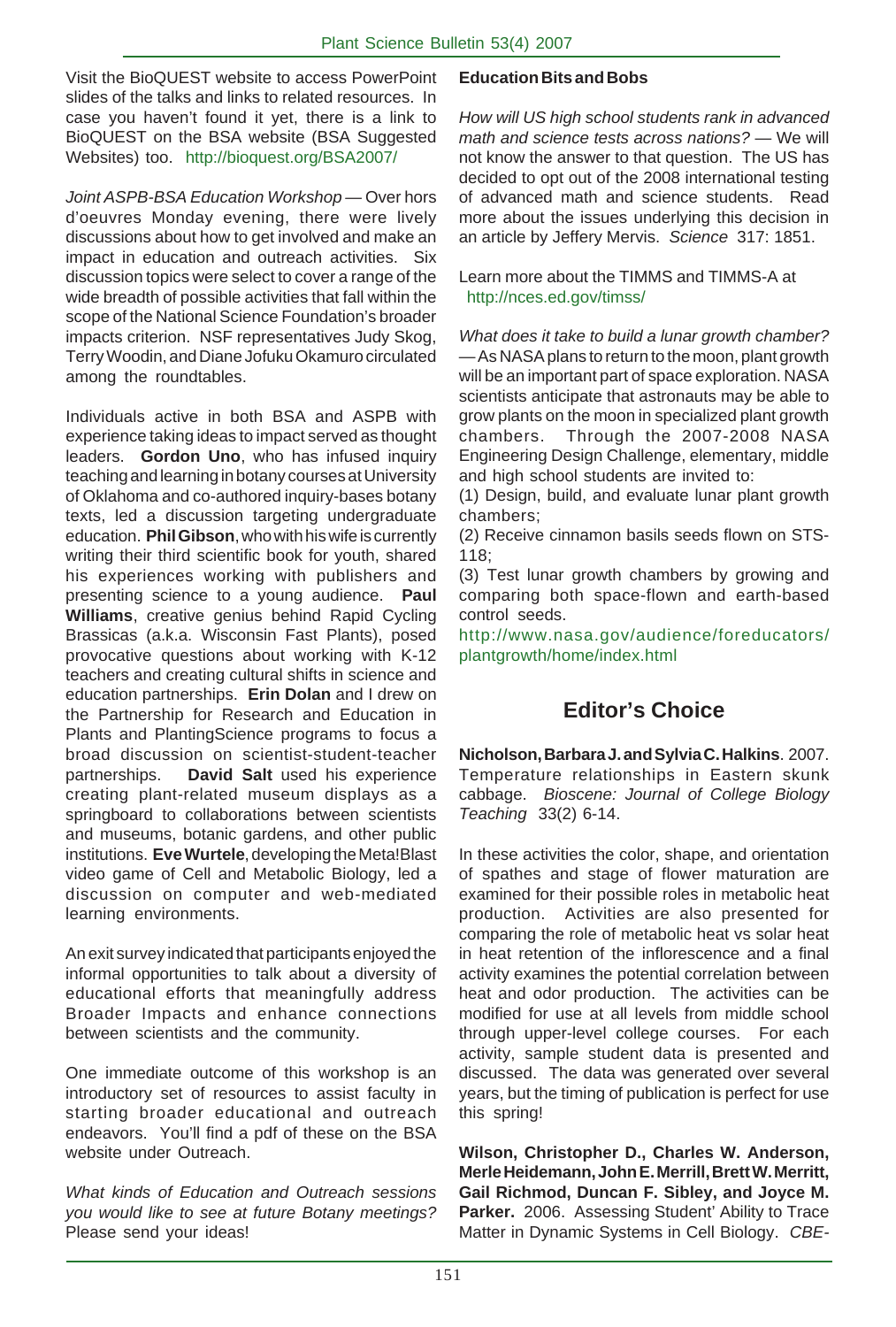### *Life Sciences Education* 5(4):323-331. http://www.lifescied.org/cgi/reprint/5/4/323

Three batches of radish seeds started with the same dry weight. After 1 week, the seeds that were watered but grown in the dark had a lower dry weight than when they started. "Where did the mass go that was lost by the seedlings…?" This is one of several questions dealing with common misconceptions about photosynthesis and respiration that are addressed in this article. The discussion of the qualitative assessments used by the authors provide many intriguing ideas about how to improve your instruction of these basic concepts.

**Douglas L. Wendell and Dawn Pickard.** Teaching Human Genetics with Mustard: Rapid Cycling *Brassica rapa* (Fast Plants Type) as a Model for Human Genetics in the Classroom Laboratory *CBE Life Sci Educ* 2007: 179–185 http://www.lifescied.org/cg

This activity presents a paternity problem using Fast Plants ™and DNA microsatellite markers. The authors provide complete protocols for obtaining meaningful results in a teaching laboratory geared to a semester-long, upper division undergraduate laboratory in genetics (3-hr, once a week). Although the exercise was developed and presented as a model for teaching human genetics, it has the added benefit of emphasizing that plants have sex too!

# **A Call to Student Members**

At the Missouri Botanical Garden's Annual Systematics Symposium few weeks ago I was talking with Mary Barkworth about students' requests for on-line identification keys to help them identify local specimens. We realized that while both of us rely on printed keys, there are probably on-line resources out there that would be appropriate to recommend but that we just don't know about. She suggested that the best way to get this information would be to ask students what resources they find useful,

### $SO<sub>-</sub>$

Here's a call to the student membership of BSA! Send the URL's and a brief critique of your favorite on-line botanical resources to the Plant Science Bulletin (psb@botany.org) and we will make this information available - - to your peers AND YOUR MENTORS!

(Be sure to include your name and school.)

### **Announcements**

# *In Memoriam:* **Bertil Kullenberg (1913-2007)**



A French magistrate in Algeria, A. Pouyanne and the British student of orchids, M. J. Godfery wrote about the pollination of *Ophrys* between 1917 and 1930 and described a form of entomogamy which is now called pseudocopulation. Similar observations with *Cryptostylis* in Australia were published by Mrs. E. Coleman between 1928 and 1938. These phenomena were intriguing and became known relatively quickly, but the reasons for the insects' behavior remained relatively obscure until Professor Kullenberg studied them between 1945 and 1979 using methods which were very advanced for the time. These include: 1) a custom made ultraviolet light transmitting quartz lens which made possible UV reflection photography and images that approximated what the pollinators may be seeing, 2) gas chromatographs, 3) mass spectrometers, and 4) concern with chemically active odors like pheromones. What he found was that the flowers produce volatile substances which act as female sexual stimuli and lead the males to attempt copulation. Pollination of *Ophrys* depends on this because the flowers do not produce nectar.

Bertil Kullenberg was born in 1913 in Gothenburg, Sweden and first became associated with Uppsala University in 1933. He defended his thesis in 1944 and became an associate professor in the same year. Four years later he was appointed research professor of Entomology and served in that capacity until 1968 when he became a full professor. Professor Kullenberg retired in 1979. Between these activities he found time to marry Anna-Lis Apelgårdh in 1940 who functioned as his unpaid secretary, field assistant and driver during his entire career. She also bore their three children, Barbro (1941), Gunnar (1945) and Gunhild (1947).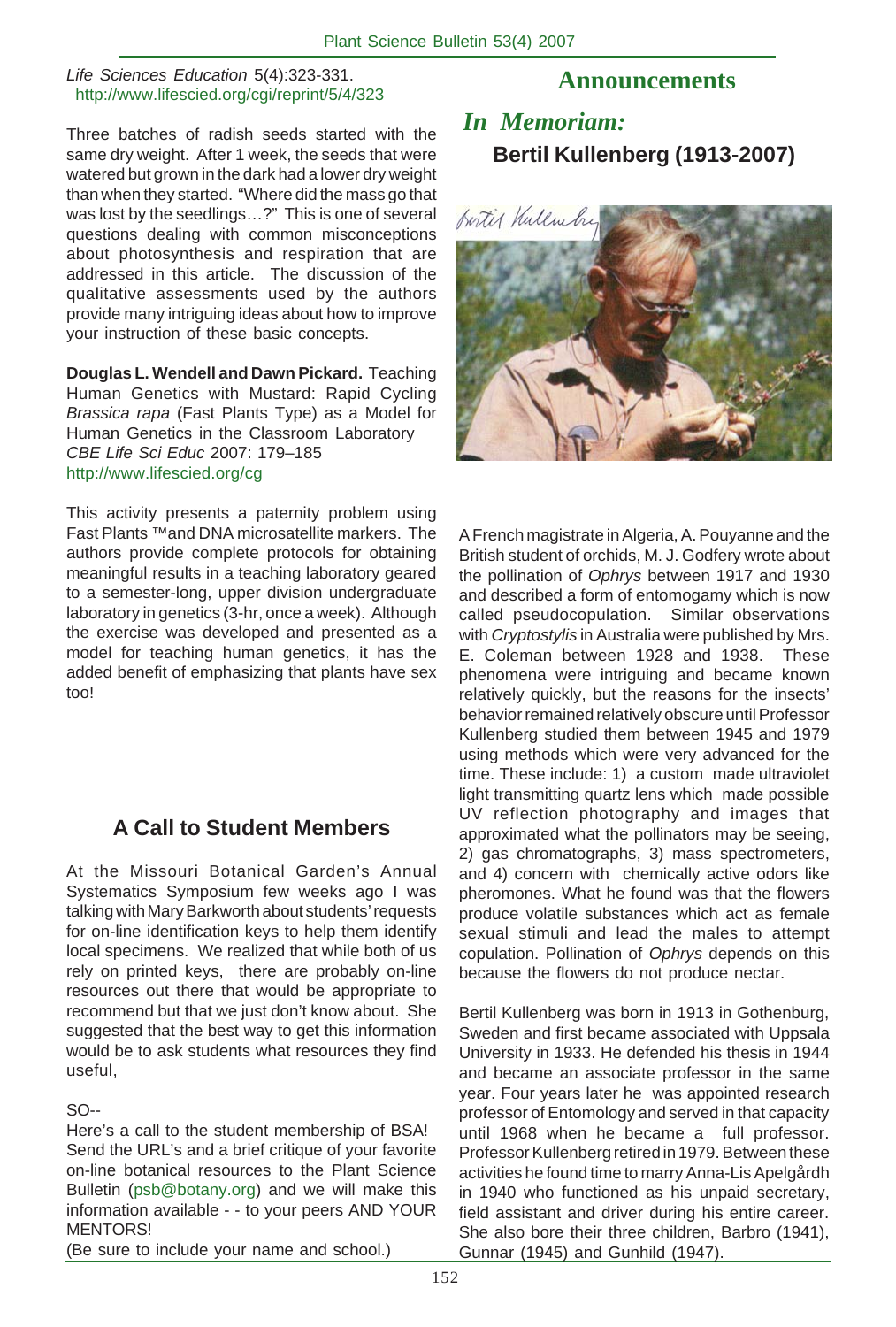During his career Kullenberg studied (in Sweden as well as in the Mediterranian area and in Africa) capsids, bird migration and communications between organisms. The latter lead him to *Ophrys* pollination through pseudocopulation and to what in my view are some of the most important contributions ever to our understanding of orchid biology (for a summary see Kullenberg, 1961, 1984). One of his students, Prof. Lennart Ågren wrote that Dr. Kullenberg's research in this area was facilitated by "his well trained nose, curiosity, and patience in almost innumerable excursions."

Professor Kullenberg was not a plant scientist as such and I doubt that he would have called himself an orchid specialist. Still, he made highly significant contributions to orchid science. My own recollections of him go back the International Botanical Congress in Leningrad in 1974. On that occasion he showed what can be described as an orchid blue movie which showed wasps copulating with *Ophrys* flowers. I, an aspiring orchid biologist at the time, introduced myself and found Dr. Kullenberg to be a very knowledgeable, nice, kind and considerate person who did not talk down to a beginner. I tried to follow his example during my career.

–Joseph Arditti, Professor Emeritus of Biology, University of California, Irvine.

#### Literature Cited

Kullenberg, B. 1961. Studies in *Ophrys* pollination. Reprinted from Zoologiska Bidrag Fran Uppsala, Band 34. Almqvist & Wiksells Boktryckeri AB, Uppsala, Sweden.

Kullenberg, B 1984. The Ecological Station of Uppsala University on Öland: A summarizing presentation of its history and research programmes. Nova Acta Regiae Societatis Scientiarium Upsaliensis, Ser. V:C, 3, 7-14.

### **Robert R. Nakamura (1954-2006)**

Many BSA members mourn the passing of Dr. Robert Nakamura, who died of natural causes at the age of 52 in September 2006. Bob was an associate professor of Biology at California State University/Los Angeles, where he was highly regarded as a teacher, mentor, and scholar. Bob grew up in a Japanese-American family with deep roots in California. He is survived by his father, his brother, sister-in-law, and a large extended family.

Bob graduated from Stanford University in 1976 after majoring in Biology, and went on to complete his M.Phil. (1979) and Ph.D. (1983) at Yale University. After several years of postdoctoral research at the University of California at Davis, the Weyerhauser



Company, and the University of Washington, he joined the faculty at Cal State L.A. in 1991. Returning to Los Angeles and living near his parents was rewarding to him. On his faculty website, he wrote, ""When I took up my faculty position at Cal State L.A., I returned to the city of my birth. Here I first discovered nature in backyard gardens and fish ponds, in wondrous museum displays and in fascinating ocean tide pools."

Throughout his career, Bob studied novel and interesting questions in plant evolutionary ecology. His papers on mate choice and plant reproductive biology appeared in journals such as the American Journal of Botany, Evolution, Ecology, and Heredity. At Cal State L.A., Bob was a leader in developing an integrated curriculum in environmental science. He taught courses in plant biology, ecology, natural history, and writing for biologists. He also studied the assessment of student learning and the needs of under-represented minority students. Philip LaPolt, chair of the Department of Biological Sciences at Cal State L.A., noted that "Bob contributed in countless ways to his Department, College, and University. His gentle warmth, sincerity, and sense of humor endeared him to students, staff, and colleagues alike."

Bob's colleague at Cal State L.A., Dr. John Gamon, made the following comments at his memorial service: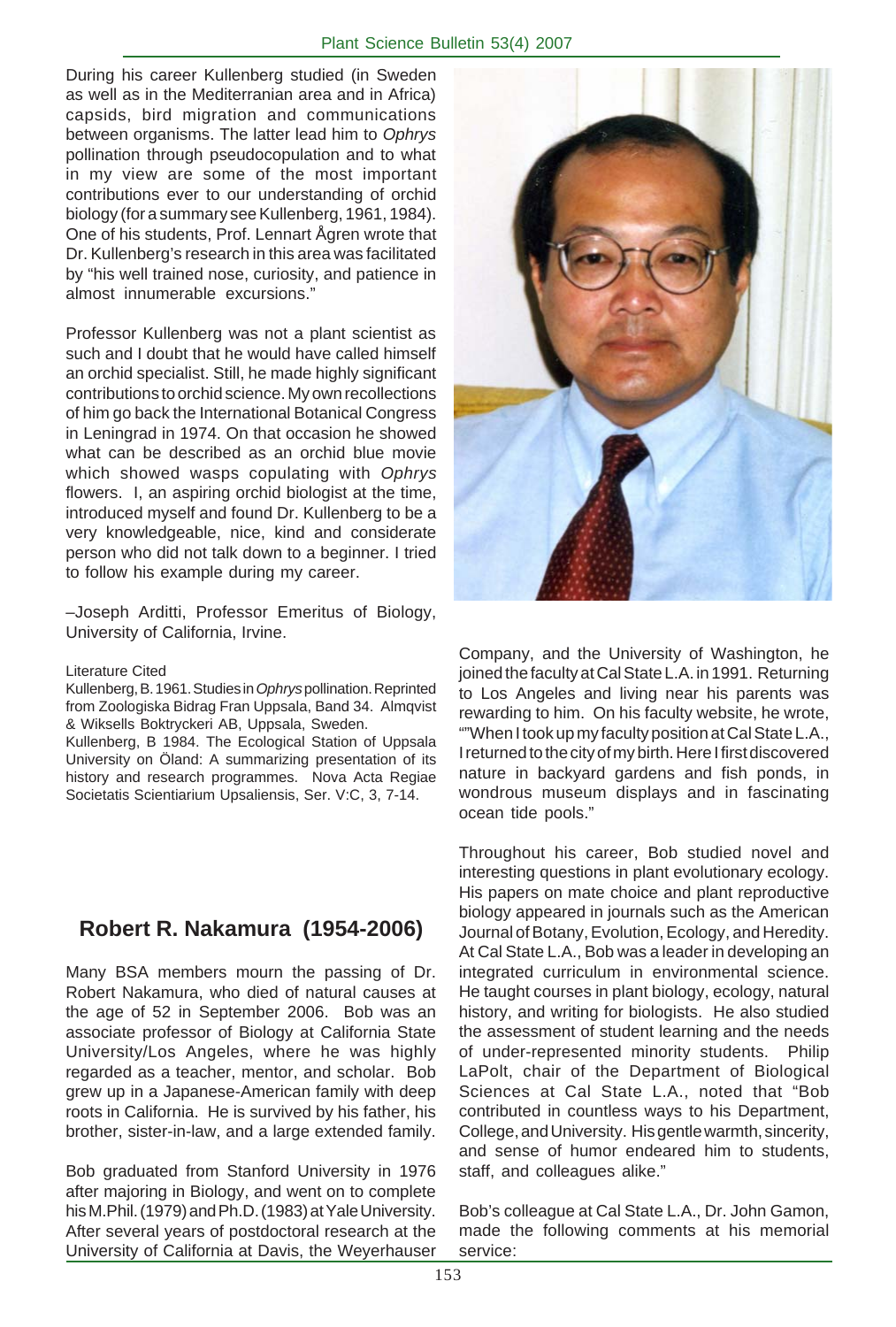I had the privilege of knowing Bob for most of my adult life. I first met him as my TA when I was an undergraduate at Yale in the late 1970s. In 1991, when I was hired as an Assistant Professor in Plant Biology at Cal State L.A., I learned that the one other hire the department made that year was another Plant Biologist named Bob Nakamura. So it was with considerable delight that I started teaching that fall with someone who, by that time, had become a good friend. On campus, we shared a lab space for about five years, and I was always amazed by how tolerant Bob was of whatever happened in our shared workspace. For four additional years, we worked together on a student training grant sponsored by NSF. Remembering Bob, one faculty member spoke of "Bob's kindness, his even demeanor, and the quiet way he went about accomplishing so much." Another put it this way: "Bob was one of the most gentle people I have ever known." He will clearly be remembered as someone who made a difference in the many lives he touched along the way.

These comments reinforce my own memories of Bob's friendship and collegiality. I first met Bob in 1984, when he joined Maureen Stanton's lab group at UC/Davis, and we remained in touch ever since. Over the years, I could always count on Bob for helpful professional advice, enlightening conversations, and good cheer. He was a very generous person who lived his life simply and thoughtfully, with a great deal of empathy for others.

Donations to the Robert R. Nakamura Memorial Scholarship may be made by sending a check to the California State University Los Angeles Foundation, 5151 State University Dr., Admin. 809, Los Angeles, CA 90032. Checks should be made payable to the CSULA Foundation and in the memo section of the check it should list the Robert R. Nakamura Memorial Scholarship.

Respectfully submitted by:

### Dr. Allison Snow

Department of Evolution, Ecology, and Organismal Biology, Ohio State University, Columbus, OH 43210

snow.1@osu.edu

# **Judith D. Zuk (1952-2007) Horticulturist, Educator, and Botanic Garden Executive**

Judy Zuk, President Emeritus of Brooklyn Botanic Garden, one of America's preeminent botanic gardens, died in Brooklyn on Saturday, September 1, 2007 after a long illness.

Ms. Zuk led the Botanic Garden for more than 15 years and was only the fifth president in its nearly 100-year history. Prior to coming to Brooklyn in 1990, she was the director of the Scott Arboretum of Swarthmore College in Pennsylvania.

"Judy was an extraordinary and adored leader, who guided the Garden through the planning and execution of major capital projects, the expansion of its horticultural, scientific and education programs



and the creation of its master plan for the future," said Brooklyn Botanic Garden board chairman Earl Weiner. "Her death represents an enormous personal loss to all of us who loved and admired her, as well as to the worldwide horticultural community. I am consoled by the knowledge that her extraordinary contributions to the Garden will be enjoyed by visitors for many years to come."

Ms. Zuk studied botany at Rutgers University, graduating *summa cum laude* in 1973. She then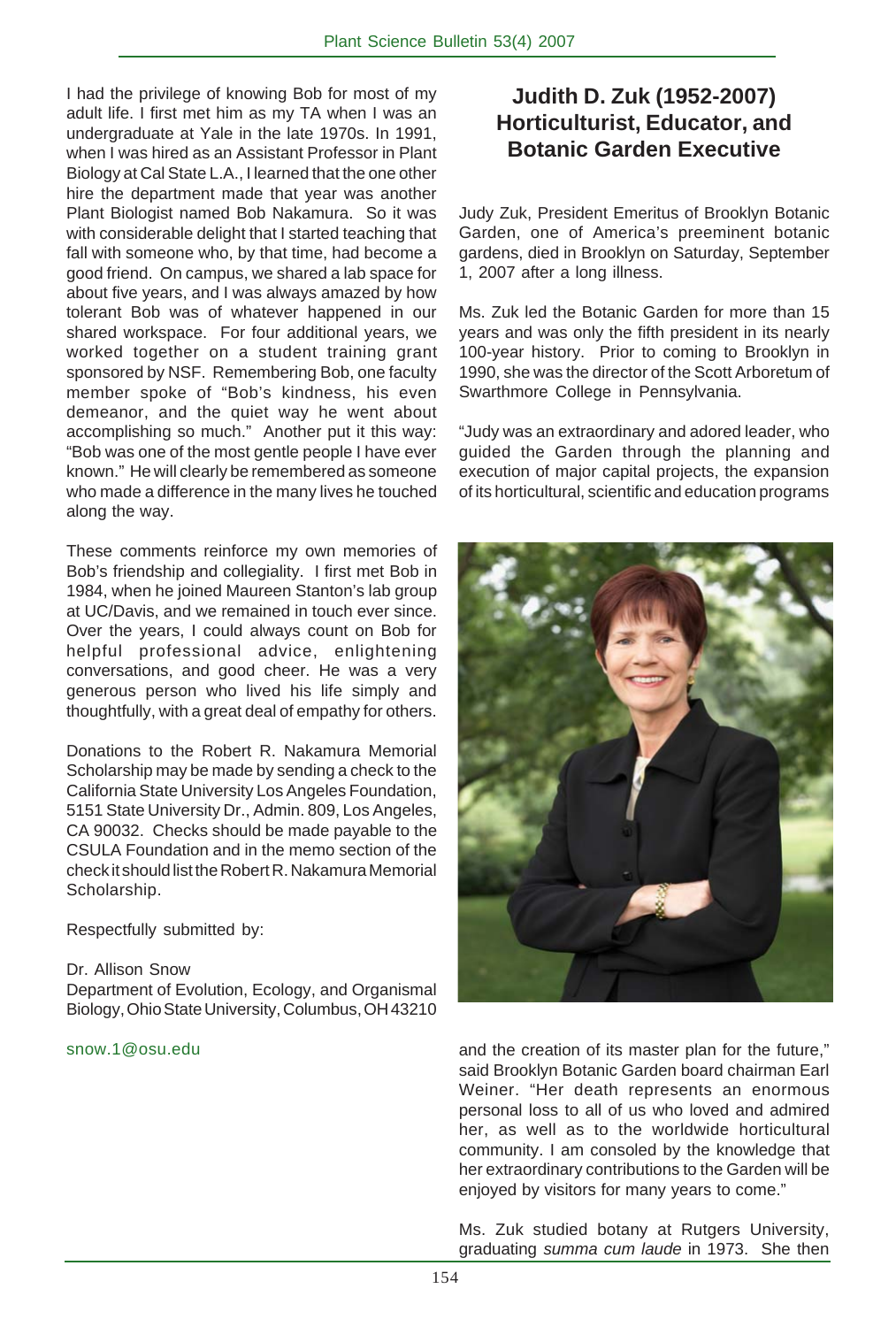received a Master's in Public Garden Administration from the University of Delaware, and was awarded a Garden Club of America fellowship to study landscape design in England. Ms. Zuk was coeditor-in-chief of *The American Horticultural Society A-Z Encyclopedia of Garden Plants*. She served on the boards of many professional and cultural organizations, including Botanic Gardens Conservation International, and as chair of the Cultural Institutions Group in New York City.

Ms. Zuk was widely recognized for her leadership in American horticulture and received many prestigious awards including the Medal of Honor from the Garden Club of America. In 2004, the American Association of Botanical Gardens and Arboreta chose Zuk, its former Board president, to receive its Honorary Life Member Award, the Association's most prestigious award. On her retirement in 2005, Brooklyn Botanic Garden celebrated Ms. Zuk by the naming of the Judith D. Zuk Magnolia Plaza at the Garden and of a magnolia cultivar developed by the Garden, *Magnolia* x 'Judy Zuk.'

Ms. Zuk is survived by her sister, Patricia Campbell, of China Grove, North Carolina, and nephew Ian. A celebration of her life is planned for September 23 at the Botanic Garden.

# *Personalia*

# **Dr. Peter Raven Receives Verrill Medal From Peabody Museum**

Dr. Peter Raven, president of the Missouri Botanical Garden, has received the Addison Emery Verrill Medal from the Peabody Museum of Natural History at Yale University. Raven and noted Harvard environmentalist Edward O. Wilson each received the award for outstanding achievement in the natural sciences.

Raven is a world-renowned botanist and authority on plant evolution. Described by TIME Magazine as a "Hero for the Planet," he is an advocate for biodiversity and a sustainable environment. He is the recipient of numerous awards and honorary university degrees, including the National Medal of Science and an honorary Doctor of Science degree from Yale University.

The Verrill Award is the Peabody Museum's highest honor and has been awarded only 15 times. It was established in 1959 in honor of Addison Emery Verrill (1839-1926), Yale's first professor of zoology. Raven and Wilson received their awards on Oct. 17 during a program they jointly presented at Yale entitled "The Future of Life on Earth."

# **Robert Allerton Award for Excellence in Tropical Botany or Horticulture to Dr. William R. Anderson**

The National Tropical Botanical Garden (NTBG) has announced that **Dr. William R. Anderson** will



Photo by Christiane Anderson, 2007

receive the Robert Allerton Award for Excellence in Tropical Botany or Horticulture for 2007. The award will be presented October 8 during the institution's semi-annual Board of Trustees meeting. The Allerton Award is given bi-annually to recognize specific achievements or a lifetime of achievements in tropical plant science. The award was initiated in October 1975 and is named to honor one of NTBG's founding trustees and its principal initial benefactor.

"Bill Anderson has been a major influence in the world of tropical botany, from his decades of research to his devotion in teaching generations of future botanists," stated NTBG CEO and Director Chipper Wichman. "His passion to spend his life studying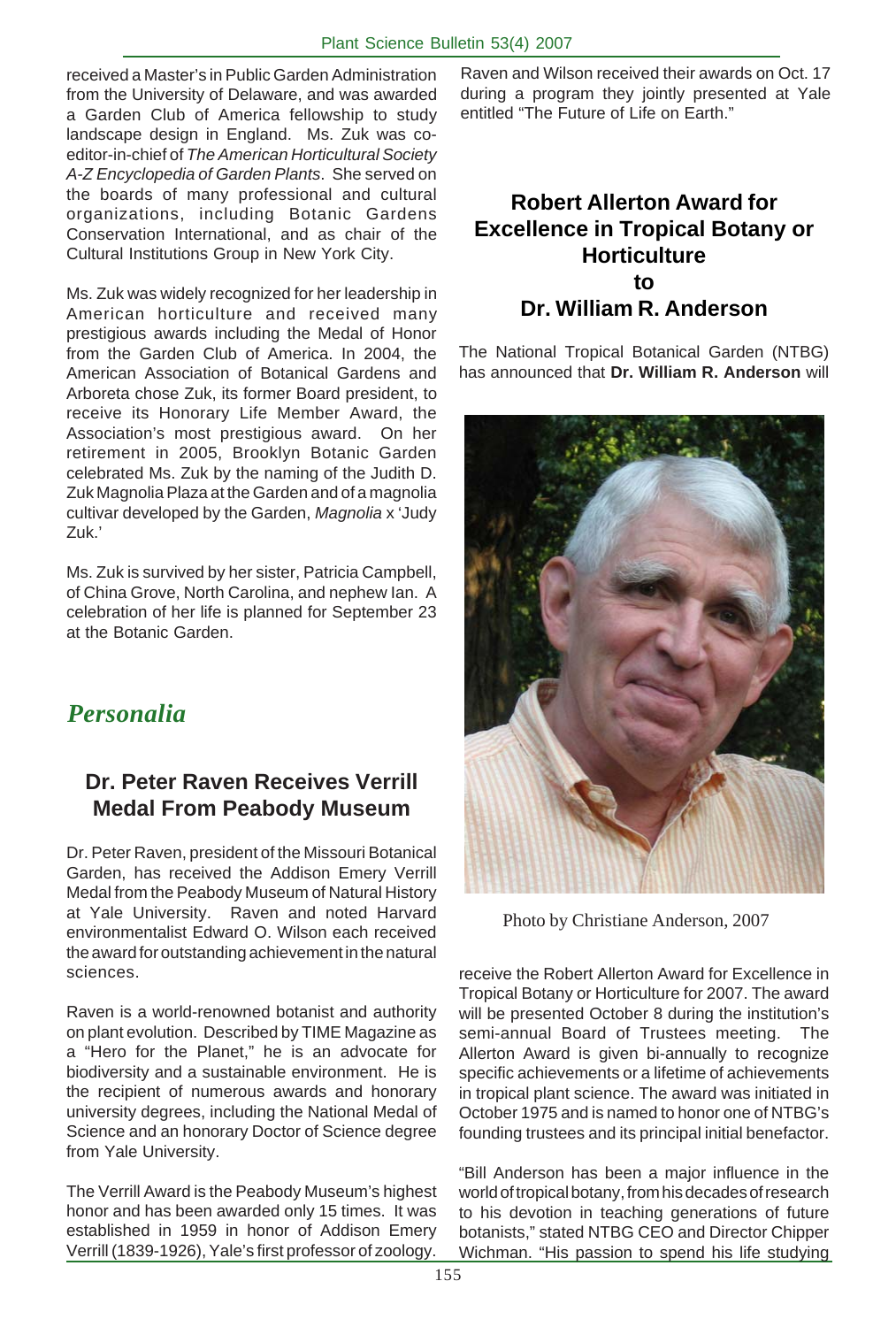and sharing his knowledge about tropical plants is truly admirable. It is our honor to present this award to Bill."

Colleagues credit Anderson with anticipating by 25 years the links between plant systematics and ecology that are now widely in evidence. During his lifetime of selfless dedication to the discipline of plant taxonomy, he served as director of the University of Michigan (UM) herbarium, one of the largest university herbaria in the world, and currently holds the title of Curator Emeritus of Vascular Plants. He has taken the lead in understanding the complexities of the large tropical plant family Malpighiaceae, commonly known as the Barbados Cherry family, and continues this research to this day. Now Professor Emeritus of Botany at the University, Anderson devoted many years to training an extraordinary number of undergraduate and doctoral students, many of which have gone on to prominent positions in plant science. His success as a mentor is evidenced by the fact that nearly all of his doctoral students have been awarded dissertation grants from the National Science Foundation.

His own research has received some 25 grants from the Foundation, including early in his career as an NSF Graduate Fellow, throughout his career for fieldwork in Brazil, Mexico, Venezuela, Bolivia, Argentina, and Costa Rica, and for his current collaborative research with his wife and fellow botanist, Christiane, and a researcher from Harvard University. Anderson has published over 70 scientific papers and served as general editor for eight volumes of the monumental Flora Novo-Galiciana. He is a past president of the American Society of Plant Taxonomists and served for 15 years on a committee for the International Association for Plant Taxonomy.

Anderson says he will speak on the "Highs and lows of tropical fieldwork" at the awards ceremony. "Research in plant systematics is fun and fascinating, but it can also be lonely and frustrating," commented Anderson. "It took me years of solitary study to learn enough about the Malpighiaceae that I could start to add to what was already known, and unraveling evolutionary history is the most intellectually challenging work imaginable. Learning that I was to receive the Allerton Award from the National Tropical Botanical Garden was therefore not only deeply gratifying; it was also a validation of 40 years of arduous and joyous scholarship."

It consists of a bronze medal and a \$1,000 honorarium. The National Tropical Botanical Garden is a not-for-profit institution headquartered in the only tropical zone in the United States. Its mission is to enrich life through discovery, scientific research,

conservation, and education by perpetuating the survival of plants, ecosystems, and cultural knowledge of tropical regions. NTBG has over 1,800 acres in gardens and preserves in the Hawaiian Islands and in South Florida. It is the only tropical botanical garden chartered by the U.S. Congress.



# **A Limerick by Robert Mager**

There once was a teacher Whose principle feature Was hidden in quite an odd way.

> Students by millions Or possibly zillions Surrounded him all of the day

When finally seen By his scholarly dean And asked how he managed the deed,

> He lifted three fingers And said, "All you swingers Need only to follow my lead.

To rise from a zero To Big Campus Hero To answer these questions you'll strive:

> Where am I going How shall I get there and How will I know I've arrived?

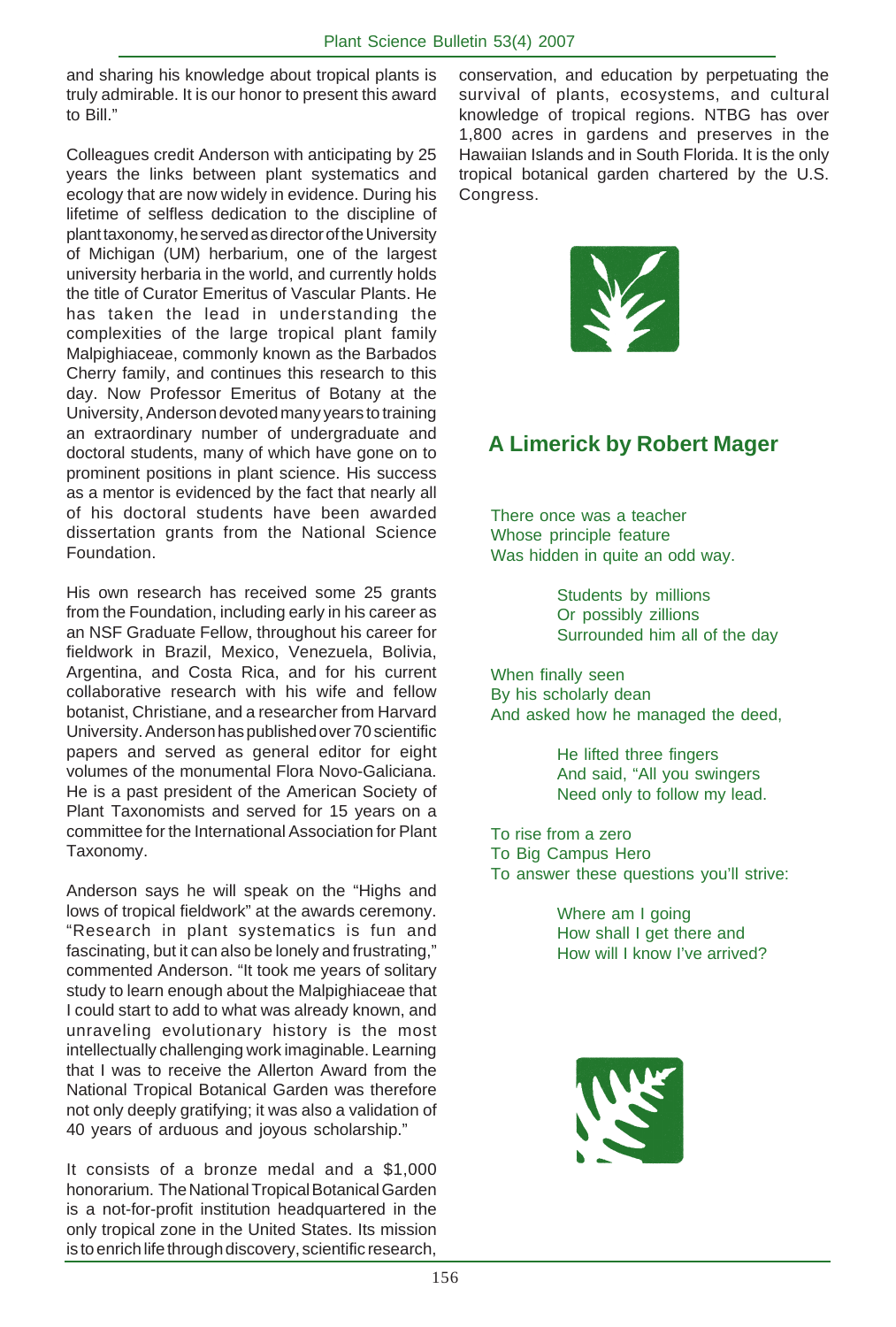# **Rachel Carson Envionmental Award to Michael J. Balick**

**Michael J. Balick**, Ph.D., Vice President and Director of The New York Botanical Garden's Institute of Economic Botany, is this year's recipient of the Natural Products Association's Rachel Carson Environmental Award. This award was created to recognize individuals who have made outstanding contributions to the environmental community.

In presenting Dr. Balick the award at their national annual convention on July 20-22, 2007, the Natural Products Association cited the breadth of his accomplishments in the field of ethnobotany. Of particular

interest was his extensive work involving ethnopharmacological studies-the search for plants with medicinal properties-particularly his fieldwork in Belize that lead to the formation of the world's first ethno-biomedical forest reserve. Together with Drs. Rosita Arvigo and Gregory Shropshire, he co-founded the Ix Chel Tropical Research Foundation, a center in Belize devoted to traditional healing and cultural preservation. From 1986-1996 he helped lead a collaboration between The New York Botanical Garden and the US National Cancer Institute to survey Central and South America and the Caribbean for plants with potential applications against cancer and AIDS.

For nearly three decades, Dr. Balick has studied the relationship between plants and people, working with traditional cultures in tropical, subtropical, and desert environments. He specializes in ethnobotany, working with indigenous cultures to document their plant knowledge, understand the environmental effects of their traditional management systems, and develop sustainable utilization systems-while ensuring that the benefits of such work are always shared with local communities. Dr. Balick is an expert on the palm family, an economically important family of plants in the tropics. In 1981 he co-founded The New York Botanical Garden's Institute of Economic Botany with Sir Ghillean Prance. The largest and most active program of its kind in the nation, the Institute is devoted to furthering knowledge of the relationship between plants and people. As part of his work, Dr. Balick has established numerous collaborations between communities, governmental and non-governmental organizations, and institutions in the United States and Europe all working towards the common theme of discovering plants with potential therapeutic uses.

# **Kenneth G. Karol joins Staff at New York Botanical Garden**

In September 2007, **Kenneth G. Karol**, Ph.D., joined the Science staff of The New York Botanical Garden as Assistant Curator in the Lewis B. and Dorothy Cullman Program for Molecular Systematics Studies. His scientific research is focused primarily on evolutionary studies among freshwater green algae (specifically the "charophytes" or "stoneworts"), which are thought to be the closest living relatives of all land plants. During recent years, Dr. Karol has been investigating differences in the chloroplast genome structure among species of algae, mosses, and ferns to better understand the origin and evolution of plants. He earned his Ph.D. degree in Plant Biology at the University of Maryland and a Bachelor of Science in Botany from the University of Wisconsin, Madison. Dr. Karol comes to the Botanical Garden from a postdoctoral fellowship at the University of Washington in Seattle.

# **State Department Names Dr. Nina V. Federoff New Science Adviser**

United States Secretary of State Condoleezza Rice has named **Dr. Nina V. Federoff** to be her new Science and Technology Adviser. Federoff, a plant molecular biologist, is the Willaman Professor of Life Sciences and Evan Pugh Professor in the Department of Biology and the Huck Institutes of the Life Sciences at Pennsylvania State University.

Established in 2000, the Secretary's Science and Technology Adviser serves as the State Department's chief scientist and principal liaison to the national and international scientific communities. Federoff is the third person to hold the post.

Among the chief responsibilities of the S&T Adviser are: enhancing the scientific literacy at the Department of State; increasing the number of scientists working for the Department of State, both domestically and overseas; building bridges to the scientific community; and, providing timely information on emerging S&T issues with implications for foreign policy. Federoff's research has centered on the molecular biology of plant genes and transposons, as well as plant adaptations to stressful environments.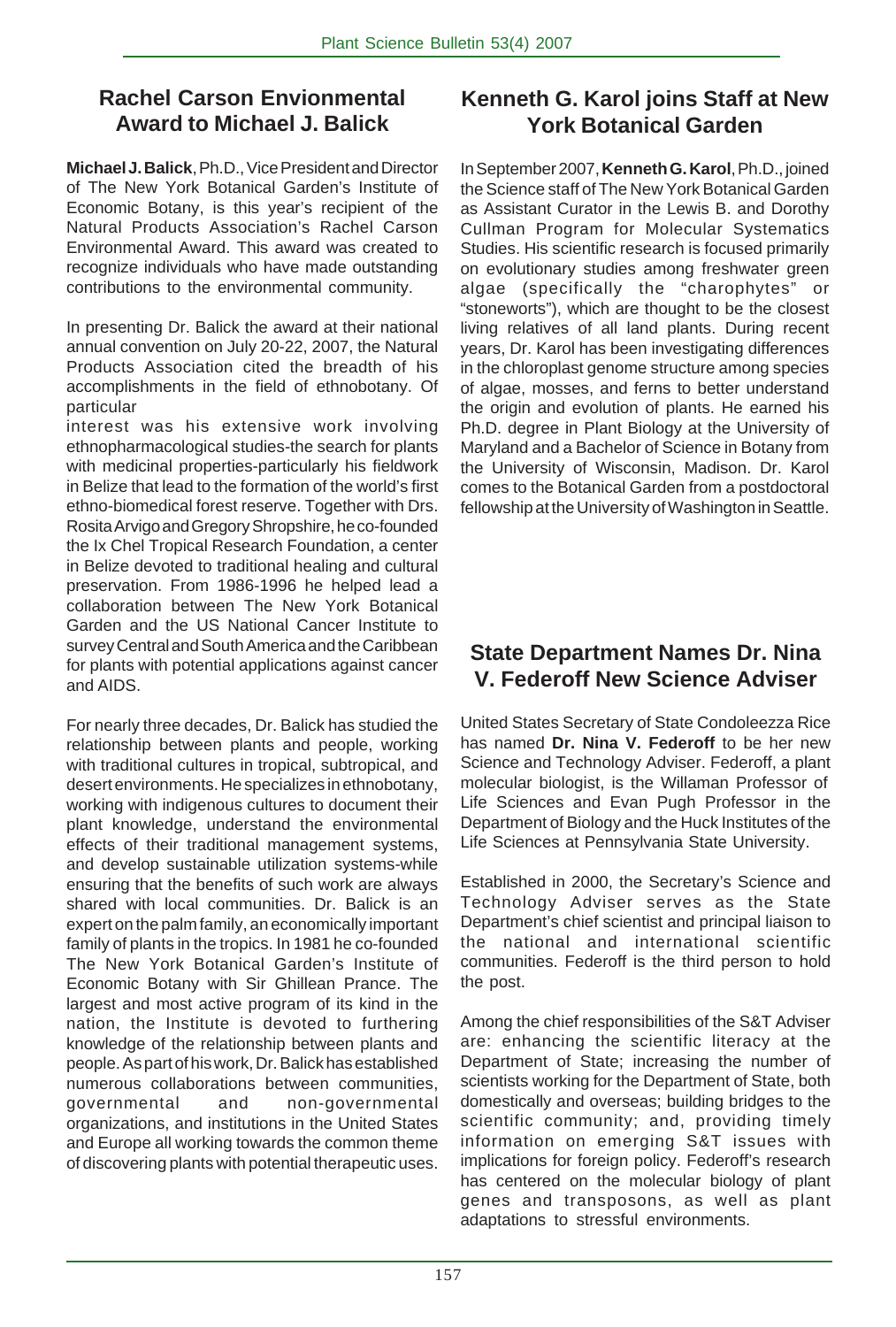# **Symposia, Conferences, Meetings**

### **The Fourth International Conference on The Comparative Biology of the Monocotyledons**

### **The Fifth International Symposium on Grass Systematics and Evolution**

Copenhagen, Denmark 11-15 August 2008

### **General Information**

The Fourth International Conference of The Comparative Biology of the Monocotyledons & The Fifth International Symposium of Grass Systematics and Evolution will take place in 2008 in Copenhagen, Denmark. The organizing committee consists of members from The Natural History Museum of Denmark and the biological departments of the Universities of Aarhus and Copenhagen.

### **Purpose**

To bring leading scientists from all over the world together to Copenhagen to present and discuss the latest developments in the field of monocot and grass evolution.

### **Registration**

Registration is open to anyone interested in the evolution of the monocotyledons and grasses. Payment of the registration fee allows access to all sessions. Reduced fees will apply to students.

### **Congress Site**

The conference site is in the northern campus area of the University of Copenhagen close to the Zoological Museum.

### **Language**

The official language is English.

### **Highlights**

The congress will convene at the opening session on Monday, 11 August 2008 with welcoming ceremonies and plenary lectures, starting with the Rolf Dahlgren lecture. The scientific program will take place from Monday through Friday. Scientific events will end daily at 17:00. A reception hosted by the City of Copenhagen will take place at the Town Hall. The conference dinner will be held in the Tivoli Gardens.

### **The Scientific Program**

The program will  $-$  in the tradition of previous meetings – consist of plenary lectures, invited, and contributed papers. There will also be a poster session. The scientific program will have parallel sessions.

### **Planned scientific program**

• Evolution and phylogeny of the Monocotyledons • Evolution and phylogeny of the major orders (APG II) of the Monocotyledons (e.g., Acorales plus Alismatales, Asparagales, Dioscoreales, Liliales, Pandanales, Commelinales, Poales, and

Zingiberales) • Special sessions on Poaceae, Arecaceae, and Orchidaceae

All authors (oral contributions and posters) will have to supply abstracts.

### **Ode to Johnson Grass**

Some years ago it came to pass A bright guy sowed some Johnson Grass.

Great claims were made for this new hay, "Twould make our Southern farmin'pay."

Today when neighbors cuss and shout It's Johnson Grass they rave about.

It seems unjust to so defame A grass that's lived up to its claim.

It's easy spread and easy sowed, It's easy grazed and easy mowed:

It's only fault most folks agree, Is runnin' on eternally.

The praise this honest grass once got, Has turned to epithets that's hot.

> Our editors to educate, Head columns up: "Eradicate!"

It seems to me quite out of place To damn a grass that's fell from grace.

This grass, sez I, don't mean no harm It just runs loafers off the farm.

The best of farmers cuss and shout, But after all, they clean it out,

It holds the soil in firm embrace, Until a real man gets the place.

A crop of hay as smart as that, Just makes me bow and lift my hat.

-W.H. Darrow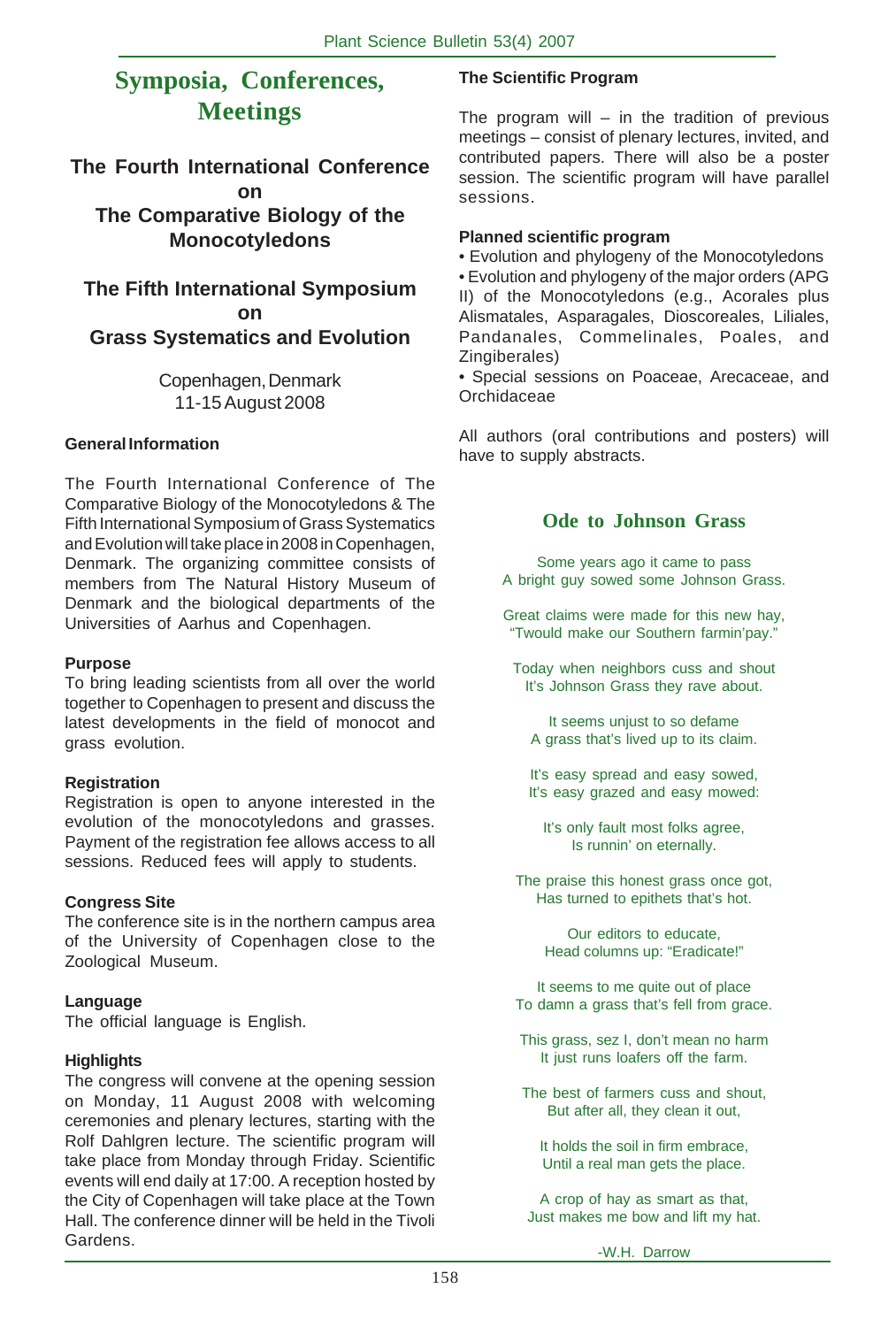# **Positions Available**

# **Seed Bank Technician at Chicago Botanic Garden**

The Chicago Botanic Garden seeks a technician to assist with the collecting, processing, and seed banking of 1500 native plant species of the Midwestern United States as part of the U.S. "Seeds of Success" project and the international Millennium Seed Bank Project at Royal Botanic Gardens, Kew. Under the supervision of the Seed Bank Coordinator, the Seed Bank Technician will assist with all activities associated with managing the seed bank. S/he will assist with collecting seed and herbarium specimens, scouting natural areas for plant populations for collections and ensuring collecting permits are up to date. S/he will also process and store collected seed, assist in the periodic testing of seed viability, and enter herbarium and seed collection data into an Access database. The seed bank technician will prepare periodic shipments of seeds and herbarium specimens, help manage our volunteer staff (typically 5-10 volunteers), and conduct regular volunteer seed cleaning days. For more information, see the project Web site (http://www.cbgseedbank.org/).

**Position requirements**: Bachelor's degree in biology, botany, ecology, or a related major and a keen interest in the conservation and restoration of native plants. The Seed Bank Technician must be able to work independently and as part of a team. S/he must be organized and detail oriented. The Technician must be willing to work outside (sometimes in remote locations and under harsh conditions), must be willing to travel (occasionally overnight and on weekends) and hold a valid driver's license. Candidates should have skills in plant identification and herbarium techniques, familiarity with Midwestern flora, and previous experience conducting fieldwork. Computer skills, especially with Microsoft Access, are preferred. Review of applications will begin on November 1 and continue until a suitable candidate is hired.

### **Application procedure:**

Send a resume and three letters of reference to: Human Resources Department Re. Seed Bank Technician Position Chicago Botanic Garden 1000 Lake Cook Rd. Glencoe, Illinois 60022 Or E-mail employment@chicagobotanic.org

### **Senior Plant Scientist**

The Chicago Botanic Garden (CBG), in collaboration with Northwestern University, invites applications for a **SENIOR PLANT SCIENTIST** position. Applicants should be broadly trained in plant biology or ecology in a subfield that will complement some aspect of our current research expertise in restoration ecology, conservation biology, soil ecology, population genetics, plant systematics and economic botany. Particular specialties of interest include global change biology, invasion biology, spatial ecology, seed physiology, or conservation policy. Duties include conducting an active research program with external funding, collaborating with a wide range of academic and stewardship organizations, and oversight of some of the Garden's plant biology research staff. The new Senior Plant Scientist will join a team of eleven Ph.D. researchers and participate in teaching in an innovative joint Master's program in Plant Biology and Conservation with Northwestern University, and will help contribute to the development of a joint doctoral program with NU.

Candidates must have a Ph.D. in plant biology, ecology, or a related discipline, a strong record of scholarship, an excellent extramural funding record for research, experience advising students at the doctoral level, and a commitment to undergraduate and graduate education. Please send a curriculum vitae, statements of research plans and teaching interests, examples of scholarly writing and three letters of reference (mailed directly from referees) to the address below. Review of applications will begin October 15, 2007 and continue until a suitable candidate is found.

Senior Plant Scientist Search Committee Attn: Dr. Larry DeBuhr Chicago Botanic Garden 1000 Lake Cook Road Glencoe, IL 60022 or

ldebuhr@chicagobotanic.org (electronic correspondence preferred)

CBG is situated on a 385-acre campus north of Chicago and showcases 23 different demonstration gardens as well as native areas that include woodlands, prairies and aquatic habitats, each featuring native and endangered Illinois flora (http:/ /www.chicagobotanic.org).

The Chicago Botanic Garden and Northwestern University are Equal Opportunity/Affirmative Action Employers. Applications from women and minority candidates are encouraged.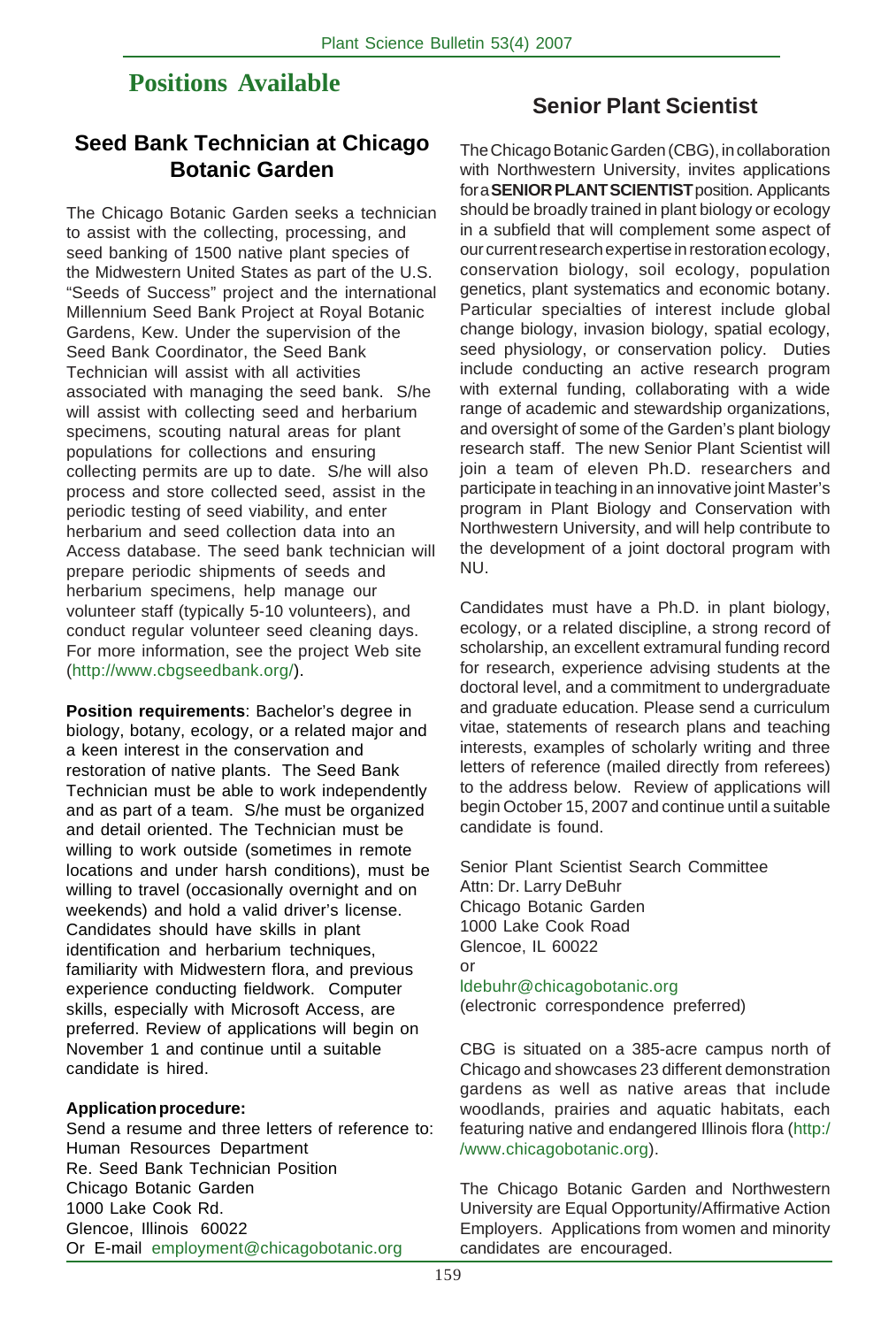# **CURATOR OF BOTANY, John T. Howell Curatorial Chair of Western North American Botany at the California Academy of Sciences**

The California Academy of Sciences invites applications for the John T. Howell Curatorial Chair of Western North American Botany. Applications for this full-time position at the Assistant Curator level are solicited from individuals with a primary interest in, and commitment to, active field- and collectionoriented research in the systematics and evolution of plants in western North America, including California. We seek an individual who will participate in the diversity of research, educational, and administrative activities at the Academy; contribute to the maintenance and development of a major herbarium; and bring complementary or new research techniques to the Department of Botany. Opportunities for mentoring students are available.

The Academy's Department of Botany houses a worldwide herbarium of 1.9 million specimens of vascular plants, bryophytes, and lichens. The collection of flowering plants from California is the largest in existence. Current collection growth is focused on plants from Latin America, eastern Asia, Madagascar, and western North America. Major research projects are currently underway in China, Madagascar, and parts of Central and South America. Other institutional research resources and facilities include an SEM laboratory, the Center for Comparative Genomics, and a comprehensive library of systematic and evolutionary biology. For additional information about the California Academy of Sciences and its Department of Botany, please visit http://www.calacademy.org and http:// www.calacademy.org/research/botany.

Candidates must have a Ph.D. and an active research program (or a willingness to begin such) in plants of western North America. Preference will be given to candidates who combine traditional, collections-oriented research with molecular phylogenetic techniques. Salary is negotiable and a generous benefits package is provided.

Applicants should forward a letter of interest, a curriculum vitae, description of research goals, copies of pertinent publications, and the names (along with contact information) of three references by 15 January 2008 to California Academy of Sciences, Human Resources Department #HOWELLcurator, 875 Howard St., San Francisco, California 94103, U.S.A. The California Academy of Sciences is a natural history museum, aquarium, planetarium, and research institution located in San Francisco. It is an Equal Opportunity Employer committed to diversity.

# **John J. Rose Postdoctoral Fellowship in Botany.**

The California Academy of Sciences invites applications for the John J. Rose Postdoctoral Fellowship in Botany. Applications for this full-time position are solicited from individuals with a primary interest in, and commitment to, active field- and collection-oriented research in the systematics and phylogenics of vascular plants using contemporary techniques. We seek an individual who will participate in our research programs in diverse geographic areas and contribute to the development of a major world-wide herbarium.

The Academy's Department of Botany houses an herbarium of nearly 1.9 million specimens of vascular plants, bryophytes, and lichens. Current collection growth is focused on plants from Latin America, eastern Asia, (particularly China), Madagascar, and western North America (especially California, Nevada, and Arizona). We currently have active research programs in China, Madagascar, and parts of Central and South America. Other institutional research resources and facilities include a SEM unit, the Center for Comparative Genomics, and a comprehensive library of systematic and evolutionary biology. For additional information about the California Academy of Sciences and its Department of Botany, please visit http://www.calacademy.org and http:// www.calacademy.org/research/botany.

Candidates must have their Ph.D. prior to beginning the position. This is a one year position with possible extension to two years based on performance.

To apply, send a letter of interest, a curriculum vitae, a general description of research goals, and a proposed project to be conducted during the fellowship period. Please also include the names, addresses, e-mails, and telephone numbers of three references. Send applications to: Human Resources Department #ROSEpostdoc, 875 Howard Street, San Francisco, CA 94103. Applications will be considered beginning Nov. 15, 2007 for a starting date in 2008. The California Academy of Sciences is a Natural History Museum, Aquarium, Planetarium, and Research Institution located in San Francisco. The Academy is an Equal Opportunity Employer and welcomes applications from individuals who will contribute to its diversity.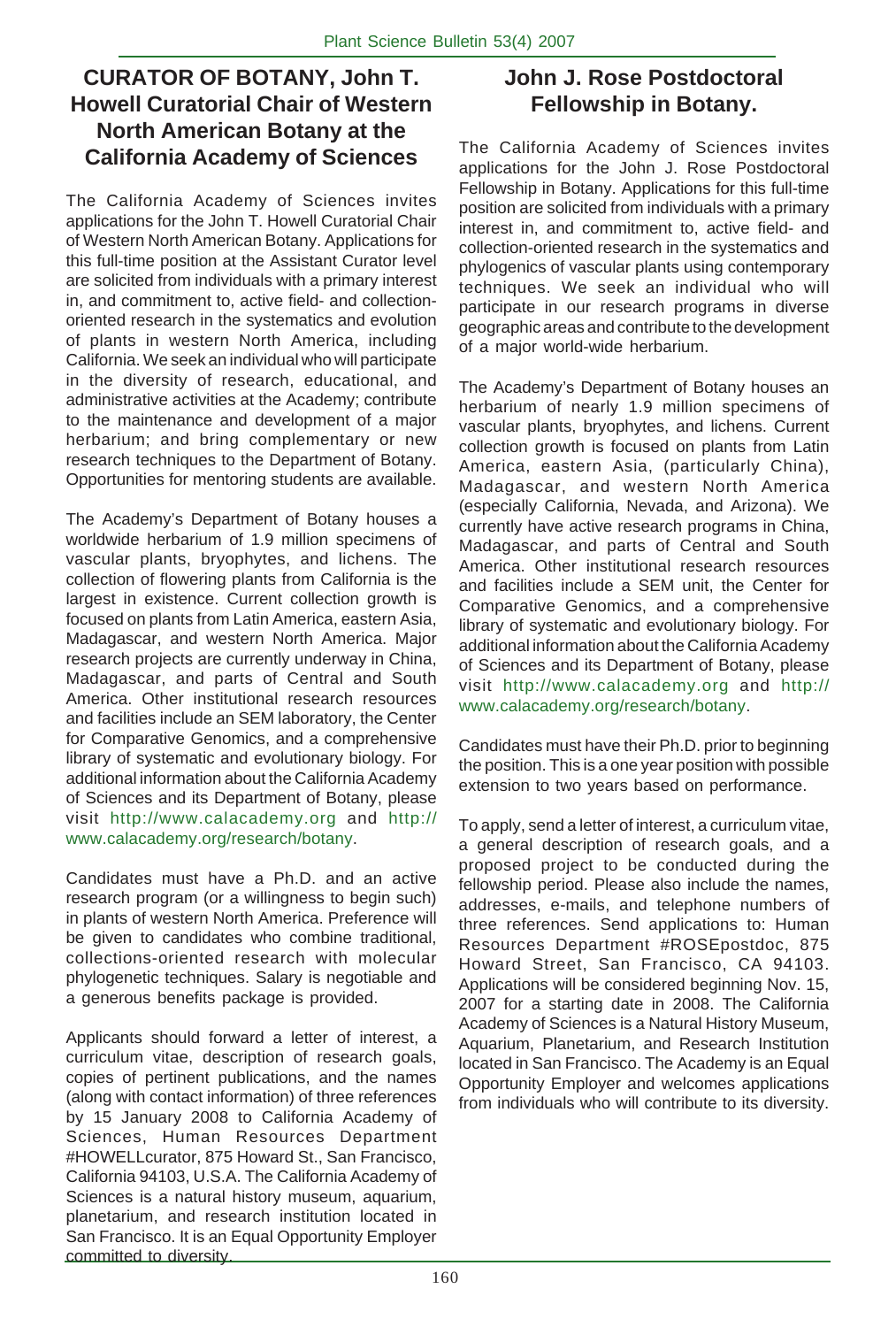# **Manager, Conservation Training Programs at the Chicago Botanic Garden**

The Chicago Botanic Garden seeks a Conservation Scientist and Manager for its award-winning Conservation and Land Management Intern Program for its Plant Science and Conservation Division. Duties include management of the intern program, including recruitment, hiring, training and placing approximately 100 interns per year for several land management agencies (approximately 60% time) and conducting an active conservation-oriented research program (40% time). The successful candidate will have the opportunity to work with graduate students from several Chicago region universities if desired.

Requirements include a Ph.D. in ecology, botany, biology or a related field, expertise in restoration ecology or land management practices/policy, and a desire to work in a non-profit environment. Must have excellent organizational and communication skills and maintain strong working relationships with several federal agencies. The position supervises a financial administrative assistant and a research assistant and maintains oversight of the program's \$1.5 million budget. For further information about the position, contact Kayri Havens at khavens@chicagobotanic.org. To apply, send cover letter with statement of research and teaching interests, curriculum vitae, and contact information for three references to: Human Resources Department, Chicago Botanic Garden, 1000 Lake Cook Road, Glencoe, IL 60022. Review of applications will begin November 1, 2007 and continue until a suitable candidate is found.

# **Courses/Workshops**

# **Experience in Tropical Botany**

Harvard University Summer School, in collaboration with The National Tropical Botanical Garden announces the following course in 2008.

Dates: June 2 to June 28 2008

Location: The Kampong Garden of the National Tropical Botanical Garden, 4013 Douglas Road, Coconut Grove, Miami FL 33133

The Class will use the newly constructed teaching Kenan Laboratory at The Kampong (wet bench and microscope facilities) and be accommodated in comfortable dormitory style housing in the same location (Scarborough House).

Course title: "Biodiversity of Tropical Plants" Instructor: Professor P. Barry Tomlinson Professor of Biology *Emeritus*, Harvard University & Crum Professor of Tropical Botany, National Tropical Botanical Garden.

The course is intensive and intended to present an overview of the rich diversity of tropical plants in natural environments (e.g. The Everglades National Park, Biscayne Bay National Park) and especially rich collections of introduced tropical plants at collaborating Institutions, notably Fairchild Tropical Botanic Garden and The Montgomery Botanical Center, Coral Gables. This tropical resource is unmatched elsewhere in the Continental United States.

Emphasis is on morphology and anatomy in a systematic but also functional context and involves both field and laboratory study. The course structure is extensively enquiry- based and is intended to develop skills in investigative techniques and philosophical approaches which can be applied subsequently in Graduate Study. Students are introduced to many tropical plant families (especially the iconic Arecaceae) and such topics as, e.g., tree architecture, pollination biology, the morphology of vines and epiphytes as well as distinctive tropical ecosystems like seagrass meadows and mangroves. Laboratory work emphasizes anatomy and dissection of fresh material, using implements ranging from chain saws to scalpels.

Admission to the course depends on some demonstrated previous familiarity with at least elementary Botany and is intended to cater for students who are already enrolled in a graduate program in Botany or Biology or plan to do so in the near future.

Students will be required to register with The Harvard Summer School and will receive 4 credits.

Estimated Cost.: Harvard Summer School tuition; travel to and from Miami; Kampong accommodation at \$25 per day. Tuition and Travel scholarships may be available for qualifying students.

For further information:-

P.B. Tomlinson at the above Miami address, or Harvard Forest, Harvard University, 324 N.Main St. Petersham MA 01366 e-mail: pbtomlin@fas.harvard.edu And Harvard Summer School on-line in 2008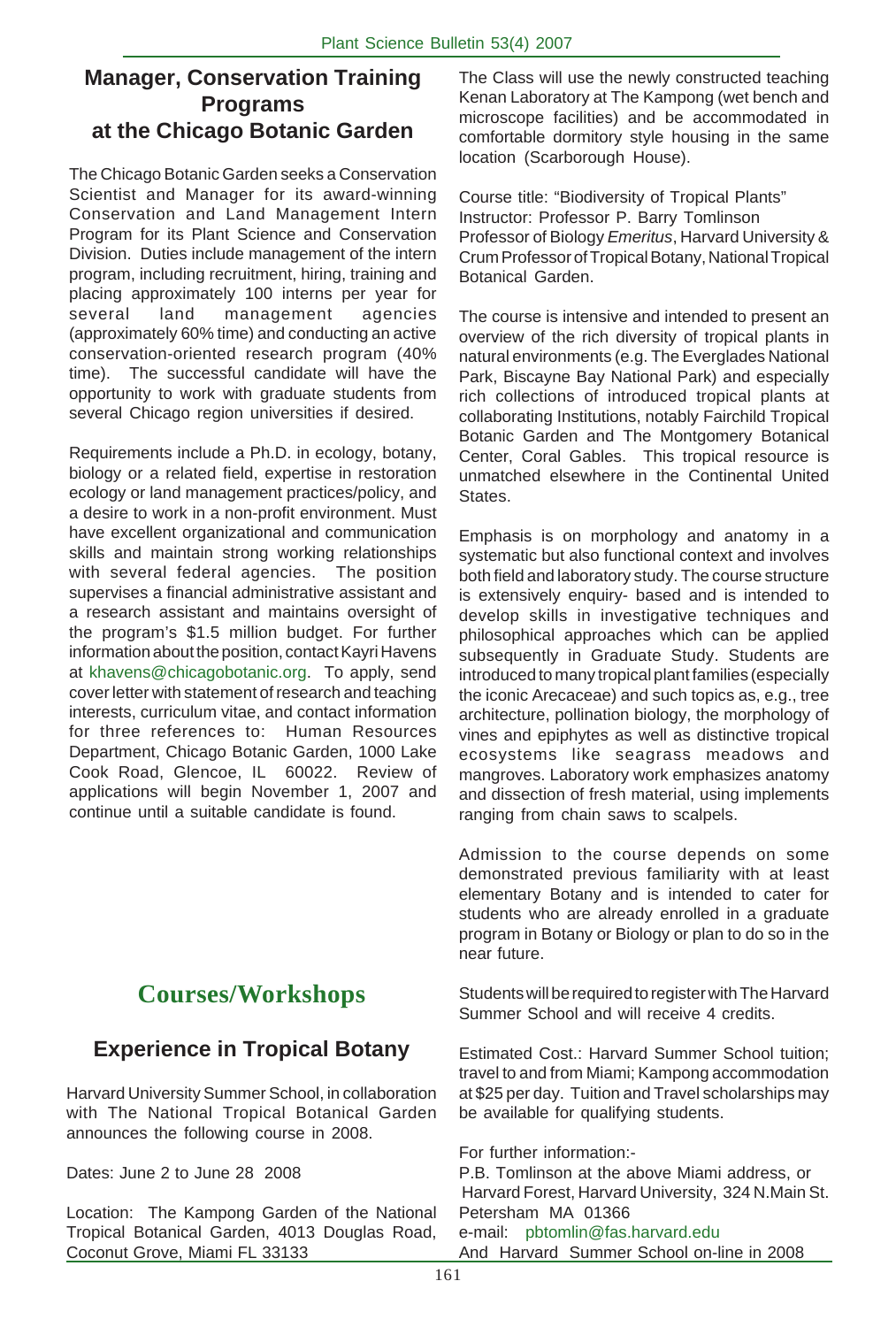# **National Tropical Botanical Garden Fellowship for College Biology Professors**

Program Operation: May19-31, 2008 Deadline to Apply: March 14, 2008 Notification of Acceptance: March 21, 2008

### **COURSE DESCRIPTION**

The National Tropical Botanical Garden (NTBG) will conduct another exciting Fellowship for College Professors of Introductory Biology at The Kampong, Coconut Grove, Florida.

The goal of the Fellowship is to improve the quality of teaching in introductory biology classes at the undergraduate level. Facilitated by Professor P. Barry Tomlinson of Harvard University and Dr. Paul Alan Cox, CEO/Director of the Institute for Ethnomedicine, the course is designed to show instructors how to use examples from tropical plants in discussing issues of form and function, evolution, and conservation. Fellows will develop teaching modules to be shared and implemented in the introductory biology classroom. Basically, we are looking for the very best biology faculty, those who can fire the imagination of major and non-major biology students. Although botanists will be considered, we also welcome applications from faculty who lack previous botanical experiences, as well as those who have not previously worked in the tropics. The Fellowship will be limited to 12 Professors.

Applications must include:

- Two letters of recommendation.
- Complete curriculum vitae.
- · Copy of the most recent teacher evaluation.

A non-refundable \$30 USD application fee in the form of a check or money order made payable to the National Tropical Botanical Garden.

The Fellowship will cover the most economical roundtrip airfare to The Kampong, Florida, accommodation and meals, tuition and fees, texts, equipment, and ground transportation.

Requests regarding the Fellowship for College Biology Professors must be directed to:

Director of Education National Tropical Botanical Garden 3530 Papalina Road Kalaheo, HI 96741 USA Tel: (808) 332-7324, ext. 225 or 251 Fax: (808) 332-9765 Email: education@ntbg.org Website: www.ntbg.org

# **THE KAMPONG: An Excellent Site for Academic Conferences, Workshops and Courses in Tropical Botany and Conservation**

The Kampong, in the village of Coconut Grove in Miami, is the former home of the plant explorer and founder of the Plant Introduction Service of the U.S. Department of Agriculture, Dr. David Fairchild. Fairchild and his wife Marion (a daughter of Alexander Graham Bell) purchased the land in 1916, began establishing a grove of tropical trees, and built their retirement home there in 1927. During his retirement, 1927-1954, the Kampong was the venue for many meetings of prominent scientists and other intellectuals. The formative meeting to establish Everglades National Park was convened there in 1938. After the deaths of the Fairchilds, the Kampong was purchased by Catherine and Edward Sweeney in 1963. Kay Sweeney maintained and improved the plant collections and the buildings, all of historical significance and placed on the National List of Historic Places in 1984. In the 14 acres of gardens there is a rich collection of tropical plants, ideal for instruction in all aspects of tropical plant biology. Kay Sweeney deeded the entire property to the present National Tropical Botanical Garden in 1988. Since that time, the educational facilities at the Kampong have steadily improved. The plant collection has become more diverse. Classrooms and meeting venues have been added; we can now hold meetings for groups of 6 to over 200. A small dormitory, a LEEDS certified building, accommodates up to 12 visitors, supplementing additional accommodations in two cottages. There is also a well-equipped teaching laboratory, accommodating 16 students. The entire property is accessible to dozens of restaurants in Coconut Grove, within easy walking distance. The Kampong has been the site of courses from Harvard University (Barry Tomlinson's course in tropical plant biology), the University of Florida (Walter Judd's course in the systematics of tropical plants), and various courses offered by Florida International University. In addition to the rich plant collections at the Kampong, students also have access to additional collections at Fairchild Tropical Botanic Garden, The Montgomery Botanical Center, and Chapman Field of the USDA/ARS. In addition, Everglades National Park and other natural areas are located very close to Miami. The Kampong has a price structure that makes meetings and courses affordable for academic users. For inquiries about having a group of students visit, teaching a course, running a workshop, or coordinating a conference, contact David Lee, Director of the Kampong, at 305 442-7169 or dlee@ntbg.org.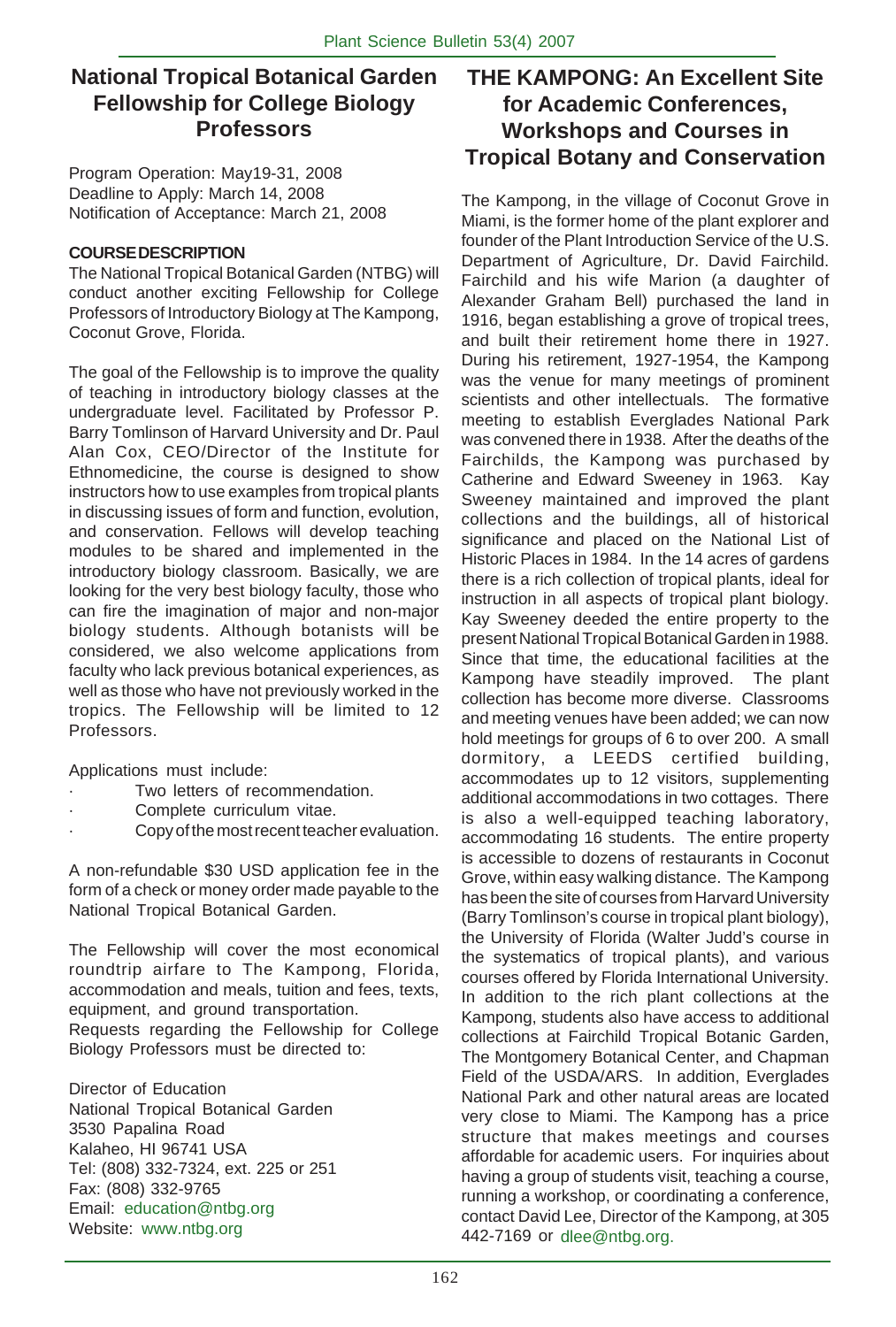# **Other News**

# Rare Maps on Display at the Chicago Botanic Garden Maps from the Rare Book Collection of the Lenhardt Library

An exhibition featuring maps revealing the global travels of plant explorers will be on display in the Lenhardt Library located in the Regenstein Center at the Chicago Botanic Garden from Friday, November 2 through Sunday, February 10, 2008. The Chicago Botanic Garden is one of 25 Chicago area cultural institutions participating in the first citywide Festival of Maps.

"These exquisitely detailed maps allow you to create a vivid image of the significant discoveries made by various plant explorers,<sup>2"</sup>says Leora Siegel, manager of the Lenhardt Library.

This exhibition allows visitors to enter the age of plant exploration through the pages of beautiful maps found in the Library<sup>1</sup>s Rare Book Collection, which holds approximately 3,000 titles from the 15th to the 19th centuries.

One of the books featured is by Adolph Eschelskroon (1736-1793), an explorer who studied the natural history of several tropical locales in the 18th century, including Sumatra, now Indonesia. The island of Sumatra featured a variety of unique plants, such as *Rafflesia*, known for its unusually large flower and unpleasant odor. In the book, *Beschryving van heteiland Sumatra*, there is a remarkably beautiful hand-colored map, which features topographical details of the island.

French author, J. Hector St. John de Crèvecoeur (1735-1813) wrote, letters from an American Farmer, a collection of essays on agronomic life in colonial America. This is considered one of the most influential accounts of a foreigner trying to understand what makes someone 3American.<sup>2</sup> It contains a beautifully engraved black and white map entitled Island of Martha<sup>1</sup>s Vineyard with its Dependencies.

Jean-Baptiste Lamarck (1744-1829), a French biologist, published the three-volume set of *Flore Francaise*, which he intended to be an identification manual of French flora. *Flore Francaise* contains an extraordinary color map titled Carte Botanique de France (Botanical Maps of France). This is the first biogeographical map ever published which represents a shift in focus from maps representing distributional pathways to floristic provinces. All three maps will be on display in the Lenhardt library.

The Festival of Maps Chicago is an array of exhibits honoring some of the most significant discoveries and boldest explorations. This collaboration will feature maps, globes, artifacts and artworks from the city<sup>1</sup>s finest cultural and scientific institutions.

Admission to the Maps exhibit is free. Hours are Monday through Saturday 9 a.m. to 4 p.m., Tuesdays until 7 p.m. and Sundays from noon to 4 p.m. Parking is \$15; free for members. For more information and to search the library collections, visit www.chicagobotanic.org. To view other institutions participating in the Festival of Maps Chicago, visit www.festivalofmaps.com.

# **Try Chia!**

Chia is a desert plant related to basil that is grown in the arid regions of Arizona, Mexico, Argentina, Bolivia and Peru. Seeds of chia (*Salvia hispanica*) germinate quickly and tolerate a wide variety of experimental treatments in k-12 classrooms. Results are visible within 90 minutes. Chia seeds, though small, are fun to work with, easy to grow, and, as a bonus, they are not only edible but are the highest known dietary source of omega-3 fatty acids. They were the second most important crop of the Aztecs and are still consumed in parts of Mexico. For more information contact:: Dr. Margaret Conover, PO Box 1415, Stony Brook, NY 11790 (631) 357-3065 Margaret.Conover@gmail.com Website: www.chiativity.org

# **The Vascular Plant Atlas of Georgia On-Line**

*The Vascular Plant Atlas of Georgia*, ferns through monocots, was completed by Patrick W. Sweeney & David E. Giannasi in 2000 and is now available at the University of Georgia Herbarium [GA] Website http://www.plantbio.uga.edu/herbarium/index.html or directly at http://www.plantbio.uga.edu/herbarium/ GeorgiaAtlas/index.html. These records are based on the collections at GA which has the largest holdings of Georgia plants.

The current faculty and staff of the GA Herbarium are updating and completing *The Vascular Plant Atlas of Georgia* with funding from the National Science Foundation (DBI-0345226 and DBI-0450818; Wendy B. Zomlefer, PI; David E. Giannasi, coPI), and we anticipate a comprehensive posting in the near future. The present project participants are making these data available in the interim while acknowledging that many strides have been made in the systematics of these taxa since this project was initiated in 1997.

—Wendy B. Zomlefer, University of Georgia Herbarium [GA]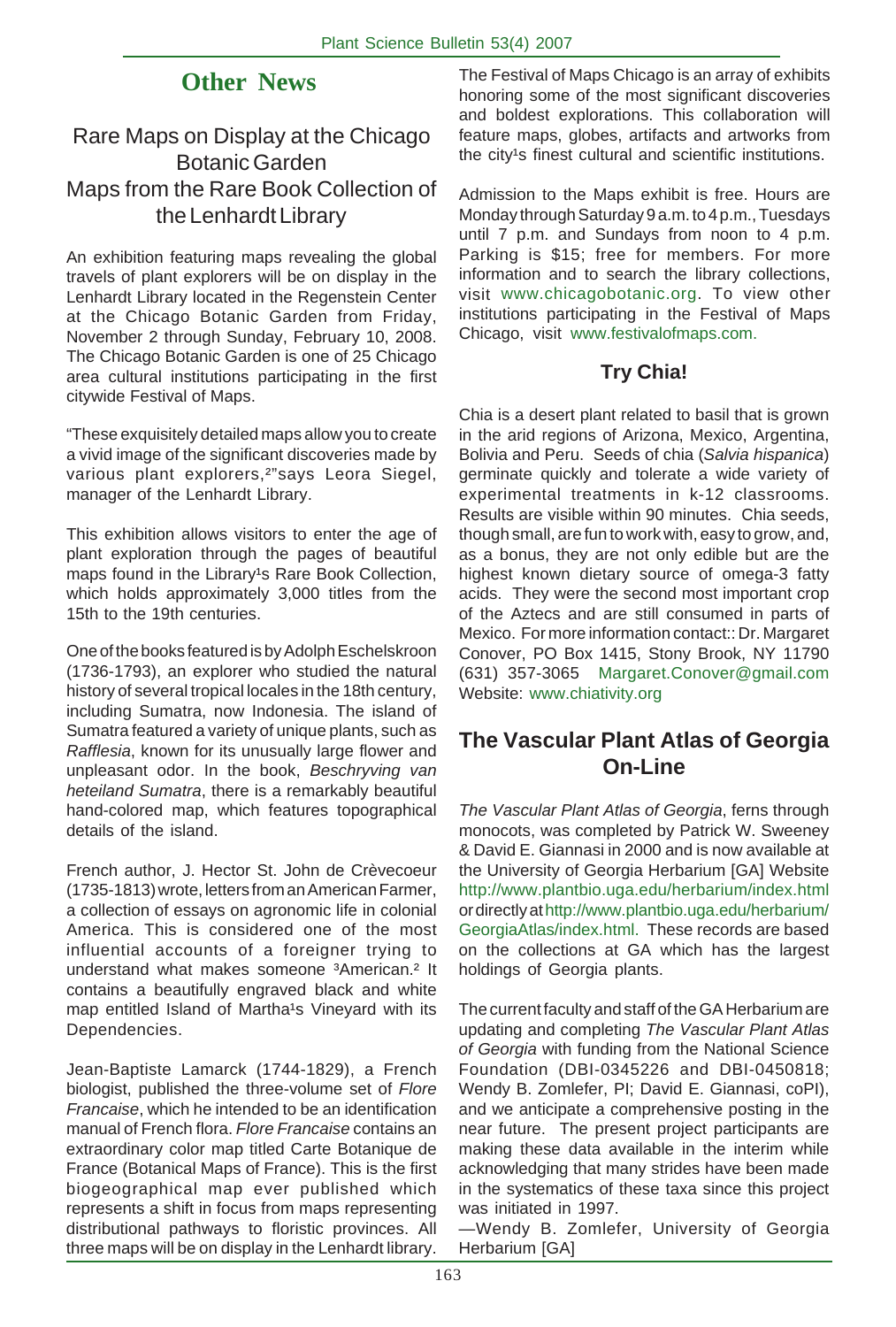# **DNA Inventory of The New York Botanical Garden's Forest Demonstrates Effectiveness of DNA Barcoding as Identification Tool**

With the support of the Alfred P. Sloan Foundation, The New York Botanical Garden has created a DNAbased inventory of all species of vascular plants in its 50-acre native forest. This pilot project, carried out in conjunction with the efforts of the Plant Working Group of the International Consortium for the Barcode of Life (CBOL), employed gene sequences to identify each species of plant in a defined area. The project took the idea of DNA barcoding out of the research laboratory and tested it in the field.

Results from DNA barcoding in the Garden's forest were presented at an intensive working session of 30 international scientists associated with CBOL at The New York Botanical Garden in January, 2007. The results attested to the viability of the barcoding concept as an effective tool for identification. They also contributed to the Consortium's ongoing efforts to determine which segment of genomic code – or , as may be more likely, a set of two or three different segments – might operate as a unique identifier of species across the plant kingdom.

Dr. Kenneth Cameron, Cullman Curator and Director of the Botanical Garden's Lewis B. and Dorothy Cullman Program for Molecular Systematics Studies, led the year-long project. Dr. Cameron comments, "The exciting part of this research was to test the effectiveness of applying a universal plant DNA barcode across a wide range of species in one habitat. Our results provided optimism that DNA barcoding can indeed work as a tool for identification, especially in floristic studies."

Tests showed that identification based solely on DNA barcoding worked with a good degree of reliability. For example, 12 random plant samples were collected by third parties and tested "blind" by DNA barcoding, using two different methods of analysis on five sequences per sample. The results were able to identify accurately all of the flowering plants tested, although there was limited success with ferns and conifers.

CBOL's Plant Working Group is in the midst of a project to identify a universal DNA barcode for plants. The New York Botanical Garden's Forest DNA Barcoding project tested the same gene segments for sequencing as those being tested by the Plant Working Group: in this application, all five

gene segments were successful. The CBOL project focuses on specific lineages within the plant kingdom, regardless of where they grow; the Botanical Garden's project, in contrast, looked at a specific geographic region, encompassing many unrelated species.

The familiar black-and-white "barcode" label that is present on virtually all commercial products was developed as the "universal product code" system. This pattern of varying black lines on a white background, with several possible line widths at each position, allows of billions of alternative products to be uniquely identified and tracked. In the same manner, a short segment of DNA sequence composed of varying patterns of A, C., G, T nucleotides should be able to identify different species of organisms from one another.

Potential applications of DNA barcodes are numerous, from unmasking look-alike species and tracking alien invasive plants to identifying plant species just from small fragments of tissue for forensic applications. DNA barcodes could simplify a customs inspector's job, making it possible to sample a few cells of virtually any plant or plant fragment that came thorough the inspections station,. With the use of a handheld DNA barcode scanner, the barcode could be submitted to a universal online database and assigned the correct name. This would help monitor trade in endangered or threatened species, providing a way to identify imports and exports even when they are stripped of obvious identifying characteristics such as leaves of flowers. DNA barcodes could also provide a genetic test of the identity of food extracts or medicinal plants such as herbal supplements. And they could make it possible for more people to identify species; they could extend the reach of expertise, accelerate species identification, and make biological knowledge more accessible to everyone.

The species of vascular plants recorded from the Botanical Garden's forest represent eight percent of all species in the northeastern U.S., as recorded in the *Manual of Vascular Plants of Northeastern United States and Adjacent Canada* by Henry A. Gleason and Arthur Cronquist. As such, this project represents a first step toward creating a DNA library and barcode database of the entire flora of the region,. It also opens the way for a handheld molecular "Life Barcoder" that could be carried into the field in the future.

Results from the Forest DNA Barcoding project at The New York Botanical Garden, including data collection and analysis, are being posted at http:// www.nybg.org/science/Ken\_C/title%20page.htm.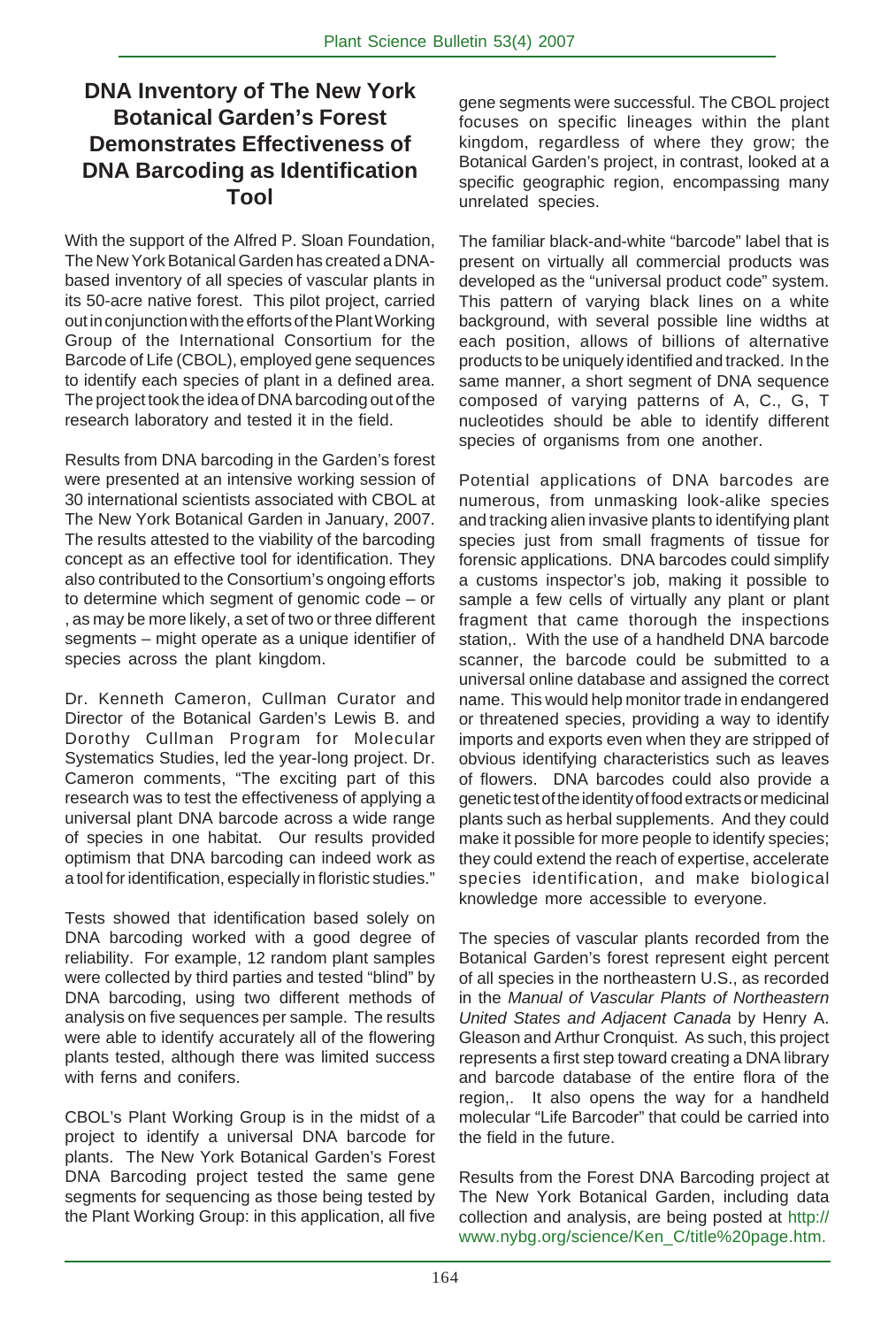| <b>Books Reviewed</b>                                                                                                                                                                                     |
|-----------------------------------------------------------------------------------------------------------------------------------------------------------------------------------------------------------|
| <b>Ecological</b>                                                                                                                                                                                         |
| Measuring Plant Diversity: Lessons from the Field Stohlgren, T.J. - Noel Pavalek167                                                                                                                       |
| Structure and Function of a Chihuahuan Desert Ecosystem: The Jornada Basin Long-Term Ecological<br>Research Site. Kris M. Havstad, Laura F. Huenneke, and William H. Schlesinge (eds.) - Root Gorelick168 |
| <b>Economic Botany</b><br>Edible Medicines: An Ethnopharmacology of Food. Etkin, Nina L - Linda M.K. Johnson169                                                                                           |
| <b>Genetics</b><br>Genetically engineered crops: Interim policies, uncertain legislation, lain E.P. Taylor (ed.) - Lawrence                                                                               |
| <b>Mycology</b><br>Introduction to Fungi 3 <sup>rd</sup> ed. Webster, John, and Roland W. S. Weber. - Darlene Southworth172                                                                               |
| <b>Physiology</b><br>Induced Resistance for Plant Defence: A Sustainable Approach to Crop Production. 2007. Walters,                                                                                      |
| Senescence Processes in Plants: Annual Plant Reviews Volume 26. Gan, Susheng (ed.) - Dorothea                                                                                                             |
| <b>Systematics</b><br>Growing Carnivorous Plants. Rice, Barry A. and Pitcher Plants of the Americas. McPherson, Stewart.                                                                                  |
| Wild Orchids of the Prairies and Great Plains Region of North America. Paul Martin Brown with                                                                                                             |
| Orchids of the Singapore Botanic Gardens, 3 <sup>rd</sup> edition. Text and pictures by Tim Wing Yam - Joseph                                                                                             |

**The Biology of Peatlands.** Håkan Rydin and John Jeglum. 2006. ISBN13: 978-0-19-852871-5; ISBN10: 0-19-852871-X (hardcover, US \$109.50). 360 pp.; ISBN13: 978-0-19-85872-2; ISBN10: 0-19- 852872-8 (paper, US \$49.50). 360 pp. Oxford University Press, Inc., New York, New York.

This work represents another installment of Oxford's "Biology of Habitats" series, which "… is intended for naturalists, students studying biological or environmental science, those beginning independent research, and professional biologists embarking on research in a new habitat." Consequently, this series provides a potential source of instant textbooks suitable for teaching more specialized ecology courses that focus on specific habitats.

Before commenting on content, I will summarize a few technical items. Although this book was released in both hardcover and paperback formats, a note on the publisher's website indicates that the hardcover format is "no longer available." If you are puzzled by the multiple ISBN numbers listed above, then note that as of January, 2007, a 13-digit system has been incorporated to replace the former 10-digit system as a means of accommodating a larger volume of … ah, volumes, I guess.

Despite my preference for hardcover books, the binding on my softbound review copy was very good, with all of the pages tightly secured. The cover is laminated with plastic, just in case you happen to get it a bit wet – a good idea for a book of this nature. I accidentally dropped my copy off the table onto a hard floor and it landed on a corner of the spine. Although the plastic coating tore a bit, neither the cover nor the binding was affected in the least. The printing also is of good quality, being crisp and uniformly dark throughout the book. Most of the black and white figures are reproduced fairly well, although a number of them tend to be somewhat overexposed and washed out.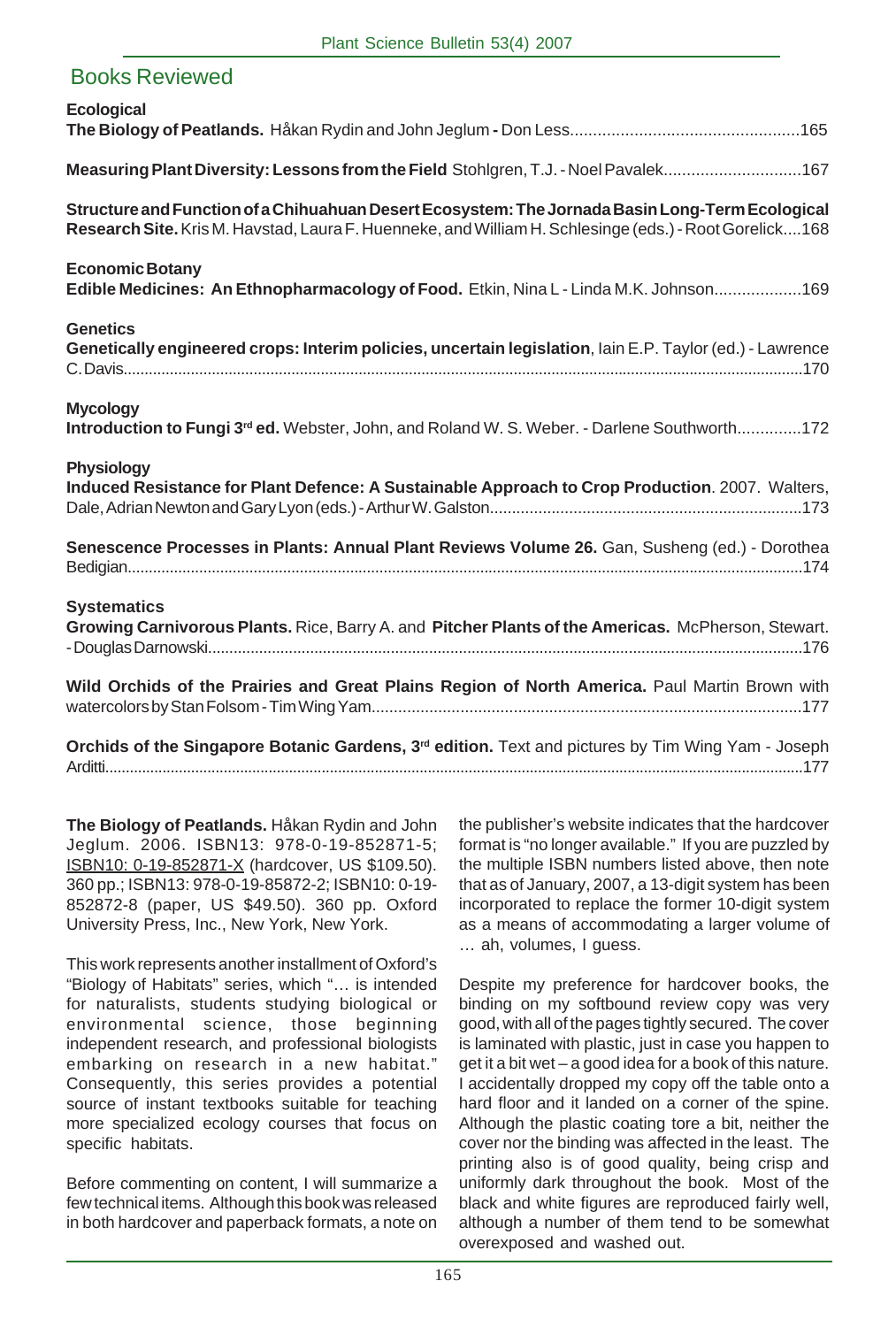The authors contributed 12 chapters in their entirety and about one-third of Chapter 11 ("Peatlands around the world"). The remainder of that chapter includes three sections written by several specialists on peatlands in geographical regions less familiar to the authors. This is a nice addition and lends credibility to the information summarized in the text.

The cited literature includes an impressive list of 756 references, with about 42% representing papers that have appeared within 10 years of the publication date. These figures indicate that the authors used a good balance of historical and recent literature in preparing their text. Several of the references cited actually appeared in the same year of publication (2006).

As would be expected, there are chapters on peatland habitats (Ch. 1), diversity (Ch. 2), succession (Ch.7) and hydrology (Ch. 8). I liked the fact that the authors focused on a fundamental ecosystem classification (marsh, swamp, fen, bog) and expanded these to include examples of finer scale divisions from systems used in Sweden, Finland and Canada. There is only a brief reference to phytosociological classification, which is appropriate for a book of this scope. The discussion of diversity included not only plants, but also microorganisms, protozoa, fungi, as well as invertebrate and vertebrate animals. The chapter on succession was amazingly succinct, and provided a nice overview of the related processes and interactions. The section on hydrology included only a few fundamental equations (e.g., for water balance), and these were explained well. All of these chapters provided thorough but concise overviews of the topics that were easy to read and free of burdensome jargon, so as not to "mire" you down. The text is embellished with clear and informative figures and graphs, which appear at least every few pages and clarify the main issues discussed in each chapter. This combination of features is exactly what one likes to see in a volume under consideration as a textbook.

Other useful and highly appropriate chapters specifically focus on sphagnum and its role in peatland genesis (Ch. 4), the physicochemical characteristics of peat and organic soils (Ch. 5), and the associated fossils or peat archives (Ch. 6). Again, these chapters were well-organized with an efficient presentation of pertinent information. Most of the text flows logically and the transitions from chapter to chapter were fluid. Ironically, I never felt as though I was getting "bogged down" as I read through the book. However, I thought that Chapter 12 ("Productivity and carbon balance") should have been moved up with the chapters on succession<br>and hydrology. It seemed a bit out of place It seemed a bit out of place

sandwiched between the more general chapters on "Peatlands around the world" (Ch. 11) and "Uses, functions, and management of peatlands" (Ch. 13). Chapter 12 also includes brief discussions on timely subjects such as the impacts of global warming, drainage, forestry and peat harvesting on peatland habitats.

Chapter 11 on "Peatlands around the world" provides an interesting perspective and is the only chapter that includes contributed sections by specialists other than the authors. I was surprised to learn that Indonesia ranks  $4<sup>th</sup>$  worldwide in terms of total peatland area, behind Russia, Canada and the United States, but ahead of Brazil, Finland, and Sweden. There also are useful tables that summarize losses of peatlands in different countries due to agriculture and forestry. The data, which show disproportionately high historical losses in Europe, emphasize the tremendous impact that humans have had on these habitats.

My biggest surprise was a chapter (Ch. 3) devoted to a discussion on adaptations to the peatland habitat. Although relatively short (only 13 pages), this chapter provided some very interesting lifehistory information regarding the difficulties and survival strategies associated with life in the peat for plants, animals and fungi. It was a nice addition to the book.

The glossary includes only 55 entries, but these are uniformly well-defined and represent the most important terms necessary for a full comprehension of the text, especially given that the subject matter included in the book should attract an international audience. Here one learns the definitions of such terms as "dy", "flark", "gyttja" and "lagg, which might not yet be commonplace in every reader's vocabulary. Although most of us have felt stuck in a "quagmire" at one time or another, I was a bit surprised to learn that the term actually refers specifically to a quaking/floating mat and not simply to marshy ground as I had thought. From my limited examination, I found the index to be quite comprehensive and helpful for locating discussions of various topics, especially those that were treated in different chapters.

Overall, I found this to be a very satisfying book that is accurate, easy to read, and easy to use. Although I do not presently teach a course on peatland ecology, I would be very comfortable using this book as a textbook for an undergraduate/graduate student level course in this discipline. If you are considering a text for such a course, then by all means I urge you to give this one serious consideration – for "peat's" sake!

– Don Les, University of Connecticut, Storrs, CT 06269-3043.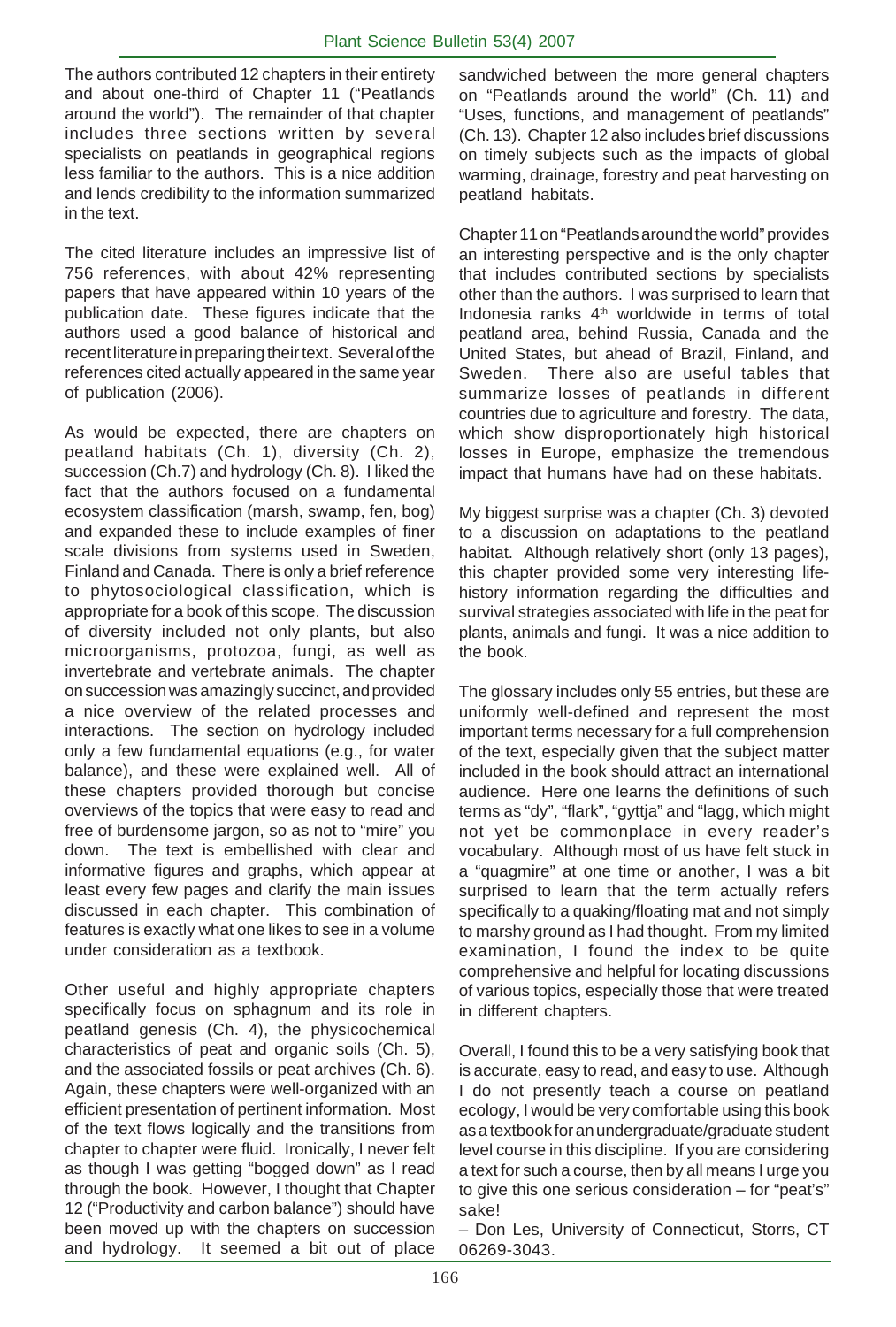**Measuring Plant Diversity: Lessons from the Field.** Stohlgren, T. J. 2007. ISBN 0-19-517233-1. (Hardback) 390pp. Oxford University Press, 198 Madison Ave., New York, New York 10016

Measurement of species diversity has been a focus of ecology since its inception and the literature on the subject is voluminous and sometime contentious. In Measuring Plant Diversity, Tom Stohlgren champions nested-plot multiscale vegetation sampling to examine plant diversity patterns at multiple scales. Much of the book is taken from his 20 years of research documenting species richness in western US landscapes and addressing important ecological questions.

The book is divided into five sections: 1) past and present, 2) an experimental approach to sampling, 3) scaling to landscapes, 4) modeling patterns of plant diversity, 5) monitoring plant diversity and 6) research needs. While the introductory chapter explains that monitoring diversity is difficult because most species are rare and are not randomly distributed, the second and third chapters provide the solid foundation for the rest of the book. Chapter 2 provides a lengthy and fascinating look at the history and champions of plant diversity science and plant community sampling in the context of contrasting paradigms of vegetation organization: the holistic plant community concept versus individualism. Much of the chapter is devoted to Rexford Daubenmire who had much to say about vegetation sampling and patterns that is relevant to plant diversity sampling. Stohlgren shows how the development of plant diversity sampling designs has been influenced, biased, and hindered by concepts of community and vegetation homogeneity. In Chapter 3, we learn the details of sampling design, including plot size and shape, sample size, pseudoreplication, sampling pattern, in quantifying plant richness in space and time. In Chapter 4 the reader explores the pros and cons of sampling plant diversity at single scales and finally in the next chapter, multiscale sampling plots are explored.

As the book progresses, we learn the evolution of Stohlgren's modified Robert Whittaker plot design. The final design is a 20 by 50 m, 0.1 ha, plot having one central 5 by 20 m plot, two 2 by 5 m corner plots, and ten 0.5 by 2 m cover plots distributed systematically throughout. Species are enumerated for each scale plot. Inconsistent in his design is the central 100  $m<sup>2</sup>$  plot that does not have side lengths in the ratio of 2 to 5 as the other plot sizes (6.33 by 15.81 m instead of 5 by 20 m). I suspect this change would not have a tremendous effect on the results. Most helpful is the application of his methods to situations where vegetation types are rare or found in small patches. Nevertheless, the sampling

designs advocated are important because they allow the examination of plant diversity across many scales and permit examination of what environmental factors correlate with these patterns. From such correlations and additional experimental research pattern causation can be understood.

Case studies are central to the book (Chapters 7 to 12 and 16 and 17) where Stohlgren advocates an experimental approach in applying various designs. Topics covered include technique comparisons, multiphase and scale sampling, modifying forest health sampling designs for groundlayer diversity sampling, patterns of plant invasions across landscapes, impact of grazing and soil on plant diversity, assessment of plant diversity in arid landscapes, sampling plant diversity in response to climate change, and testing nested intensity sampling across landscapes. In each case study, the rationale, hypotheses, methods, results, sampling implications are discussed. The reader is continually reminded of the tradeoffs in sampling intensity, time of acquisition, and funding available. While not a manual on how to do statistical analyses (MANOVA, CANOCO, tree analysis, path analysis, etc.), the application and discussion of statistical and modeling methods used to analyze the data provides a useful introduction to these topics which are covered in more detail in Chapters 13 and 14. The last chapter documents the need for plot arrays that allow plant ecologists to document spatio-termporal dynamics of vegetation across landscapes.

The literature cited is current and relevant, representing the developments in vegetation science in the last two decades. No mention is made of the sampling design of Peet et al (1998) that has been used in the eastern US and which is slightly different from the Keeley design Stohlgren illustrates. This design, developed from the early work of Peter White and Michael Palmer, incorporates many of the features of the modified multiscale Whittaker plots, but differing by having sequentially nested square plots in a basic 10 by 10 m modules which can be replicated into a Whittaker sized plot. Stohlgren would reject this design on the basis of square plots being less efficient in detecting species richness than rectangular plots and the sequentially nested plots lacking independence compared to the smallscale plots in his modified Whittaker design.

The figures were good quality, except figure 3.1 could have been larger to better show the detail. Duplicating figure 4.5 in chapter 4 was unnecessary. Errors in the book were few. In two instances the figure number referred to in the text was incorrect. The tips scattered through the text in boxes were empirical, practical, and helpful, but were few in the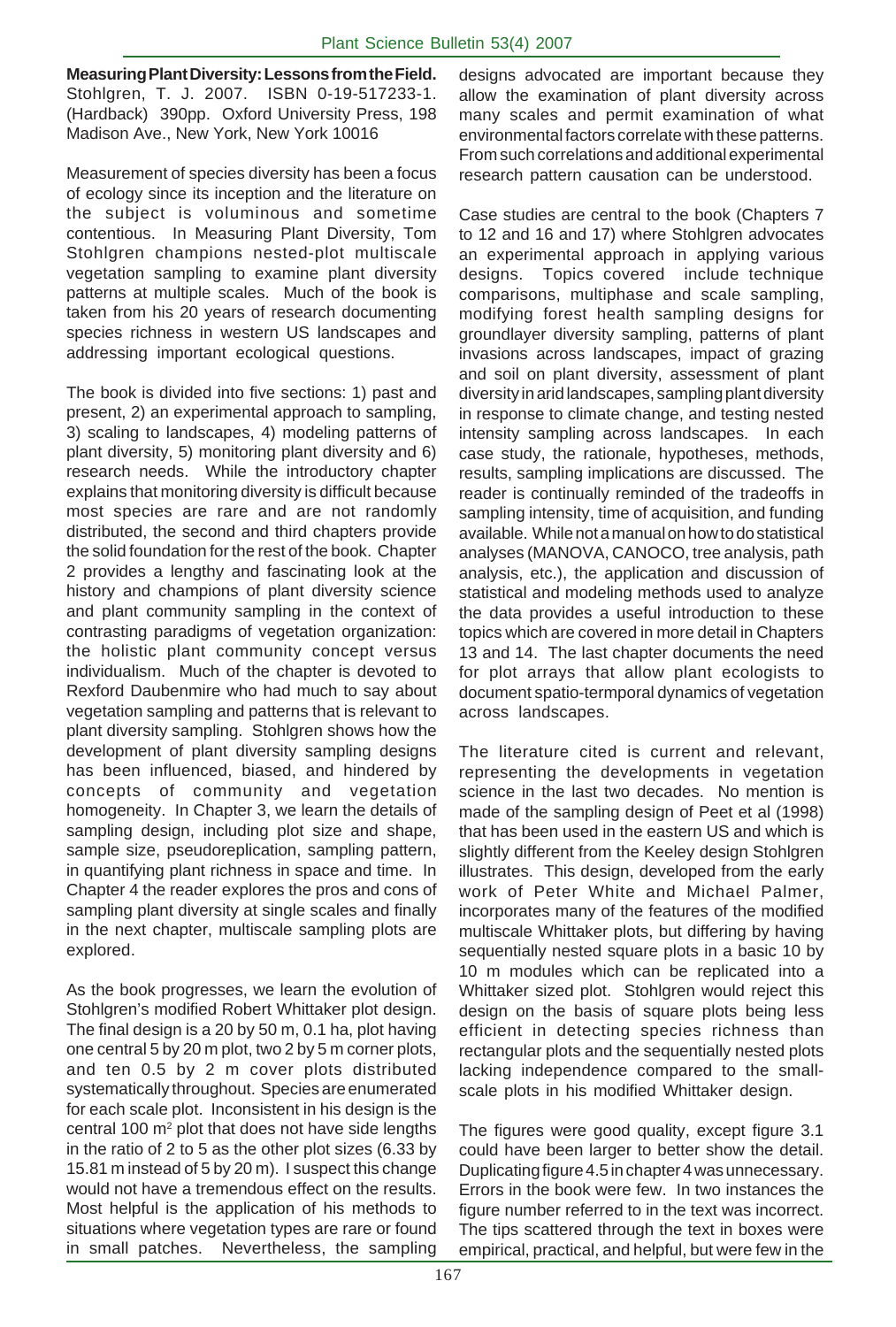middle sections, were tips were embedded in the text. I found the glossary so general and short that it was almost superfluous. Addition of statistical and modeling terms to the glossary would have aided the student reader, especially when reading the case studies and the statistical analysis and modeling chapters.

I really liked this book because it goes beyond the classic vegetation sampling texts and presents the current state of plant diversity sampling design and vegetation science. I believe it should be required reading for students studying vegetation science because it provides a solid foundation on which future advances in field will be based.

#### Reference cited:

Peet, R. K., T. R. Wentworth, and P. S. White. 1998. A flexible, multipurpose method for recording vegetation composition and structure. Castanea **63**:262-274.

-Noel B. Pavlovic, USGS, Great Lakes Science Center, Porter, IN 46304 (npavlovic@usgs.gov)

**Structure and Function of a Chihuahuan Desert Ecosystem: The Jornada Basin Long-Term Ecological Research Site** edited by Kris M. Havstad, Laura F. Huenneke, and William H. Schlesinger (2007) Oxford University Press in conjunction with the LTER Network. xv + 465 pp.

This edited volume of 18 chapters provides a wealth of information about the Jornada LTER and Experimental Range, located in south-central New Mexico, in the northern Chihuahuan Desert. Jornada is the short form of the place name Jornada del Muerto, which translates into "journey of the dead," a name reflecting that this desolate region, part of the famed Camino Real, was an extraordinarily difficult place for  $16<sup>th</sup>$  and  $17<sup>th</sup>$  century Spanish colonizers to traverse – due to lack of water – on their way from current-day Chihuahua, Mexico to northern New Mexico.

Virtually all chapters are superb. Many of them are encyclopaedic, sometimes with mind-numbing detail, such as precise map locations of data collection sites within the Jornada. There are also a few broad review chapters, such as on desert NPP (net primary productivity) by Huenneke and Schlesinger and temporal transitions between ecological communities by Peters and Gibbens, both of which are extraordinarily eloquent. With its richness of detail, interleaved with broad overviews, this volume would be perfect for any new researcher at the Jornada, including incoming graduate students. It would also be great, albeit possibly too detailed, for congressional staffers who need to

understand the importance of this long-term research.

My two primary criticisms of this volume are political. First, the preference for grasslands over shrublands seems driven by cattle grazing, and not ecology. Second, the favouring of abiotic (vice biotic) factors in ecology seems driven by a single influential researcher.

The notion of the Jornada only being useful as rangeland for cattle is pervasive throughout this volume. Historically this view was sensible insofar as the original purpose of this land was to study beef production and was why this study area was first set aside for rigorous scientific study in 1912. Several contributors to this volume discuss restoration and remediation of creosote-mesquite shrublands to black grama grasslands and discuss that shrublands are one step beyond degraded grasslands, implying that something is wrong with shrublands. This makes sense to a rancher, but should sound peculiar to a contemporary ecologist, especially since shrublands are repeatedly referred to in this volume as being more spatially heterogeneous than grasslands. The desire for spatially homogenous grasslands, with much finerscale patchiness, is a normative goal, one that is here undoubtedly driven by politics. In a similar vein, two of the editors, who also happen to be former Jornada LTER PIs, repeatedly in one chapter talk about "desertification as degradation." My naïve impression is that deserts have greater biodiversity than any other ecosystem type in North America, including grasslands, an impression that is somewhat supported by Whitford and Bestelmeyer's chapter on animals of the Jornada ecosystem. In fact, the chapter by Bestelmeyer, Brown, Havstad and Fredrickson acknowledges that, on average, during the transition from grasslands to shrublands in the Jornada Basin, alpha-diversity remains unchanged, while beta-diversity seems to increase. This refreshing chapter also acknowledges the political bias that the Jornada's mission is largely to support ranchers, primarily of beef cattle. Desertification is a problem if you graze cattle, but should not necessarily be viewed negatively for maximizing biodiversity.

This volume contains a huge amount of geology, geography, and geochemistry. The preface states, "Much of that research effort, evident in the chapters of this book, has been creating an abiotic-based understanding of this ecosystem given the overwhelming importance of these bottom-up processes in the Jornada Basin." I appreciate the editors' candour insofar as the abiotic, bottom-up approach truly comprises most of this volume. However, it is debatable whether an abiotic view is somehow more important in the Chihuahuan Desert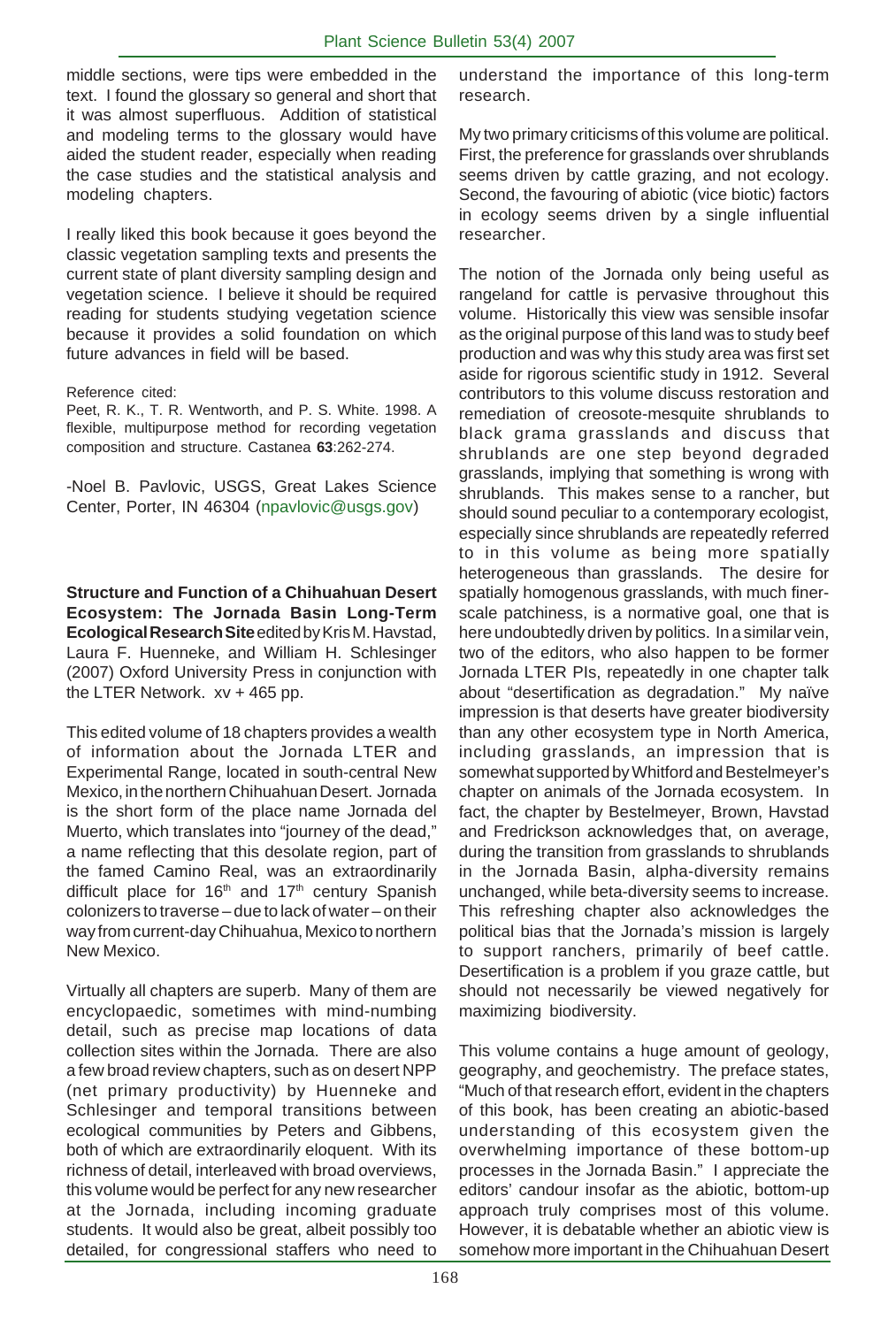than in other ecosystems or whether an abiotic view should dominate the study of structure and function of any ecosystem. Although justification for such an abiotic bias may exist, none is presented. The abiotic perspective seems striking given that many of the contributors acknowledge that humans and their cattle are of overwhelming importance in shaping the modern Jornada Basin. An abiotic view may not appeal to most botanists, who usually take a more organismal view of ecosystems. In fact, this volume contains surprisingly little about plants. My guess is that this volume's abiotic emphasis reflects that a biogeochemist, Bill Schlesinger, was PI of the Jornada LTER for most of its history and that he coauthored over one-quarter of the chapters. Tellingly, the one organismal botany chapter in this volume was co-authored by the current and relatively new PI of the Jornada LTER, Debra Peters.

Despite the detailed nature of most chapters, not quite enough attention was paid to details. Several of the chapters contain figures that are unreadable or barely readable. This was probably due to lifting figures that were originally in colour and printing them here in black-and-white. Several equations are gibberish for lack of a decent equation editor. Automatic spelling correction was relied on to its detriment, e.g. creosote being labelled *Larrea tridentate*. The abbreviation ANPP is used in two different ways, aboveground versus annual NPP. None of the chapters contain abstracts. The chapters are seemingly not arranged by themes. These are minor issues, but distracting nonetheless.

This volume not only introduces lots of interesting data and ideas, but also broaches many interesting questions for future research. For example, several authors in this volume state that plant growth is colimited by availability of water and nitrogen. We also learn that heavy rains wash away available nitrogen. Hence, it seems to be impossible to simultaneously increase availability of these two limiting factors. I anxiously await someone figuring out the elaborate dynamics between water and nitrogen. As another example, is the Jornada really a unique ecosystem in terms of its creosote-mesquite islands of fertility and idiosyncratic nitrogen cycling? Do similar phenomena occur in other semi-arid regions, such as Argentina? How do we estimate NPP in shrublands dominated by mesquite (*Prosopis* spp.), when most of this nitrogen-fixing plant's biomass is below-ground, but traditionally all of our sampling is above-ground? I anxiously await more papers from this great and interdisciplinary assemblage of researchers who call the Jornada home. Despite some foibles, this is a valuable collection of chapters.

- Root Gorelick, Department of Biology, Carleton University, Ottawa, Ontario K1S 5B6 Canada.

**Edible Medicines: An Ethnopharmacology of Food.** Etkin, Nina L. 2006. ISBN 0-8165-2093-3 (hardcover: alk. paper, US \$50.00). 304 pp. University of Arizona Press. Tucson, Arizona, USA.

In her book *Edible Medicines: An Ethnopharmacology of Food*, Nina Etkin provides us with a rich resource for addressing "non-nutritive" qualities of food, specifically, the medicinal qualities. She states that we use about 3% of the world's plants (~7000 species) as food plants, but half of those food plants derive from only three genera. Many of the other species have limited nutritive roles, but may have pharmacological uses. In her own research with the Hausa of Nigeria, of the 264 local plants that are used medicinally, only 11% are cultivated.

Etkin starts out with an excellent primer of phytochemistry and a brief history of the "foodgetting systems" used throughout history. She reminds us that food plants serve many roles besides cuisine components – they may have ritual uses, medicinal value, power as metaphors – and these roles sum to our "sense" of foods.

The author presents a well-written history of the attitudes and philosophies toward food-medicines and their roles in health and healing. Prior to the nineteenth century, healing was a holistic, systemic process that involved generalist approaches to therapy related to balancing our "bodily humors". Most of the burden of health and healing rested on the shoulders of women and the food-medicines they prepared for the family. The advent of the germ theory and advances in technology resulted in a realignment of the responsibility for family health to "professionals", physicians that had a more indepth knowledge of human anatomy and physiology. By the mid-to-late 1800s, attitudes had shifted from a generalist philosophy to "an articulated doctrine of specific etiology and its corollary, specific therapy" and medicinal foods did not fit well into this new framework.

In subsequent chapters, Etkin discusses specific food groups: spices, fermented foods and beverages, "social plants", and zoologically derived medicines. Spices, with volatile essential oils, are used for flavoring, coloring, and preserving food. Etkin provides a case study of the use of chile pepper (*Capsicum* spp.). Though a New World plant, chile has been incorporated as a signature flavor in the national cuisines of India, China, and Pakistan. Its arrival is more recent in West Africa, but the Hausa people also favor it in their cooking and use it as medicine for treating intestinal parasites, fevers, wounds and other ailments. Modern studies into its pharmacology and phytochemistry have supported its antimicrobial properties.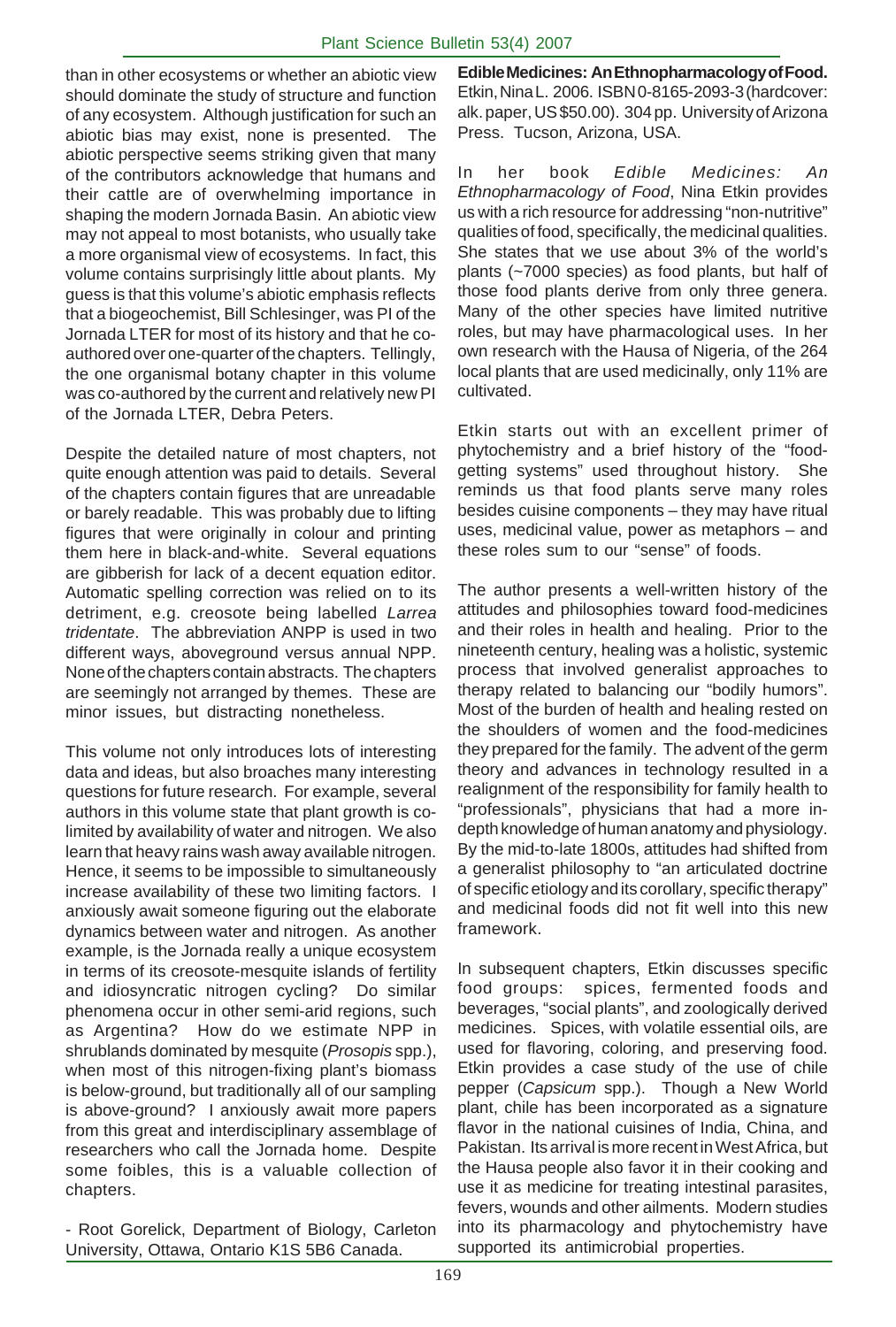Treating foods and beverages with heat, leaching, maceration, and/or fermentation has been part of human activities for millennia. These treatments reduce the effects of volatiles (after those chemicals have protected the plant in cultivation) and have the benefit of lowering toxicity, while potentially increasing palatability, digestibility, vitamin content, and antioxidant, antimicrobial and anti-cancer activity.

"Social plants", those that are used outside of meals as "items of reciprocity and communal consumption" often take on ritualistic roles. Etkin highlights nearly a dozen examples of social plants, from alcohol, coffee and tea to chocolate and chewing gum. For each plant, she discusses its social usage as well as its health-related effects.

Lastly, Etkin provides good coverage of medicines derived from animals or animal organs. She starts with a very interesting summary of the ways that animals self-medicate, primarily for pest and pathogen avoidance or treatment. Examples of animals or animal parts used as medicines are followed by an examination of the historical and present role of leeches in healing. The chapter finishes with an extensive discussion of insects, their presence in world cuisines, their uses as medicine, and their nutritional value. Despite Etkin's reassurance that 80% of the world's population regularly eats insects, it is doubtful that Americans and Europeans will be moving much beyond honey anytime soon! However, the same premise applies to plants and animals: if toxins are useful to the organism in warding off disease or predators, then those same toxins may have therapeutic applications for humans as well.

The final chapter summarizes the present state of food-medicines in the US and Europe. With an increasing global economy, consumers are becoming more aware of complementary and alternative medicines (CAM) used in other cultures, and interest in food-medicines is increasing. Etkin addresses genetically-modified foods, the health food industry, extractions of phytochemicals for supplements, and provides two more detailed analyses of adjustments in foods for lactoseintolerance and the emergence of *noni* production as a commercial industry.

*Edible Medicines* is a well-researched, well-written book that would serve as an excellent reference for classes in ethnobotany, economic botany, human ecology, and pharmacology. While clearly written for an audience with specialized interests, the text is accessible to most readers. Etkin occasionally leans on the jargon of the discipline when simpler terminology would probably suffice, but her writing style pulls the reader through the denser passages.

The literature cited serves as an extensive, current and multidisciplinary resource. *Edible Medicines* reveals the history, culture, usage and economics of medicinal foods in an interesting and appealing manner.

- Linda MK Johnson, Department of Biology, Chemistry and Environmental Science, Christopher Newport University, Newport News, VA, 23606, USA.

**Genetically engineered crops: Interim policies, uncertain legislation**, Iain E.P. Taylor Editor, 2007, ISBN: 978-1-56022-989-6 (Paper US\$29.95) 430 pp. Haworth Press, 10 Alice Street, Binghamton, NY 13904-1580.

This edited volume presents 17 chapters with 23 authors, none of whom appear to have any connection with the Land Grant Universities of the U.S., or any agrobiotechnology company. Overall, the emphasis is on viewpoints not routinely heard in the U.S. This is both a strength and a weakness of this book. Iain Taylor, who edited this volume, has had a long career studying plant cell walls, and more recently scientific ethics, in addition to extensive work as an editor of the Canadian Journal of Botany and the whole stable of NRC journals. He brings a broad perspective to the subject matter, and has connections to a wide range of authors from diverse backgrounds.

In my opinion the most interesting chapter is the final one, by Brian Wynne, a professor of Science Studies at Lancaster University, UK. He argues, I think rightly, that the way in which "risk" is defined in the debate over deployment of genetically engineered (GE) crops, carries a large baggage of assumptions, perhaps delusions, about what the "public" is and what it "thinks" about scientific matters. Thus, effective dialogue between scientists and technocrats, with their presumed public, frequently is totally ineffectual. This, Wynne would suggest, is because the basic issues "are repeatedly misdefined as if they were purely closed epistemic issues-' How to get *them* (the ignorant public) to understand what *we* know is true?'- when these confrontations are fundamentally issues of different cultures coming into confrontation with one another." His critique of the scientifictechnocratic culture is devastating, suggesting that many within its sphere of influence cannot even recognize questions as questions, because the questions are not framed in strictly scientific terms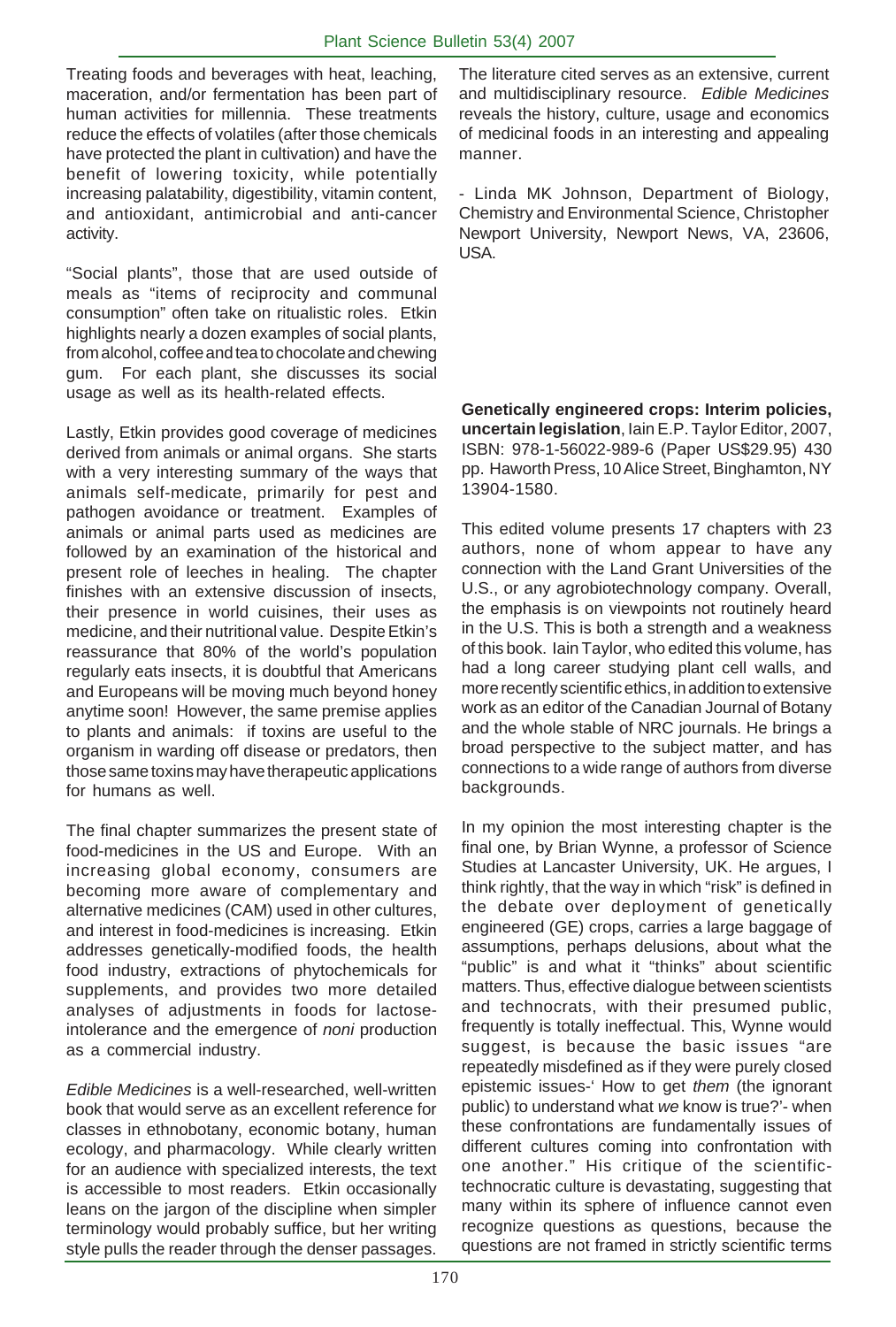of "risk". A careful reading of this chapter might serve as a beneficial antidote to our hubris.

The UK and EU have a much stronger tradition of civil society organizations ready to challenge underlying assumptions about GE products than does the U.S. Simon Joss provides an excellent overview of how some such organizations became involved in governance and decision-making, particularly in the European setting. While Joss discusses GE materials in terms of governance and the broader issue of technology assessment, Armin Spoek tackles the biotechnology policy of the EU. He successfully covers a lot of issues and history in under 30 pages. One might say he covers a lot of ground, but in fact, the small area of ground covered by all of Europe is one of the major issues in regulation of GE organisms- different countries with quite divergent needs and views are in very close proximity, making regulatory heterogeneity problematic. For instance the most recent proposed regulations on GE organisms in Germany, which depend on "safe zones" several hundred meters extent, are nearly unworkable where traditional farms are quite small patchwork quilts. In such circumstances, GE organisms are basically regulated out, even as they are formally being permitted.

Four chapters address governance in Canada, the U.S., Africa and Brazil. These are all well written and informative. Unfortunately, some of their statistics are becoming dated already, because this is a rapidly developing area and the book had a long gestation period. Kathleen Merrigan has provided an important historical piece because she was hired as a congressional staff aide in 1987 to manage emerging issues of agbiotech for the Senate Agriculture and Judiciary Committees. Her description of the "principles driving U.S. governance of agbiotech" shows the great contrast between how GE materials are treated in the U.S. and elsewhere. One such principle is the notion of "substantial equivalence", namely, that the issue is not whether an organism is GE or not, but whether it is substantially equivalent to what might be derived by previously developed genetic means.

A contrasting viewpoint is represented by those who invoke a precautionary principle or framework for biotechnology. Kathleen Barrett and Conrad Brunk (University of Victoria) address the principle from a Canadian perspective, while Carolyn Raffensperger is based in the U.S. but writes in more global terms. The chapter by Barrett and Brunk originally was commissioned by Environment Canada as a consideration of the precautionary principle. Raffensperger has written extensively on the precautionary principle and its application to biotechnology, in some instances in collaboration

with Barrett. Thus their chapters are complementary in coverage and philosophical basis.

In Canada, all plants with novel traits, not just those developed using genetic engineering, are subject to review prior to release. Thus, plants with herbicide resistance from spontaneous mutants in the aromatic amino acid biosynthetic pathway are reviewed using the same procedures and criteria as those engineered to be resistant to glyphosate. This is the converse of substantial equivalence and more precautionary than the strategy being used in the U.S. E.A. Abergel reviews how this affects regulations and trade from Canada to other parts of the world, particularly the EU. She suggests that underneath the wide acceptance of GE organisms in agriculture, there is significant discontent amongst the product-consuming public. The basis of her argument is that the rapid adoption of GE plants outstripped the pace of essential dialogue on ethical issues including risks and benefits. Various opinion polls, at least in Canada suggest that she may well be right.

Michiel Korthals provides some interesting thoughts on the relationships of seven ethical problems and four major constituents of biotechnology including "governments, markets, civil societies and (bio)science". His chapter is only a starting point and it would really take another book to work through a complete discussion. He specifically is looking at the "technology divide", the stark contrast between how government and the private sector resources differ between developed and developing world. Iain Taylor looks to "next challenges for crop GE: maturing of governance and moves beyond food issues". His review would serve as a good standalone discussion of where the field ought to be heading.

I found the first few chapters of the book much less satisfying. In part this is because much of what the authors say has been said before, by the same authors in different venues, and some of it has a recycled flavor. Also these authors are laboring under a disadvantage in trying to keep up with a rapidly changing field. For instance, in June of 2007, a meta-analysis was published in Science magazine, dealing with the impacts of insect resistance on non-target organisms. In that analysis more than thirty detailed studies of Bt (Bacillus thuringiensis) genes in crop plants were considered. Thus many concerns expressed by authors of the early chapters which are quite critical of the scientific underpinnings of risk assessment for GE crops, have in fact been addressed in a very extensive way. Having myself written a recent chapter in a book specifically dealing with cotton, I know that there is in fact is an even more extensive literature than cited in the Science article. Because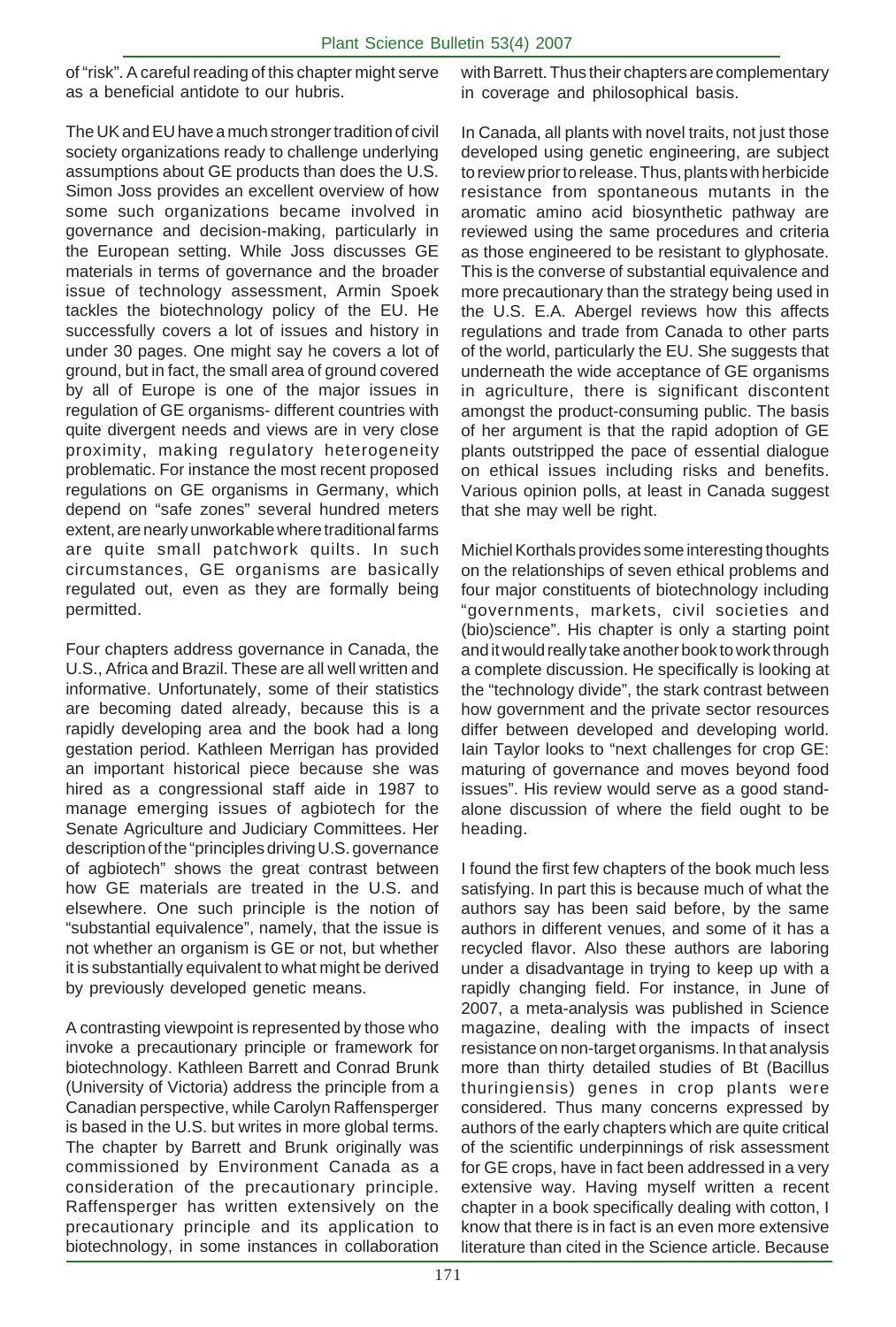most of it finds little or no effect, and certainly no significant injury beyond the anticipated impact on caterpillers, it is not published in high profile articles. Only negative news tends to get wide press play. Meanwhile, thoroughly discredited, but widely disseminated pieces continue to circulate and truth never quite catches up with them.

I really would have liked to see stronger and more balanced discussions in the first five chapters, to provide a better basis for the more useful chapters that follow. One question only tangentially addressed in this book, though perhaps pointed toward by Wynne is "if not GE crops, then what?" We will have crops and agriculture for as long as we have a civilization. Would we rather have the status quo ante, with high pesticide and herbicide use, massive erosion and dwindling genetic gains? Or do we have a different viable vision?

On balance, this book provides a significant, useful contribution to the discussion of GE crops. It will be essential for GE proponents to understand the arguments presented here. Otherwise, the concept of GE crops will never become a reality for more than a half dozen major crops in highly industrialized agriculture, which is where it is stuck now and for the foreseeable future.

-Lawrence C. Davis, Professor of Biochemistry, Kansas State University, Manhattan, KS 66506.

T

**Introduction to Fungi 3rd ed.** Webster, John, and Roland W. S. Weber. 2007

ISBN 978-0-521-01483-0 (Paperback). 841 pp. Cambridge University Press.

The authors' stated purpose is "to place an organism in its taxonomic context while discussing as many relevant aspects of its biology as possible in a holistic manner." Here we consider what that goal might mean and whether the book meets it.

This is an updated third edition of a traditional British mycology text from 1970 and 1979. As such it includes all the groups that once belonged to the Fungi: slime molds of all types that are now classified as Protozoa, the Oomycota and other groups now classified in the Straminopila, as well as the Eumycota. The book addresses taxonomy in the sense that the chapters follow phyla, orders, families and in some cases genera. Taxonomic characters are primarily those of life cycles along with cell structure and some natural history. Molecular data is mentioned, but not evaluated or compared with morphological characters.

The approach is basically one of life cycle drawings and diagrams. The aim of the first edition was "to produce original illustrations of the kind that a student could make for himself (sic)… and to illuminate things which he can verify for himself (sic)." This goal is maintained throughout the third edition. "Original line drawings…can readily portray an understanding of structure and that drawing as a record of interpretation is a good discipline." Clearly an arguable point. In an era of digital images and search engines, why is this a good idea?

One reason is that the material is assembled in an orderly manner and the drawings catch ones attention in a way that words fail to do. The line illustrations range from careful renderings to stylized diagrams to line drawings of transmission electron micrographs. Some are adequately labeled, e.g., Fig. 11.9 *Gymnoascus*, with labels of antheridium, peridial hypha, ascogonium, and ascogenous hypha. However, most figures, e.g., Fig 15.11 *Trichoglossum* are completely unlabeled. So line drawings have various curlicues and shadings, but no explanation of what these are. Indeed one way to use the book in a class would be to have students decide how to label the drawings. These drawings are not realistically the kinds that a student would make. The effort to stipple or to include all the coils of a *Helicon richonis* spore (Fig. 25.21) would exceed the time allotted for this work in a laboratory session. And what are those dots anyway?

Micrographs are of various kinds. Numerous scanning electron micrographs and a few transmission electron micrographs are suitable and helpful. Scattered compound microscope images taken with differential interference contrast illumination add valuable information. Twelve plates of color photographs illustrate the range of visual appearances of fungi. Again most photograph lack detailed labels; the reader is left to interpret how the labels in a figure legend apply to the image.

Does the book discuss "as many relevant aspects of its biology as possible in a holistic manner"? I do not know what a "holistic manner" is so I'll skip that.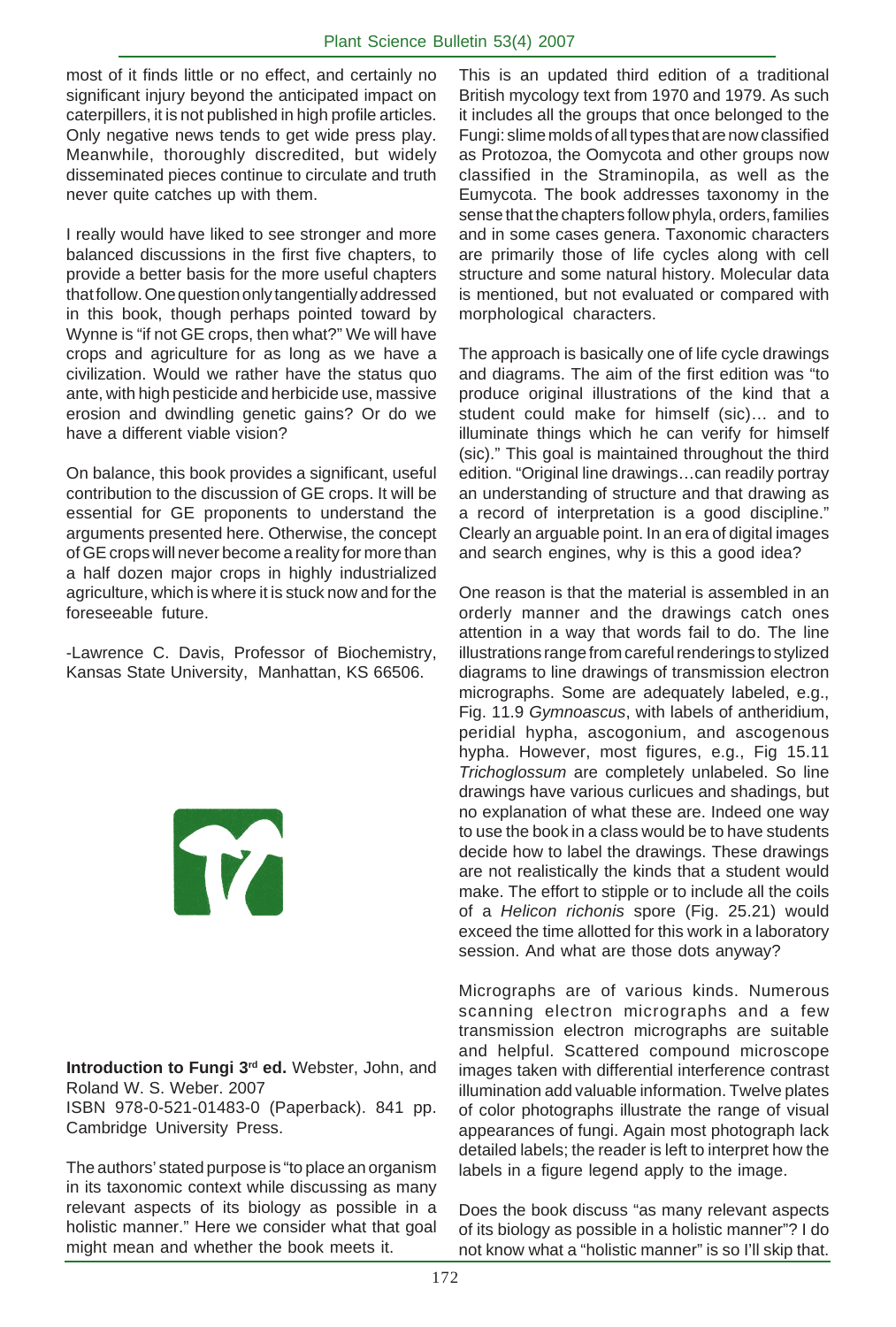"As many…as possible" has no meaning, but "relevant aspects" does. I looked up "sudden oak death", one of the top public concerns regarding fungi in California. No entry. But there was an entry on "sudden infant death syndrome" linking it to *Pneumocystis*, an Archiascomycete, but with no supporting reference. This is spurious at best. Under *Phytophthora* in the Oomycota, there was reference to *P. ramorum*, "a serious pathogen of oak trees" and one cited reference. There is useful information about chemical compounds in fungi, e.g., secondary metabolites and mycotoxins with molecular diagrams of penicillin, griseofulvin and aflatoxin. Other "relevant aspects" include fermentations, biological clocks, wood rot, Dutch elm disease, and the price of white truffles, all definitely interesting.

I believe that a textbook should also point to the online literature, e.g., at a minimum, AFTOL and Index Fungorum. Many wonderful websites address aspects of fungal life histories and include remarkable images. At least include that in an introduction or put up a website with useful links. Just for fun, I surfed up "Laboulbeniales". Wow! What wonderful images and information are on line. Compare that to the one-page entry in the index of Webster and Weber referring to one sentence in the Introduction to the Ascomycota.

In contrast to Bryce Kendrick's, *The Fifth Kingdom*, which might be called "mycology lite", Webster and Weber's, *Introduction to Fungi*, is definitely "mycology heavy" at 1.9 kg for the paperback version. Clearly it carries the weight of mycological history and its own prior editions.

Darlene Southworth, Department of Biology, Southern Oregon University, Ashland OR 97520 (southworth@sou.edu)

**Induced Resistance for Plant Defence: A Sustainable Approach to Crop Production**. 2007. Walters, Dale, Adrian Newton and Gary Lyon (eds) ISBN 9-781-40513447-7 (Clogh US\$199.99) 258 pages, Blackwell Publishing Ltd., Oxford, U.K.,

To appreciate the timeliness of this book, one need only know that about 12 % of global crop production, valued at about 84 billion U.S. dollars, is lost to disease annually. The thirteen chapters, each written by a specialist, review virtually all aspects of the mechanisms plants employ to limit damage from predatory agents, from viruses, bacteria and fungi to chewing and sucking arthropods and nematodes. The writing is predominantly at an advanced level, although beginners and neophytes in plant pathology can certainly profit by picking their way through almost any chapter. Most of the 21 authors are from the U.K. (especially Scotland), Europe, Australia or New Zealand; only 2 are from the U.S. Thus, American readers have to get used to "defence" with a "c" and "labour" with an added "u"; they are also apt to get a somewhat different point of view from that found in similar surveys of U.S. origin.

In facing attack by predators, plants are neither defenseless nor do they have a sophisticated animal-type system responding specifically to each invader with an antibody or similar molecule. Rather, they have mechanisms for inducing local or systemic responses to broad classes of invader-induced stresses. Early observations of induced resistance were made in the 19th century, but the phenomenon was not systematically explored until the 1950's and 1960's. We now know that Systemic Acquired Resistance (SAR) is frequently dependent on the induced synthesis of salicylic acid and may also involve the synthesis of phenols, isoflavonoids and lignin, leading to cellular necrosis, producing pockets of dead cells that effectively wall off and limit the spread of the disease. Induced Systemic Resistance (ISR), on the other hand, is frequently associated with root pathogens and the induced synthesis of ethylene and jasmonate. Both types may be triggered by a wide variety of elicitors, including antibiotics, chitin, sterols, glucans, peptides and yet uncharacterized components of plant cell extracts. The genomic background of the plant may determine whether infection can occur and the nature and strength of the plant defensive response, including "gene for gene" responses to avirulence (Avr) genes of the pathogen.. Clearly, it behooves us to gain more information about the subsequent proteomics of these reactions, as well as the metabolic pathways activated to yield the ultimate defense mechanism. Recent programs to sequence the entire genomes of important crop plants make it more likely that we will be able to gain greater understanding and ability to design effective countermeasures. In so doing, we will have to consider ecological matters as well, because mutualisms of various kinds occur. For example, accompanying non-pathogenic organisms may affect the pathogenicity of the invader, and endophytic mycorrhizae and even compost can affect responses, while light regimes, temperature and other environmental variables may modulate them. Fortunately, all of these subjects are at least alluded to in various chapters, and some are exhaustively discussed. All chapters have extensive bibliographies, and thus provide a basis for further investigation by advanced workers.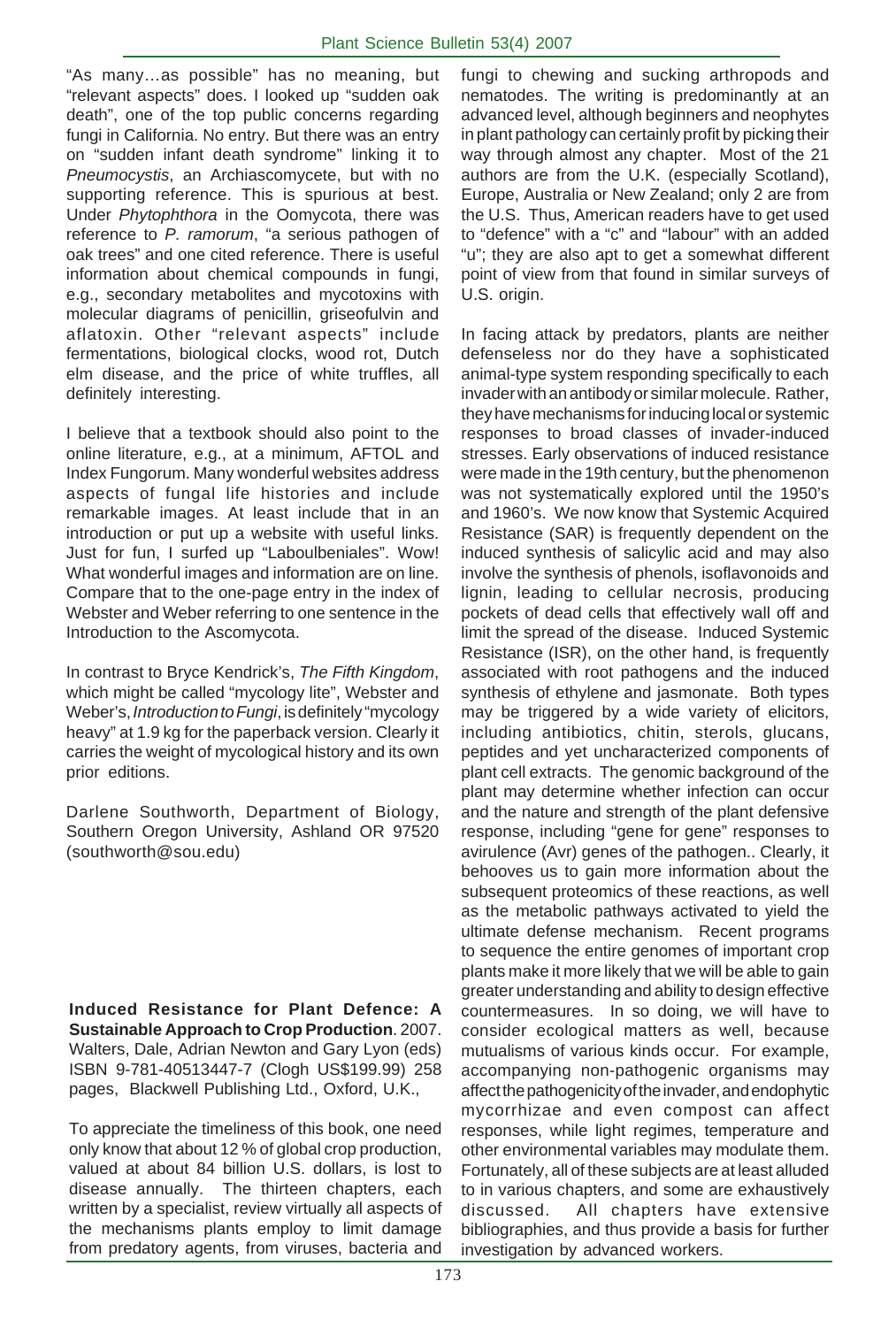Presently available knowledge has permitted the synthesis and application of commercially available agents for inducing resistance, such as betaaminobutyric acid (BABA), benzthiodiazole (probenazole) and acibenzolar-S-methyl ("Bion"). The effective use of these compounds and their incorporation into effective and sustainable protective regimes for crops is discussed at length. In the future, such studies may well be fortified by our increasing genetic knowledge of crops to produce programs of breeding crops to respond to specific agents. This is a dynamic field, and this book provides a basis for understanding it.

-Arthur W. Galston, Department of Molecular, Cellular and Developmental Biology, Yale University,New Haven, Connecticut.



**Senescence Processes in Plants: Annual Plant Reviews Volume 26.** Gan, Susheng (ed). 2007. ISBN 978-1-4051-3984-7. (Cloth US\$199.99) 332 pp. Blackwell Publishing, 2121 State Avenue, Ames, IA, 50014-8300.

Mid October, while admiring luminous leaf colors and raking fall's first-fallen leaves, seems an especially apt time to read a series of new review articles devoted to understanding Senescence Processes in Plants. A collection of researchers working primarily in Canada, Europe and the USA, contribute physiological, cellular, biochemical and molecular mechanisms underlying leaf senescence. There has been considerable progress in this field, especially in genetic and genomic aspects. Beginning with a chapter on senescence-related terminology and current knowledge of mitotic senescence in plants, a littlestudied subject written by Editor Gan, the book focuses on post-mitotic senescence, and includes chapters addressing the senescence of leaves, flowers and fruits. Later chapters examine the development of various new biotechnologies for manipulating the senescence processes of fruit and leaves, some of which are approaching commercial application. The review format of this book seems to have necessitated summaries supplemented with long bibliographies to assist readers who wish to pursue specific details more thoroughly.

The biological function of leaf coloration is poorly understood. Hörtensteiner and Lee, in Chlorophyll catabolism and leaf coloration, trace chlorophyll catabolism and the dynamics of accessory pigments. Virtually all orange and red color change is due to *de novo* synthesis of anthocyanins, which are not present in leaves as carotenoids are. In the past decade, evidence of photoinhibitory protection by anthocyanins has accumulated. Simultaneously, increased interest in antioxidant components of foods led researchers to demonstrate potent antioxidant activity of anthocyanins. The challenge in understanding the function of accessory pigments that are synthesized *de novo* is to justify the metabolic expense of producing pigments at the end of the leaf life span. Two separate and competing hypotheses based on physiological and ecological studies, are reconciled.

"Loss of membrane structural integrity is a seminal feature of senescence that is initiated early in the cell death cascade." This exemplifies the wellwritten expressions in Membrane dynamics and regulation of subcellular changes during senescence, by Hopkins et al, that investigates dismantling of membranes, autophagy and nutrient recycling, metabolism of membrane fatty acids and conversion to phloem-mobile sucrose for transport to developing seeds, and translational regulation of senescence.

In Oxidative stress and leaf senescence, Zentgraf highlights the ongoing debate as to whether senescence is a form of programmed cell death or a developmental process with unique features. Under the collective acronym ROS, respiratory oxidative molecules and singlets such as the superoxide radical, hydroperoxyl radical, hydrogen peroxide and the hydroxyl radical are extremely reactive and able to oxidize biological molecules such as DNA, proteins or lipids. They may lead to massive impairments of all cellular components, often resulting in irreparable metabolic misfunction and cell death. Superoxide radicals can oxidize specific amino acids such as histidine, methionine and tryptophane. Chloroplasts are the main source of ROS in plants. Oxidative stress arises from an imbalance between generation and elimination of ROS, often leading to cell death.

Nutrient remobilization during leaf senescence by Fischer opens with a helpful overview that categorizes types of senescence: annual crops, monocarpic, i.e. fruit set and maturation directly associated with whole-plant senescence and death, top senescence in species with bulbs, tubers, tap roots and rhizomes, deciduous senescence in trees and shrubs of temperate zones, and progressive senescence in evergreen trees. In contrast to annuals, leaf or whole shoot senescence is not directly associated with seed filling in perennial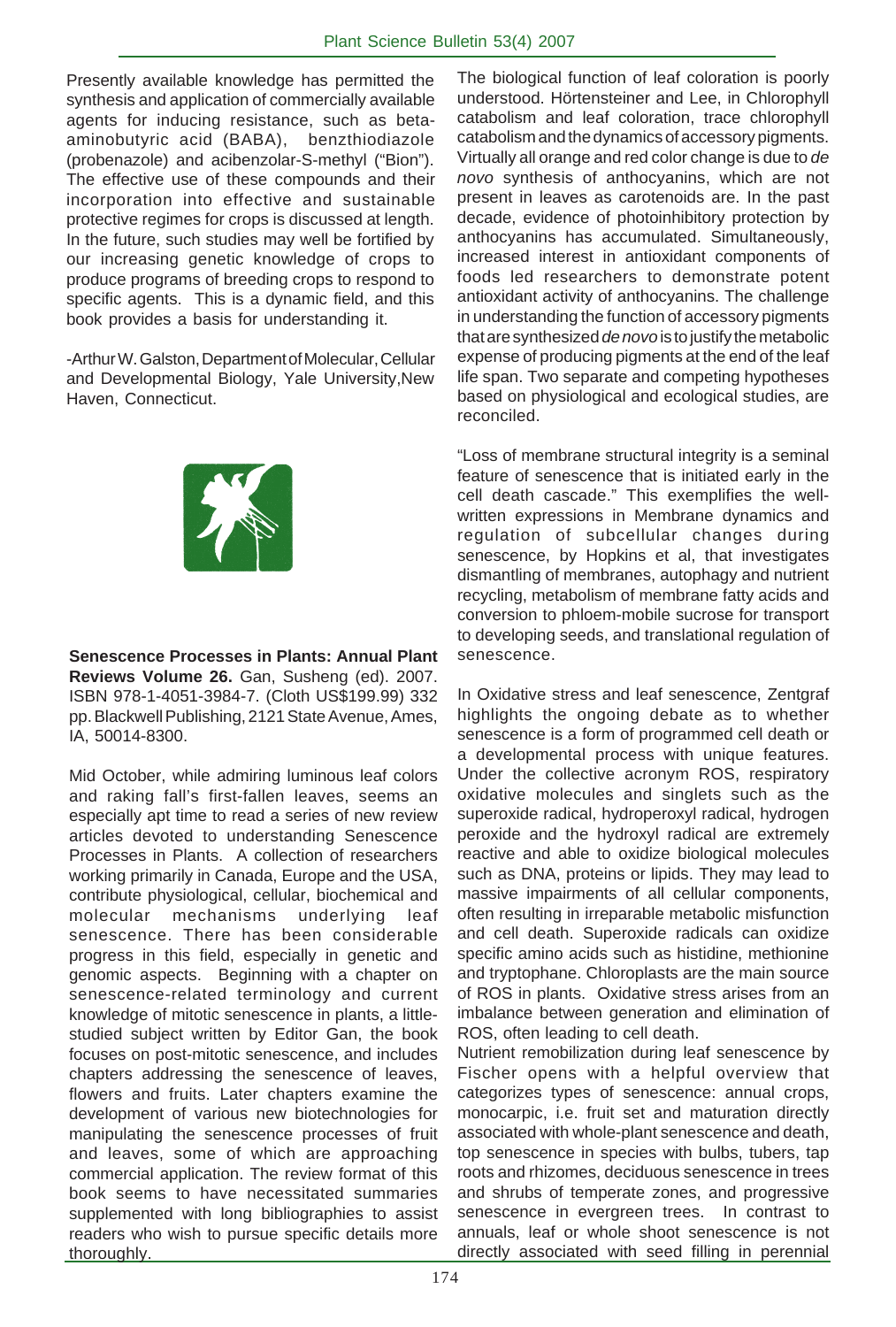plants. Loading of photoassimilates and other compounds into the phloem is probably the best investigated step in higher plant transport processes. The availability of genomic and proteomic methods has added a substantial amount of information to our knowledge of senescence processes, including nutrient remobilization from senescing leaves. Peptidases of senescing leaves may help understand nutrient remobilization at the cellular level.

Lers tackles the relationship between senescence and environmental stress, capturing the profound impacts of global changes to endanger our future environment, such as increasing temperatures, changes in precipitation, and altered atmospheric gas composition and radiation. This topic implicates involvement of three primary plant hormonal pathways: ethylene, jasmonic acid and salicylic acid. Each component of the environment: light intensity, photoperiod, wavelength, ozone, temperature, drought, flooding, salinity, pollution/ toxic materials, oxidative stress involvement in environmental regulation, nutrient and mineral shortage, carbon dioxide, biotic stress, is addressed.

What controls the length of life is a fundamental biological question that has puzzled scientists for centuries. Developmental and hormonal processes that control leaf senescence, by Schippers et al, reviews the prominent roles that hormones play during developmental ageing and the initiation and progression of senescence from a molecular view. Responses to hormones that delay leaf senescence: GA, auxin and cytokinins, which have the strongest effect, are contrasted with hormones that induce leaf senescence: ABA, brassinosteroids, ethylene, jasmonic acid, and salicylic acid. They conclude that senescence is an extremely complex phenomenon, due to the involvement of multiple components that exhibit overlapping effects.

The genetic manipulation of senescence in agriculture features in two chapters. Genetic control of senescence revealed by mapping quantitative trait loci [QTL], by Ougham et al refers readers to rice, the subject of a number of QTL studies of leaf senescence that demonstrate many of the challenges of the approach. The genetics of leaf senescence has been scrutinized extensively in sorghum, because delayed leaf senescence is considered a valuable agronomic trait. Water limitation during the grain development stage can cause premature leaf death and poor yield of seed and stover. With maize, too, delayed foliar senescence has been associated with enhanced yield or drought resistance. QTL, which can influence grain protein content, occurs on all chromosomes in barley and *Triticum* spp. Nevertheless, rice, by virtue of its small genome and diploid nature, is the model for genome research in grasses. Genomics and proteomics of leaf senescence by Carp and Gepstein, and Molecular regulation of leaf senescence by Kim, Lim and Nam seek to elucidate the roles of potential regulatory genes in senescence.

"The wilting of flower petals is perhaps the most deliberate and precisely controlled senescence event in plants" introduces an examination of Flower senescence, by Reid and Chen. Hormonal regulation, remobilization of resources, petal senescence as programmed cell death, and molecular biology of petal senescence are the headings included. Fruit ripening and its manipulation by Giovannoni, describes physiologies of ripening fruit processes and their manipulation, aimed to control ripening to achieve best nutritional quality, detoxify potentially damaging free radicals, or adjust antioxidant levels.

Genetic manipulation of leaf senescence, by Guo and Editor Gan, offers strategies of manipulating leaf senescence such as transgenic techniques for manipulation of cytokinin production. Their closing remarks state that current molecular genetic approaches used in delaying senescence derive from plant hormone biology: either blocking ethylene production, or enhancing cytokinin production. The former strategy primarily prevents fruit senescence. The latter strategy encounters some difficulties with developmental abnormality. The cloning and use of the highly specific SAG12 promoter from *Arabidopsis* to direct IPT in transgenic plants has made it possible to use the cytokinin-based strategy to manipulate senescence. Recently, senescencespecific genes were identified in other species. It is likely that the promoters of the new genes will be used to fuse with IPT to form the autoregulatory senescence inhibition systems similar to SAG12- IPT.

This volume documents well that significant progress has been achieved unraveling molecular regulatory mechanisms underlying leaf senescence, and some important regulators of leaf senescence are accepted. English is not the first language of a number of contributors, and there are places where their colloquial speech crept in and remains. There are understandably, overlaps in content, but specialists will benefit from the reappearance of themes by several experts addressing a single subject from the point of view of their distinct spheres.

-Dorothea Bedigian, Research Associate, Missouri Botanical Garden, St. Louis, MO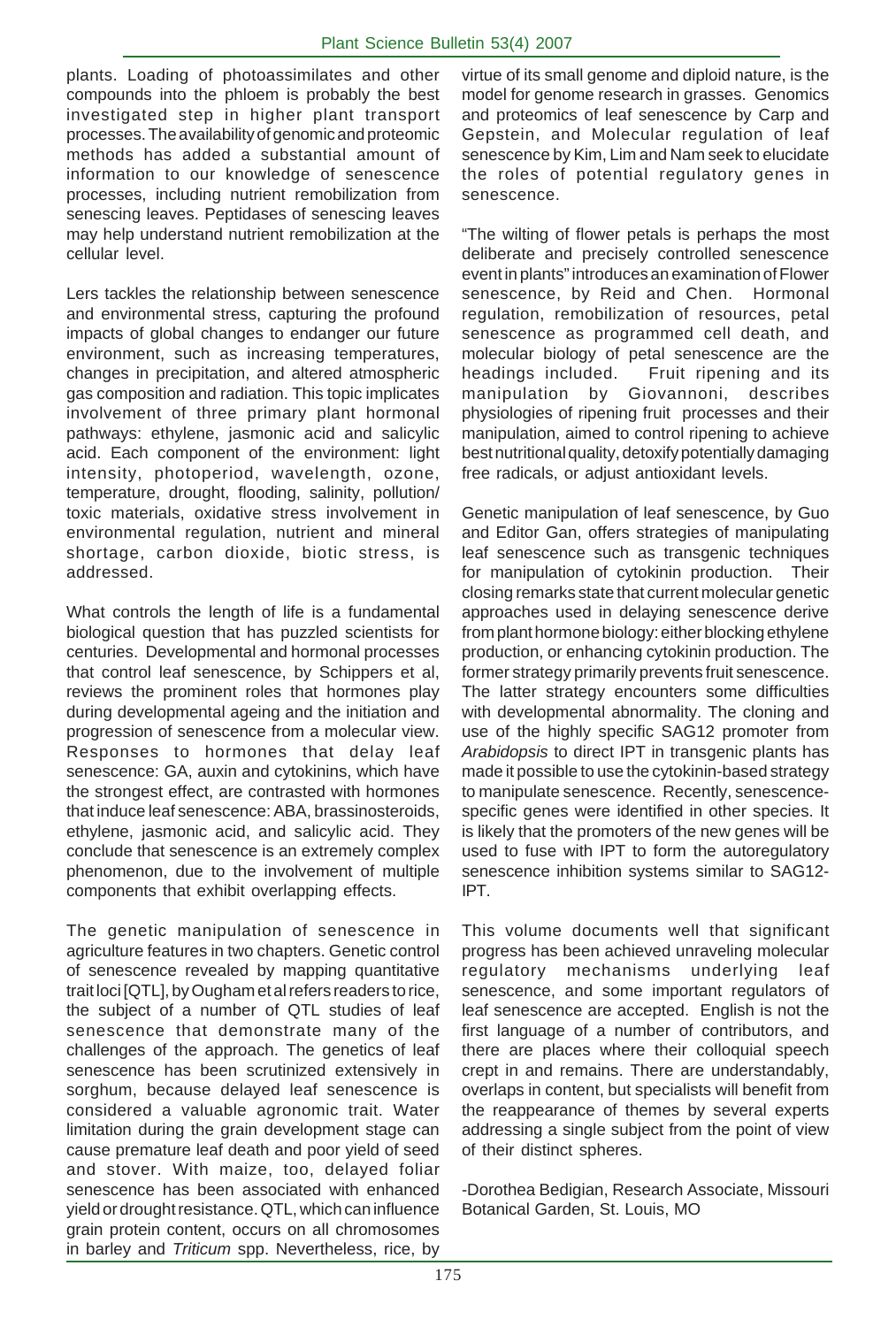**Growing Carnivorous Plants.** Rice, Barry A. 2006. ISBN 0-88192-807-0. (Cloth US\$39.95) 224 pp. Timber Press, 133 S.W. Second Avenue, Suite 450, Portland, OR 97204-3527 and **Pitcher Plants of the Americas.** McPherson, Stewart. 2007. ISBN 0- 939923-74-2 (Paper US\$34.95) 320 pp. The McDonald & Woodward Publishing Co. 421-B E. College Street, Granville, OH 43023.

Two truly excellent books on carnivorous plants have been published recently, one with a narrower, more scientific focus on pitcherplants and the other with a broad view of the cultivation of all carnivorous plants. Growing Carnivorous Plants, by Barry Rice of the University of California at Davis and the Nature Conservancy, arrives from Timber Press while Stewart McPherson's Pitcher Plants of the Americas is published by McDonald & Woodward. [Disclaimer: The reviewer is the current President of the International Carnivorous Plant Society, for which Barry Rice is one of two journal editors, and provided one photograph for a chapter of Rice's book.]

Barry Rice is a well-known expert in the cultivation of a wide range of carnivorous plants, including the cobra lily (*Darlingtonia californica*; Sarraceniaceae), and the notoriously difficult-to-cultivate corkscrew plants (*Genlisea* spp.; Lentbulariaceae). His websites at www.sarracenia.com and the Galleria Carnivora found there, are fonts of images and information renowned among carnivorous plant enthusiasts. Thus, he was a highly appropriate choice to write such a book, and he succeeds admirably in covering all major groups of carnivorous plants, such as bladderworts, in separate chapters, along with a catch-all chapter for minor groups of carnivores such as South Africa's *Roridula* (Roridulaceae) and non-carnivores often mistaken for carnivorous plants. Along the way, Rice merges a very clear text with occasional eccentric humor, for which he is known, as on p. 174 when he writes of a cultivar of tropical pitcherplant named for a nursery owner in California, and friend of Rice's, "The grotesque 'Peter D'Amato' is best kept in a greenhouse..."

The two most outstanding things about this book are the marvelous pictures—always crisp and informative and often showing very tiny but important details—and the wealth of information on their cultivation. So many people have as the story of their first attempt at horticulture something like: "When I was 8, I was given a Venus Flytrap, which died 2 weeks later. I can't grow plants." The information in this book can help many people avoid those kinds of problems.

From lighting conditions to soil mixes to watering (amount, water hardness, etc.), all of the information is there which a reader would need to cultivate many different carnivorous plants. He even provides tables which are useful for both taxonomists and horticulturalists—there are few, if any, other places where one can quickly and easily find out which members of *Utricularia* are rheophytes or which members of *Drosera* are tuber-forming species.

Throughout, Rice reminds readers frequently about how badly endangered many carnivorous plants are in their native habitats, the importance of buying only cultivated plants. He also urges them not to release carnivorous plants into habitats where they do not belong, since a bog overrun by non-native carnivores is not much more good to the natives than a bog drained by ditching. This is as would be expected in a book written by a specialist on weedy plants from the Nature Conservancy.

McPherson also emphasizes shrinking natural habitats and the importance of conservation in his clearly written book, but his is aimed at a more technical audience and deals just with the carnivorous pitcher plants of the Americas—the three genera, *Sarracenia*, *Darlingtonia*, and *Heliamphora*, of the Sarraceniaceae. McPherson, like Rice, provides stunning photographs. Since his brief is more oriented towards field work than Rice's, McPherson actually takes the reader's breath away more often, as when he shows an oblique aerial view of the tepui, or table mountain, called Mt. Roraima (pp. 104-105). Unfortunately, his line drawings are pleasant but could be more detailed, and the finer lines often disappear with whatever reproduction process was used with this work.

He provides much more scientific detail than Rice. For example, he digresses into a discussion on infraspecific diversity in the various genera of the Sarraceniaceae, both what is easy to reason out and that which deserves further study.

McPherson also is more forgiving than Rice in how he defines carnivorous pitcher plants, including chapters on two genera of bromeliads, Catopsis and Brocchinia, which are suspected of containing some carnivorous species. However, there is still active debate about this, and most books on carnivorous plants place these genera in a catchall chapter. In the author's defense, these plants are often accepted on the list of carnivorous plants, and some of them occur in a region where *Heliamphora* is endemic. McPherson does discuss the controversy, but he clearly, in his mind, places these genera on the list of carnivorous plants.

In spite of his more technical focus, McPherson does consider finely divided groups within species of American pitcher plants, some of which are best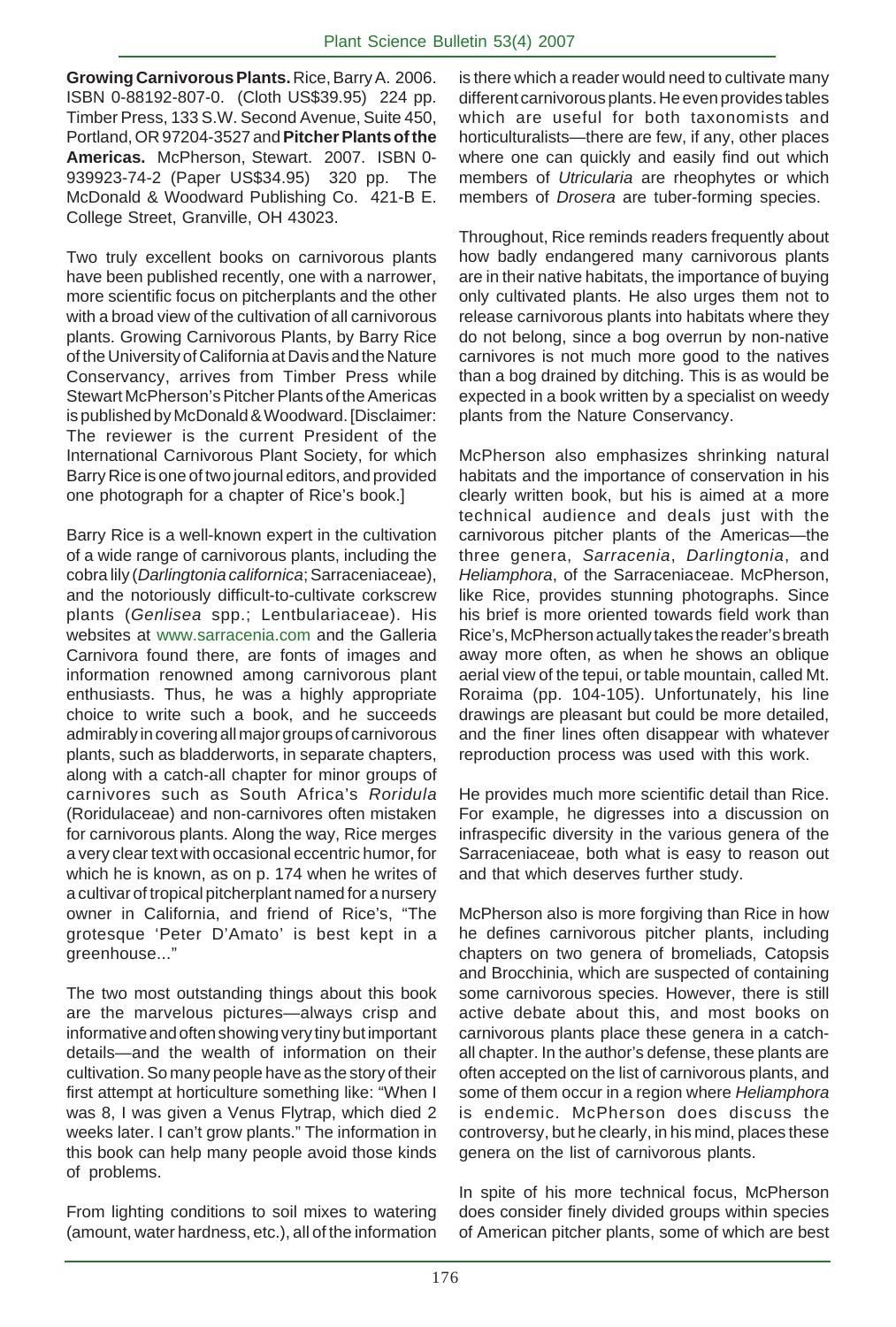known as cultivated forms, as well as providing a chapter on cultivation which includes some sources of these plants in English-speaking countries, though the list is short and incomplete. A Yahoo! search would provide the names of more sources of American pitcher plants. Especially notable for their absence are the various regional, national, and international societies devoted to carnivorous plants, each of which usually maintains a seed bank for members with seeds of *Sarracenia* and *Darlingtonia*.

Both of these books, Rice's Cultivating Carnivorous Plants and McPherson's Pitcher Plants of the Americas, are outstanding and belong in all college and university libraries. The photographs alone should be able to excite students' interest in botany. Most botanists would find them useful in their personal libraries, for answering both the "Martha Stewart had these plants that catch bugs, how do I grow them..." type of questions as well as the "my kid got this plant that eats bugs, and I don't know how to keep it alive..." type that all botanists face at some point. Buy them today.

-Douglas Darnowski, Department of Biology, Indiana University Southeast



**Wild Orchids of the Prairies and Great Plains Region of North America.** Paul Martin Brown with watercolors by Stan Folsom. University Press of Florida, Gainesville. ISBN 0-8130-2975-9. \$29.95.

Extending for more that 1500 miles, south to north, the prairies and Great Plans of North America include plains, river valleys, hills, mountain ranges and the Black Hills of South Dakota and Wyoming. A map in this book shows that they extend from parts of Texas and Louisiana to Saskatchewan and Manitoba (south to north) and Wisconsin and Illinois to Montana, Wyoming, Colorado and New Mexico (east to west). This vast expanse contains a large number of plants and not a few orchids (from a low of 5 species in Colorado to a high of 50 in Illinois with a fair number occurring in more than one state).

A number of publications which deal with the flora or the orchids of North America in general and those of specific states cover the orchids of this area.

However, this is the first field guide which brings this information together in a form which can be used by those who may wish to enjoy treasures such as *Spiranthes* (15 species plus three natural hybrids) the flowers of which resupinate as they open while the entire inflorescence twists to form a spiral; *Corallorhiza* (five species, three with two varieties each) a mycotrophic genus in the area covered by the book (the authors must be congratulated for not using the old, tired, and incorrect "saprophytic orchid") which has managed to reverse the usual order in nature in that the orchid is parasitic on a fungus rather than vice versa; and fascinating lady slippers, *Cypripedium* (five species, one with three varieties plus three natural hybrids).

The book has an illustrated key to genera and keys to every genus. These keys should prove to be very helpful to those who take the book outdoors to look for and identify orchids. And, once the used/reader is lead to a particular species the many excellent drawings, maps, drawings and color photographs will help in making the final determination.

Part 3 of the book, "References and Resources" is a marvelous collection of additional information (it covers 100 pages and the list of goodies is too long to include here) which is not only invaluable, but should also serve as an example for others who write such books.

If this book has any shortcomings we could not find them. Hence, this short review. This is an excellent book. We only hope that the authors will similar books about other parts of North America, starting with the West Coast, of course.

-Tim Wing Yam, Senior Researcher Officer, Singapore Botanic Gardens (YAM\_Tim\_Wing@nparks.gov.sg) and Joseph Arditti, Professor of Biology Emeritus, University of California, Irvine, CA 92604 (jarditti@uci.edu).



**Orchids of the Singapore Botanic Gardens, 3rd edition.**Text and pictures by Tim Wing Yam. National Parks Board (www.nparks.gov.sg, NPARKS\_Mailbox@nparks.gov.sg), Singapore Botanic Gardens, Cluny Road, Singapore 259569. ISBN 978-981-05-7752-0. Singapore \$23.00 (ca. US\$15).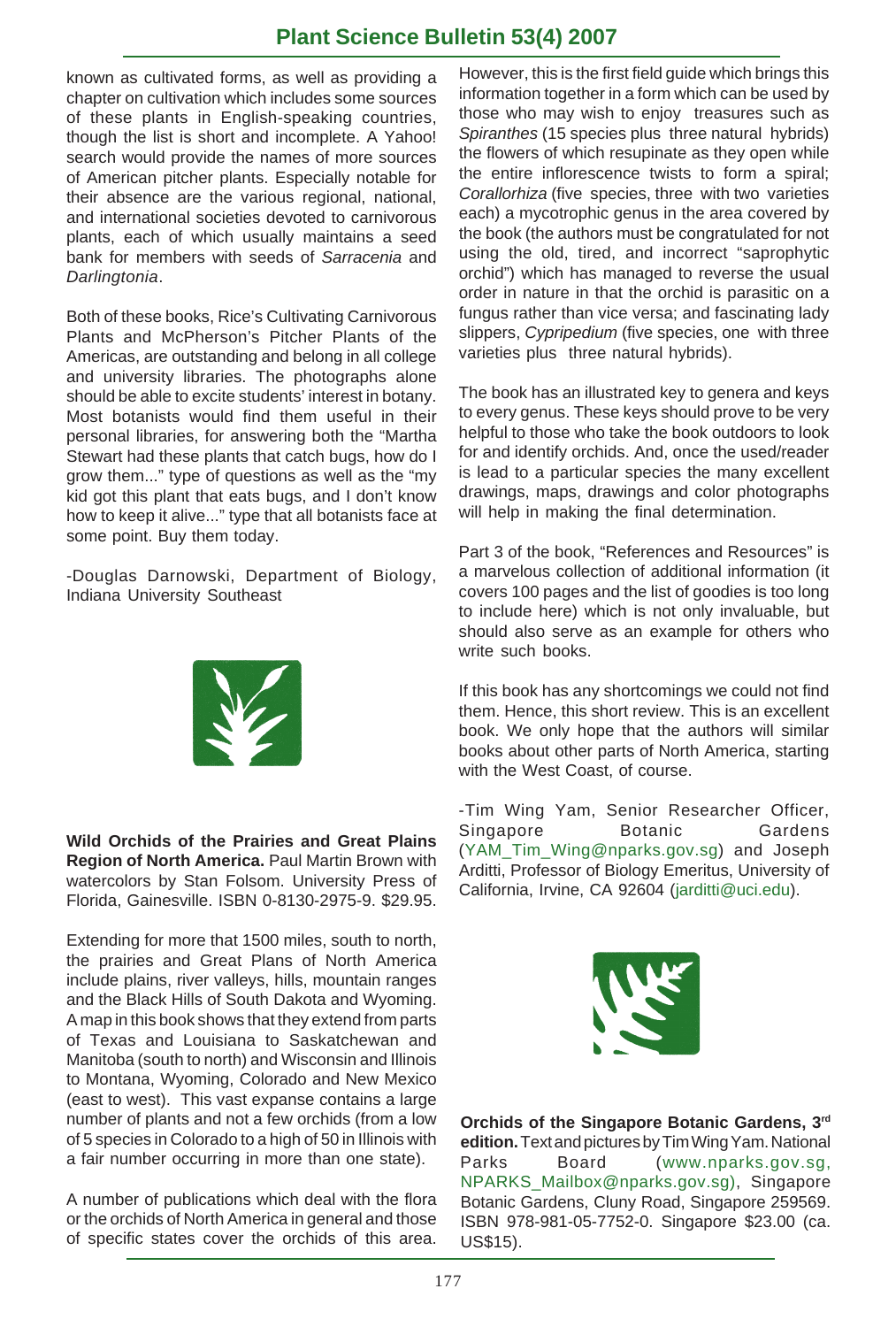In the late 1920s Prof. Hans Burgeff, the German orchid mycorrhiza expert visited Singapore on his way to the Bogor Botanical Gardens. He introduced Prof. Eric Holttum (his photograph is on page 19 of the book), the legendary director of the Singapore Botanic Gardens (SBG) to asymbiotic orchid seed germination. Holttum initiated an orchid hybridization program immediately (pictures of the building where the laboratory was situated and of the seedling room can be seen on pages 19 and 23) and in 1931 flowered *Spathoglottis* Primrose, the first hybrid: a) made by a human in Singapore, b) in the genus, and 3) created in the Singapore Botanic Gardens. Despite its age (76 years) and this hybrid remains popular and easily holds its own against modern hybrids. It started a tradition of orchid breeding at SBG which continues at present.

The hybrids are displayed in the garden and/or named after dignitaries, local ( for example, *Trichocentrum* Christine Dhanabalan, *Parachnis* Eric Holtuum and *Pecteilis* Kiat Tan), foreign (*Aranda* Barbara Bush, *Dendrobium* Jackie Chan, *Mokara* Laura Bush, and *Paravanda* Nelson Mandela, for instance), and unusual (*Vanda* Hong Kong and Shanghai Bank). Several excellent breeders produced these hybrids over the years. This book is by the latest of these breeders (photograph on page 116).

The book is multifaceted in that in includes sections on orchids in general, orchids in the Singapore context and local species, a brief and interestingly illustrated history of the orchid program at SBG, orchid species of Asia-Pacific and the Americas grown in SBG, and hybrids produced at SBG. All sections are well written and magnificently illustrated with photographs and historical color paintings.

I have spent a considerable amount of time in Singapore during the last 40 years (and consider it to be my second home), much of it at SBG and its orchid collection, but I still found in this book gems that escaped my attention. Those who have not been there will find this book to be excellent and very enjoyable even if they have no special interest in orchids.

Singapore is sometimes called the Lion City (because that is the translation of its name into English and there is an orchid by that name). It is also known as the Garden City (because that is what it has been made into). This book presents a convincing argument that another name for Singapore should be the Orchid City.

-Joseph Arditti, Professor of Biology Emeritus, University of California, Irvine, CA 92604.

### **Books Received**

If you would like to review a book or books for PSB, contact the Editor, stating the book of interest and the date by which it would be reviewed (15 January, 15 April, 15 July or 15 October). E-mail

psb@botany.org, call, or write as soon as you notice the book of interest in this list because they go quickly! - Editor

**12th international Exhibition of Botanical Art & Illustration.** White, James J. and Lugene B. Bruno. 2007. ISBN 0-913196-82-7. (Paper US\$25.00) 190 pp. Hunt Institute for Botanical Documentation, Carnegie Mellon University, 5000 Forbes Avenue, Pittsburgh, PA 15213.

**Advances in Plant Physiology, Volume 9.** Hemantaranjan, A. (ed.) 2006. ISBN 81-7233-459- 1 (Cloth US\$180.00) 515 pp. Scientific Publishers (India) 5-A, New Pali Road, P.O. Box 91, Jodhpur 342 001, INDIA.

**The Ecology and Evolution of Ant-Plant Interactions.** Rico-Gray, Victor and Paulo S. Oliveira. 2007. ISBN 0-226-71347-4. (Paper US\$28.00) 320 pp. The University of Chicago Press, 1427 E. 60<sup>th</sup> Street, Chicago, Illinois, 60637.

**Ethnic Aphrodisiac Plants.** Sood, S.K., Sarita Rana, and T.N. Lakhanpal. 2005. ISBN 81-7233-395-1 (Cloth US\$39.00)190 pp. . Scientific Publishers (India) 5-A, New Pali Road, P.O. Box 91, Jodhpur 342 001, INDIA.

**Ethnic Indian Plants in Cure of Diabetes.** Sood, S.K., Ruchika Bhardwaj, and T.N. Lakhanpal. 2005. ISBN 81-7233-412-5. (Cloth US\$53.00) 164 pp. Scientific Publishers (India) 5-A, New Pali Road, P.O. Box 91, Jodhpur 342 001, INDIA.

**Functional Plant Genomics.** Morot-Gaudry, M.-F., P. Lea, and J.-F. Briat (eds). 2007. ISBN 1-57808- 506-3. (Cloth US\$119.50) 699 pp. Science Publishers, P.O. Bot 699, 234 May Street, Enfield, New Hampshire. 03748.

**The Genus Psychotria (Rubiaceae) in the Philippine Archipelago.** Sohmer, S.H. and A.P. Davis. ISBN 1-889878-15-4 (Paper US\$40.00) 247 pp. Botanical Research Institute of Texas, 509 Pecan Street, Suite 101, Fort Worth, Texas. 76102- 4068.

**A History of Florida Forests.** Kendrick, Baynard and Barry Walsh. 2007. ISBN 978-0-81-303022-7 (Cloth\$65.00) 608 pp. University Press of Florida. 15 NW 15<sup>th</sup> Street, Gainesville, FL 32611-2079.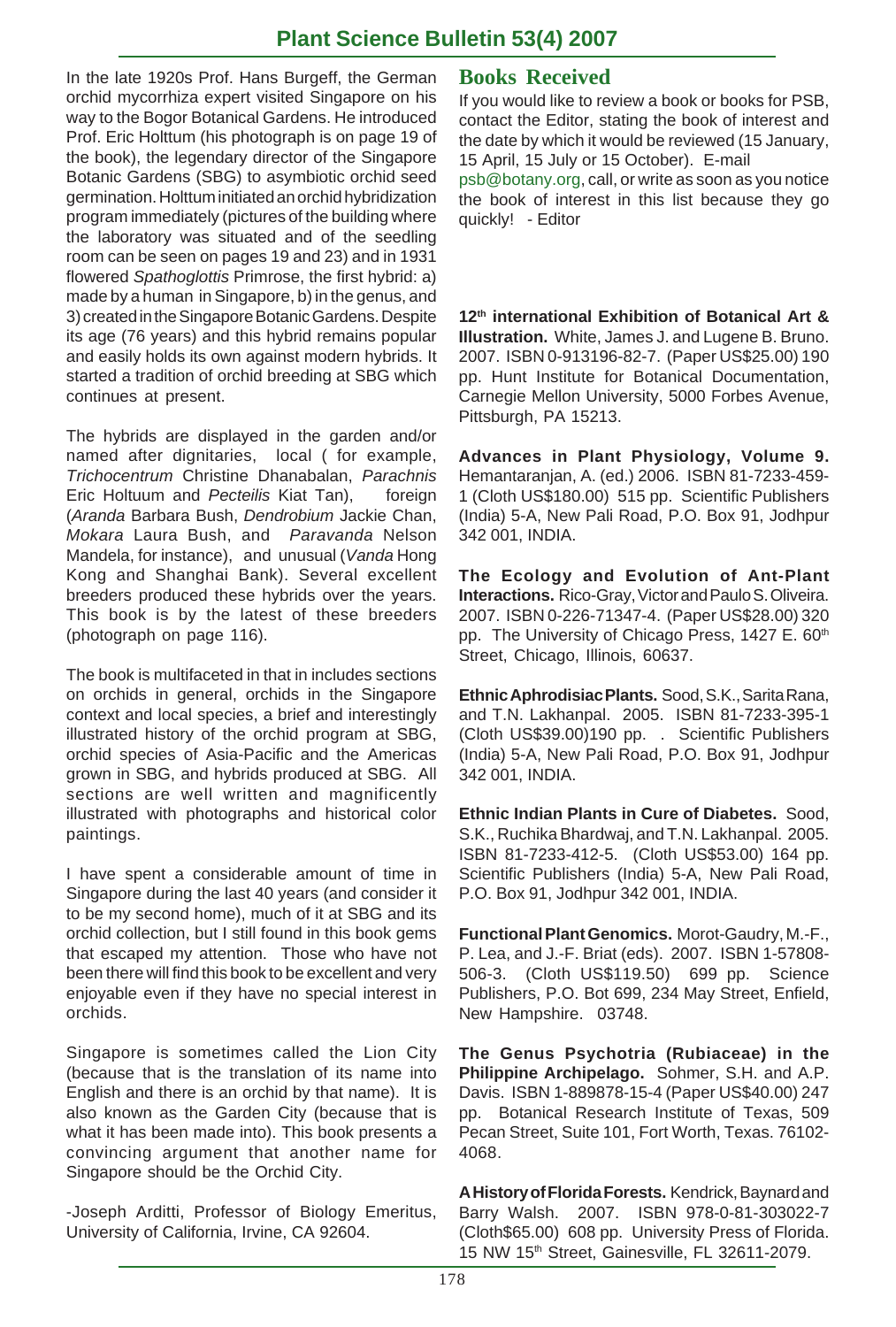**Knowledge, Truth, and Service: The New York Botanical Garden, 1891 to 1980**. Dunkak, Harry M. 2007. ISBN 978-0-7618-3840-1 (Paper US\$22.95) 134 pp. University Press of America, 4501 Forbes Boulevard, Suite 200, Lanham, MD 20706.

**Life in the Soil: A Guide for Naturalists and Gardeners.** Nardi, James B. 2007. ISBN 0-226- 56852-0 (Paper US\$25.00) 336 pp. University of Chicago Press, 1427 East 60<sup>th</sup> St., Chicago, IL, 60637-2954.

**Multifunctional Agriculture: A transition Theory Perspective.** Wilson, G.A. 2007. ISBN 978-1- 84593-256-5 (Cloth US\$ ) 374 pp. CABI, 875 Massachusetts Avenue, 7<sup>th</sup> Floor, Cambridge, MA 02139.

**Natural Dyes: Scope and Challenges.** Daniel, M., S.D. Bhattacharya, Arun Arya, and Vinay M. Raole. 2006. ISBN 81-7233-445-1 Cloth US\$51.00) 271pp. Scientific Publishers (India) 5-A, New Pali Road, P.O. Box 91, Jodhpur 342 001, INDIA.

**Plant Systematics: A Phylogenetic Approach, 3rd ed.** Judd, Walter S., Christopher S. Campbell, Elizabeth A. Kellogg, Peter F. Stevens, Michael J. Donogue. 2008. ISBN 978-0-87893-407-2 (Cloth US\$94.95) Sinauer Associates, Inc., 23 Plumbtree Road, Suderland, MA 01375.

**Plants of Longevity- The Medicinal Flora of Vilcabamba. Plantas de Longevidad- La flora Curcandera de Vilcabamba.** Bussmann, Rainer W. and Douglas Sharon. 2007. ISBN 0-9789962- 2-4 (Paper US\$ 14.95) 253 pp. Graficart, Trujillo, Peru.

**Plants of the Four Winds – The Magic and Medicinal Flora of Peru. Plantas de los Cuatro Vientos- Flora Mágica y Medicinal del Perú**.Bussmann, Rainer W. and Douglas Sharon. 2007. ISBN 0-9789962- 3-2 (Paper US\$29.95) 596 pp. Graficart, Trujillo, Peru.

**Postharvest: An Introduction to the Physiology and Handling of Fruit, Vegetables, and Ornamentals. 5th ed**. 2007. ISBN 978-1-84593- 227-5. (Paper US\$) 227 pp. CABI, 875 Massachusetts Avenue, 7<sup>th</sup> Floor, Cambridge, MA 02139.

**Principles and Standards for Measuring Primary Production**. 2007. Fahey, Timothy J. and Alan K. Knapp (eds). ISBN 978-0-19-516866-2 (Cloth £35.99) 268 pp. Oxford University Press, Inc. 198 Madison Avenue, New York, New York. 10016.

**Research Methods in Plant Sciences: Allelopathy, Volume 5, Plant Physiology.** Politycka, B. and C.L. Goswami (eds). 2007. ISBN 81-7233-470-2 (Cloth US\$95.00). 312 pp. Scientific Publishers (India) 5- A, New Pali Road, P.O. Box 91, Jodhpur 342 001, INDIA.

**SolanaceaeVI: Genomics Meets Biodiversity. Proceedings of the Sicth International Solanaceae Conference.** Spooner, D.M., L. Bohs, J.Giovannoni, R.G> Olmstead and D. Shibata (eds). 2007. ISBN 978-90-6605-427-1 (Cloth ) 564 pp. International Society for Horticultural Science (ISHS) PO Box 500, 3001 Leuven 1, Belgium.

**Trees in the Life of the Maya World. De** Riojas, Regina Aguirre and Elfriede de Pöll. 2007. ISBN 978-1-889878-18-8. (Cloth US\$50.00) 206 pp. Botanical Research Institute of Texas, 509 Pecan Street, Suite 101, Fort Worth, Texas. 76102-4068.

**Tundra to Tropics: The Floristic Plant Geography of North America.** McLaughlin, Steven P. 2007. ISBN 1-886878-17-0 (Paper US\$20.00) 58 pp. Botanical Research Institute of Texas, 509 Pecan Street, Suite 101, Fort Worth, Texas. 76102-4068.

# **BSA Contact Information**

All inquiries for the BSA Business Office should be directed to:

 Executive Director: William Dahl and / or Administrative Coordinator: Wanda Lovan

 BSA Business Office Botanical Society of America, Inc. 4475 Castleman Avenue P.O. Box 299 St. Louis, MO 63166-0299

 Voice: 314-577-9566 FAX: 314-577-9515 E-mail: bsa-manager@botany.org Office hours are 7:30 am to 4:30 pm Central Time http://www.botany.org/

President: Pamela Soltis psoltis@flmnh.ufl.edu

All inquiries about the Botany 2004 meeting (and any other future meeting) should be directed to:

 Mrs. Johanne Stogran, Meetings Manager. Email: johanne@botany.org or meetings@botany.org Voice: 614-292-3519 Fax: 614-247-6444 http://www.botanyconference.org/